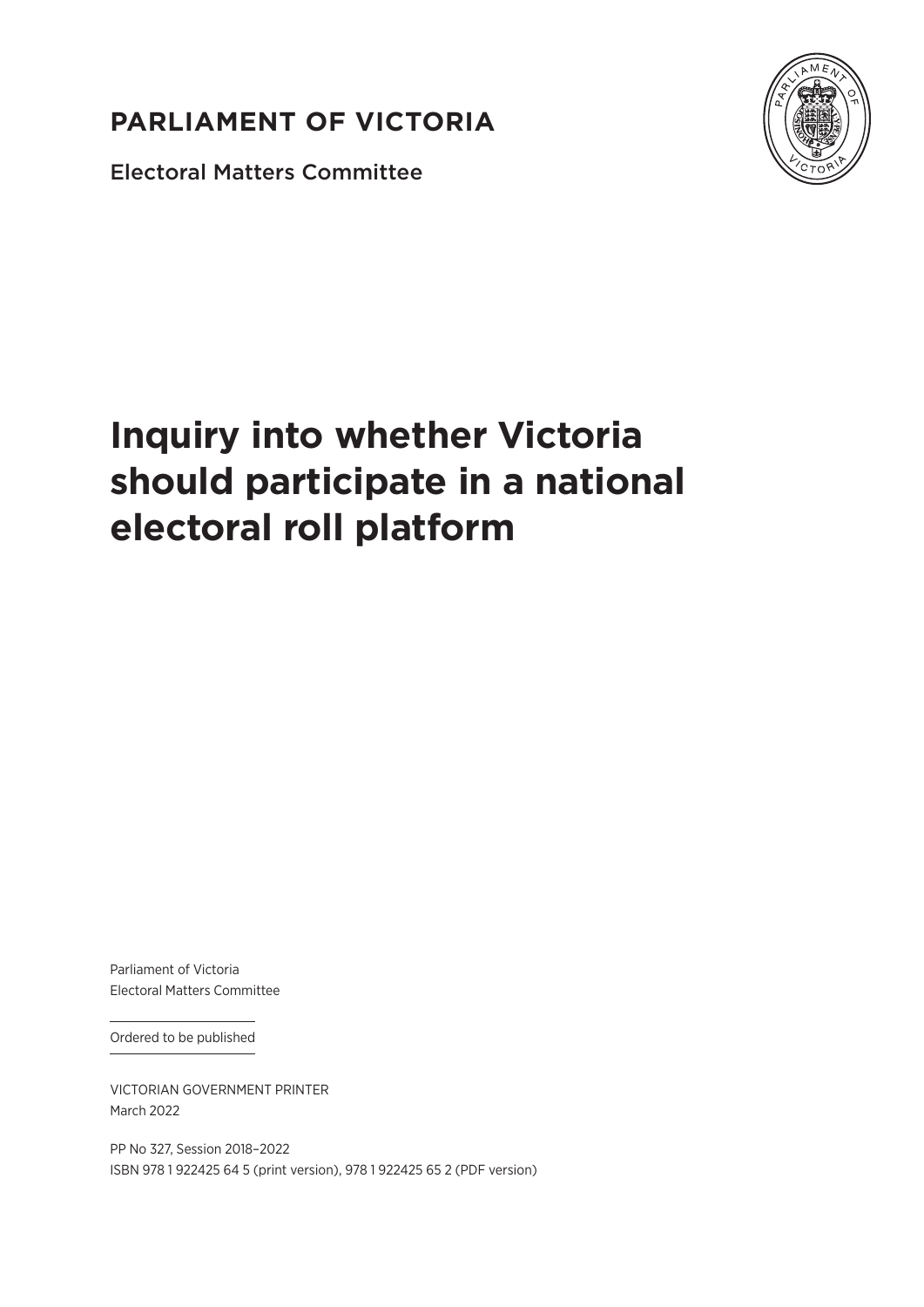## <span id="page-1-0"></span>Committee membership



**Mr Lee Tarlamis OAM** South Eastern Metropolitan



**Mrs Bev McArthur** Western Victoria



**Mr Enver Erdogan** Southern Metroplitan



**Hon Matthew Guy** Bulleen *EMC member until 16 November 2021*



**Ms Katie Hall** Footscray



**Hon Wendy Lovell** Northern Victoria



**Mr Andy Meddick** Western Victoria



**Mr Cesar Melhem** Western Metropolitan



**Mr Tim Quilty** Northern Victoria



**Dr Tim Read** Brunswick



**Mr Brad Rowswell** Sandringham *EMC member from 16 November 2021*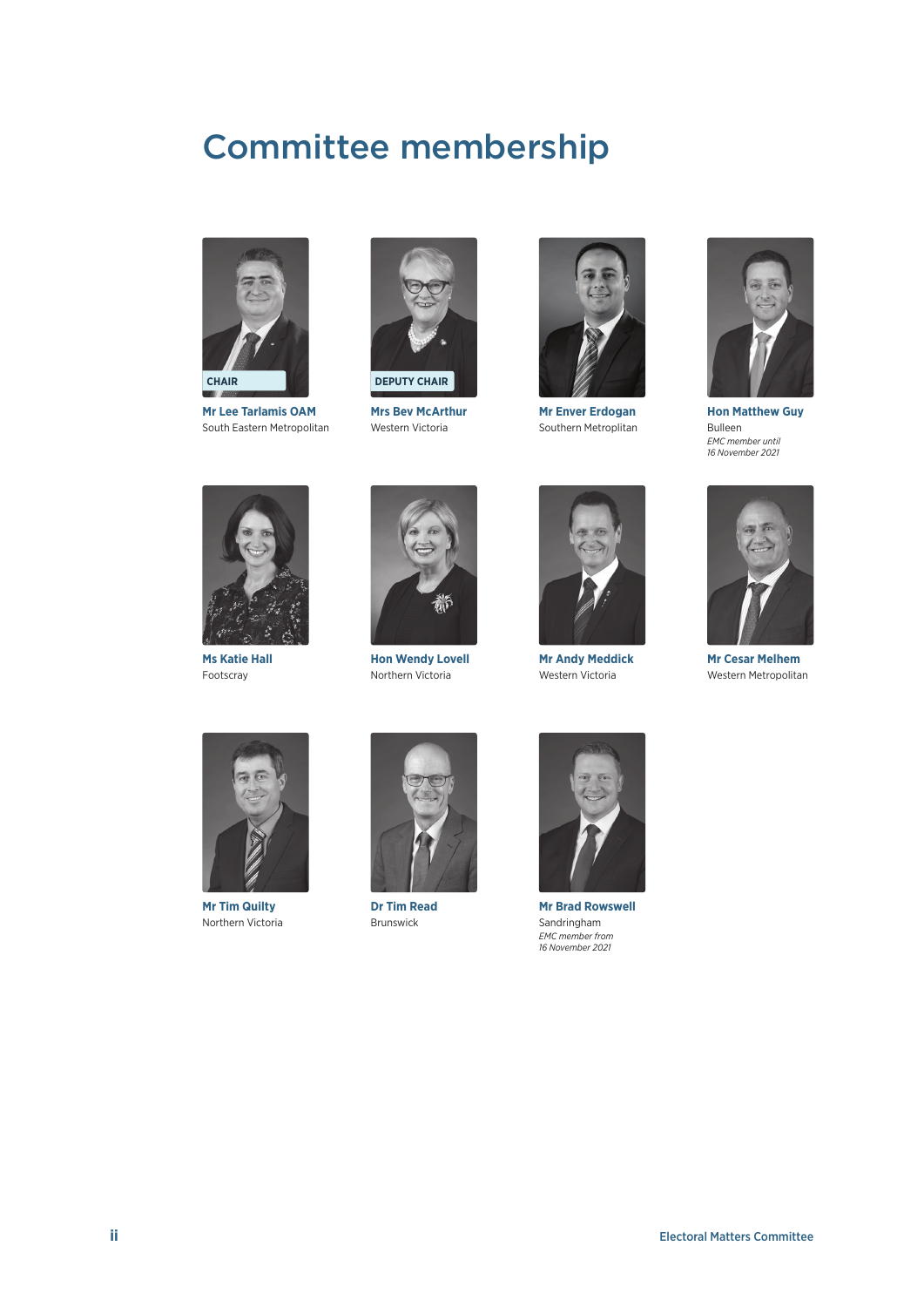## <span id="page-2-0"></span>About the Committee

## **Functions**

The Electoral Matters Committee is constituted under section 9A of the *Parliamentary Committees Act 2003*.

The Committee's functions are to inquire into, consider and report to the Parliament on any proposal, matter or thing concerned with:

- a. the conduct of parliamentary elections and referendums in Victoria
- b. the conduct of elections of councillors under the *Local Government Act 2020*
- c. the administration of, or practices associated with, the *Electoral Act 2002* and any other law relating to electoral matters.

The Committee's functions are not intended to repeal, alter or vary sections 94F or 94G of the *Constitution Act 1975*.

## Secretariat

Dr Christopher Gribbin, Executive Officer Joel Hallinan, Research Officer Sarah Catherall, Administrative Officer

## Contact details

- Address Electoral Matters Committee Parliament of Victoria Spring Street EAST MELBOURNE VIC 3002
- Phone 61 3 8682 2805
- Email [emc@parliament.vic.gov.au](mailto:emc@parliament.vic.gov.au)
- Web <https://www.parliament.vic.gov.au/emc>

This report is available on the Committee's website.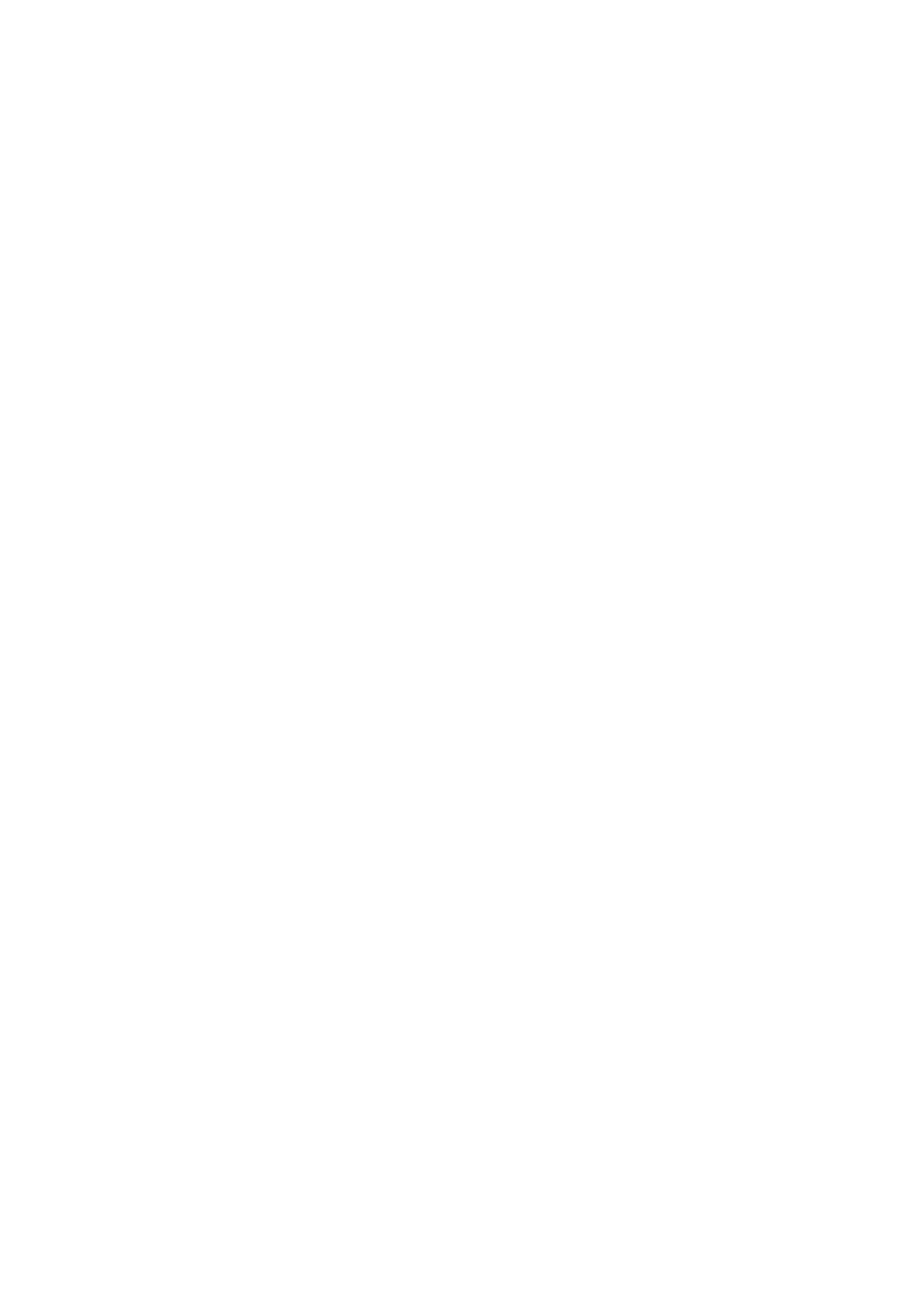## **Contents**

|                         |                                                           | <b>Preliminaries</b>                                                          |                                                                                                                        |      |  |
|-------------------------|-----------------------------------------------------------|-------------------------------------------------------------------------------|------------------------------------------------------------------------------------------------------------------------|------|--|
|                         |                                                           |                                                                               | <b>Committee membership</b>                                                                                            | ii.  |  |
|                         |                                                           | <b>About the Committee</b>                                                    |                                                                                                                        |      |  |
|                         |                                                           | <b>Terms of reference</b>                                                     |                                                                                                                        |      |  |
| <b>Chair's foreword</b> |                                                           |                                                                               |                                                                                                                        | İХ.  |  |
|                         |                                                           |                                                                               | <b>Executive summary</b>                                                                                               | хi   |  |
|                         |                                                           |                                                                               | <b>Findings and recommendations</b>                                                                                    | xiii |  |
| 1                       | <b>Introduction</b>                                       |                                                                               |                                                                                                                        |      |  |
|                         | 1.1                                                       |                                                                               | <b>Background</b>                                                                                                      | 1    |  |
|                         | 1.2 <sub>2</sub>                                          |                                                                               | Structure of this report                                                                                               | 1.   |  |
|                         | $1.3\phantom{0}$                                          |                                                                               | The Inquiry process                                                                                                    | 2    |  |
| $\mathbf{2}$            |                                                           | <b>Current arrangements</b>                                                   |                                                                                                                        |      |  |
|                         | 2.1                                                       |                                                                               | Introduction                                                                                                           | 3    |  |
|                         | 2.2                                                       |                                                                               | The Victorian register of electors                                                                                     | 3    |  |
|                         |                                                           | 2.3 The Commonwealth register of electors and the Joint Roll Arrangement<br>4 |                                                                                                                        |      |  |
|                         |                                                           |                                                                               | 2.4 Victoria's arrangement is unusual                                                                                  | 7    |  |
|                         | 2.5                                                       |                                                                               | The Roll Management System redevelopment: an opportunity for<br>collaboration with the Australian Electoral Commission | 8    |  |
| 3                       | What Victoria needs from a register of electors<br>11     |                                                                               |                                                                                                                        |      |  |
|                         | 3.1                                                       |                                                                               | Introduction                                                                                                           | 11   |  |
|                         |                                                           | 3.2 What is in the Victorian register of electors?                            |                                                                                                                        | 11   |  |
|                         | 3.3<br>Current uses of the Victorian register of electors |                                                                               |                                                                                                                        | 13   |  |
|                         |                                                           | 3.3.1                                                                         | Electoral uses                                                                                                         | 13   |  |
|                         |                                                           | 3.3.2                                                                         | Elector data provision                                                                                                 | 14   |  |
|                         | 3.4                                                       |                                                                               | Key criteria for Victoria's roll management                                                                            | 15   |  |
|                         |                                                           | 3.4.1                                                                         | Delivering against legislative requirements                                                                            | 15   |  |
|                         |                                                           | 3.4.2                                                                         | Maintaining Victoria's electoral independence                                                                          | 16   |  |
|                         |                                                           | 3.4.3                                                                         | Best practice information security                                                                                     | 16   |  |
|                         |                                                           | 3.4.4                                                                         | Measurements of accuracy, completeness and efficiency                                                                  | 17   |  |
|                         |                                                           | 3.4.5                                                                         | Eight key criteria                                                                                                     | 17   |  |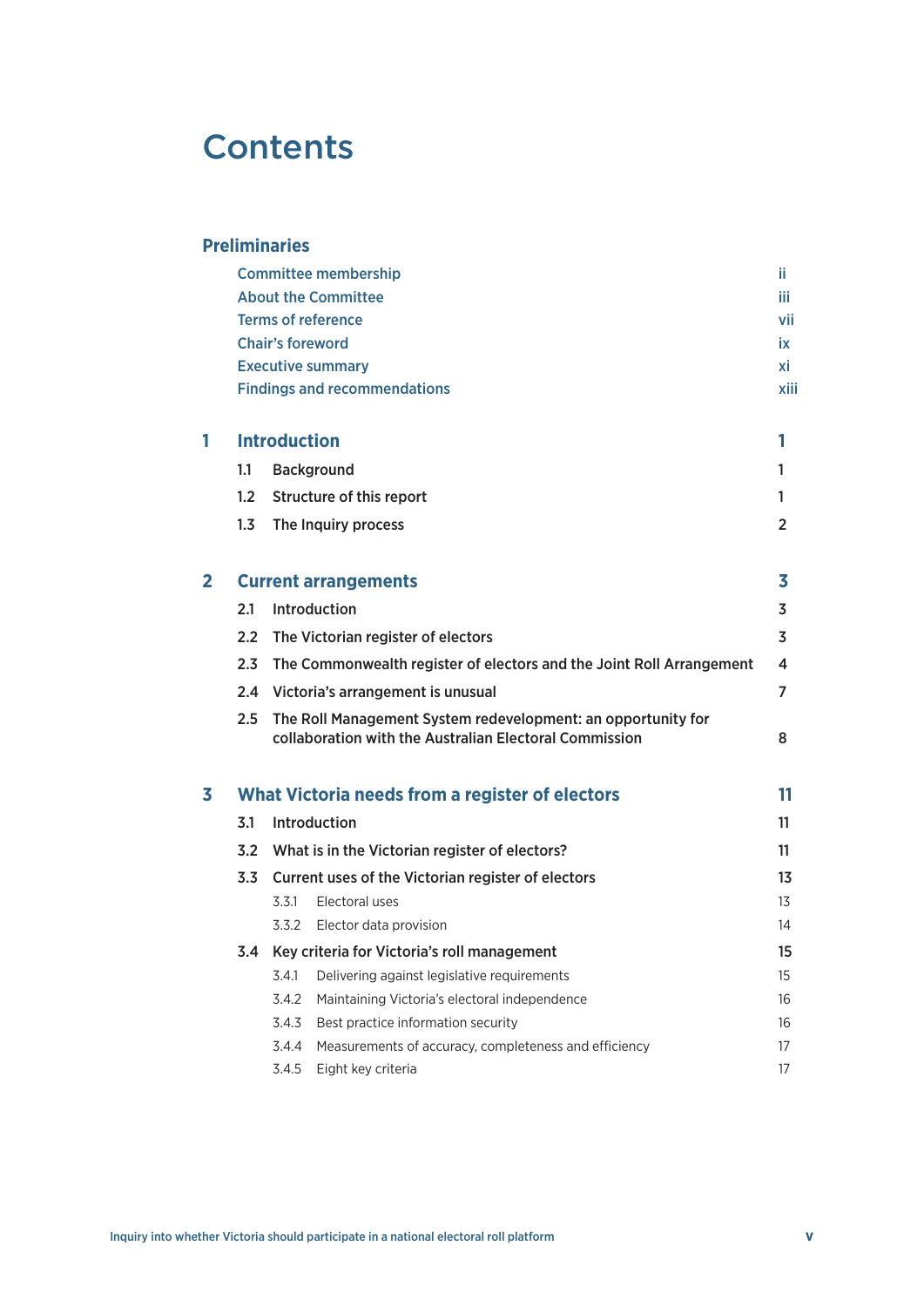| 4 | A national electoral roll platform |                                                                                                         | 19                                                                                                                     |          |
|---|------------------------------------|---------------------------------------------------------------------------------------------------------|------------------------------------------------------------------------------------------------------------------------|----------|
|   | 4.1                                |                                                                                                         | <b>Introduction</b>                                                                                                    |          |
|   | 4.2 <sub>1</sub><br>4.3            | Work already undertaken towards a national platform<br>Would a national platform meet Victoria's needs? |                                                                                                                        | 19<br>21 |
|   |                                    |                                                                                                         |                                                                                                                        |          |
|   |                                    | 4.3.1                                                                                                   | Storing Victorian elector information                                                                                  | 21       |
|   |                                    | 4.3.2                                                                                                   | Producing the required roll products                                                                                   | 22       |
|   |                                    | 4.3.3                                                                                                   | Providing adequate access to elector data                                                                              | 22       |
|   |                                    | 4.3.4                                                                                                   | Providing roll products and elector data in a timely manner                                                            | 23       |
|   |                                    | 4.3.5                                                                                                   | Maintaining Victoria's electoral independence by allowing for future<br>changes to Victorian legislation and processes | 24       |
|   |                                    | 4.3.6                                                                                                   | Providing best practice information security                                                                           | 24       |
|   |                                    | 4.3.7                                                                                                   | Providing an accurate and complete register                                                                            | 27       |
|   |                                    | 4.3.8                                                                                                   | Enabling an efficient use of resources                                                                                 | 28       |
|   | 44                                 | Other concerns                                                                                          |                                                                                                                        | 29       |
|   |                                    | 4.4.1                                                                                                   | Project management and governance                                                                                      | 29       |
|   |                                    | 4.4.2                                                                                                   | Impact on local council elections                                                                                      | 30       |
|   | 4.5                                |                                                                                                         | Moving to a national electoral roll platform                                                                           | 31       |

## **[Appendix](#page-48-0)**

| A | About the Inquiry |  |
|---|-------------------|--|
|---|-------------------|--|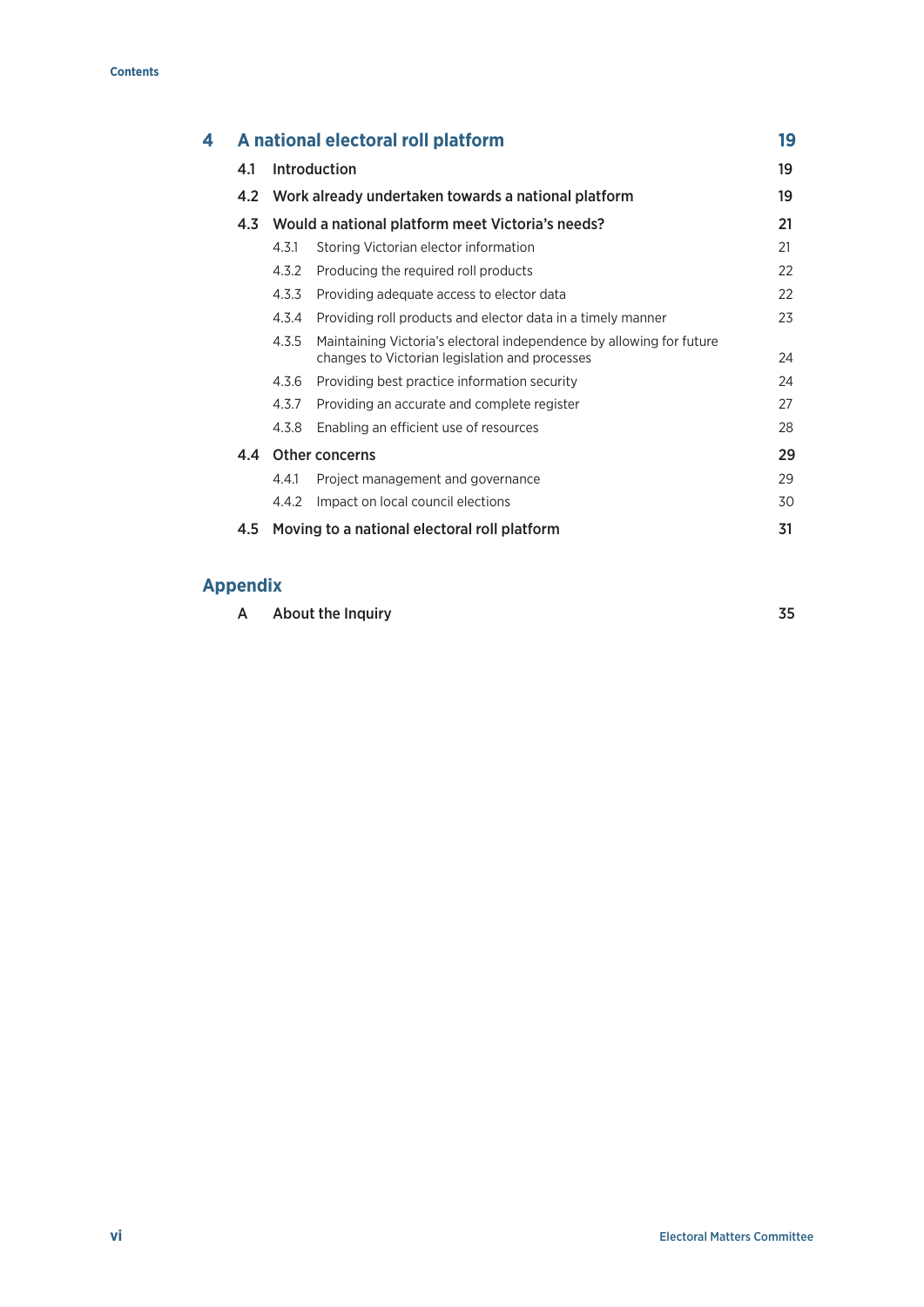## <span id="page-6-0"></span>Terms of reference

## Inquiry into whether Victoria should participate in a national electoral roll platform

On 4 August 2021 the Legislative Assembly agreed to the following motion:

That this House refers an inquiry into whether Victoria should participate in a national electoral roll platform to the Electoral Matters Committee for consideration and report no later than 16 March 2022 and the Committee should consider:

- (a) the possible implications, if any, of a national electoral roll platform on the independence of the Victorian Electoral Commission;
- (b) the security and integrity of Victoria's electoral system; and
- (c) mechanisms to ensure the security and integrity of electoral systems and events in other jurisdictions around Australia and internationally to determine best practice.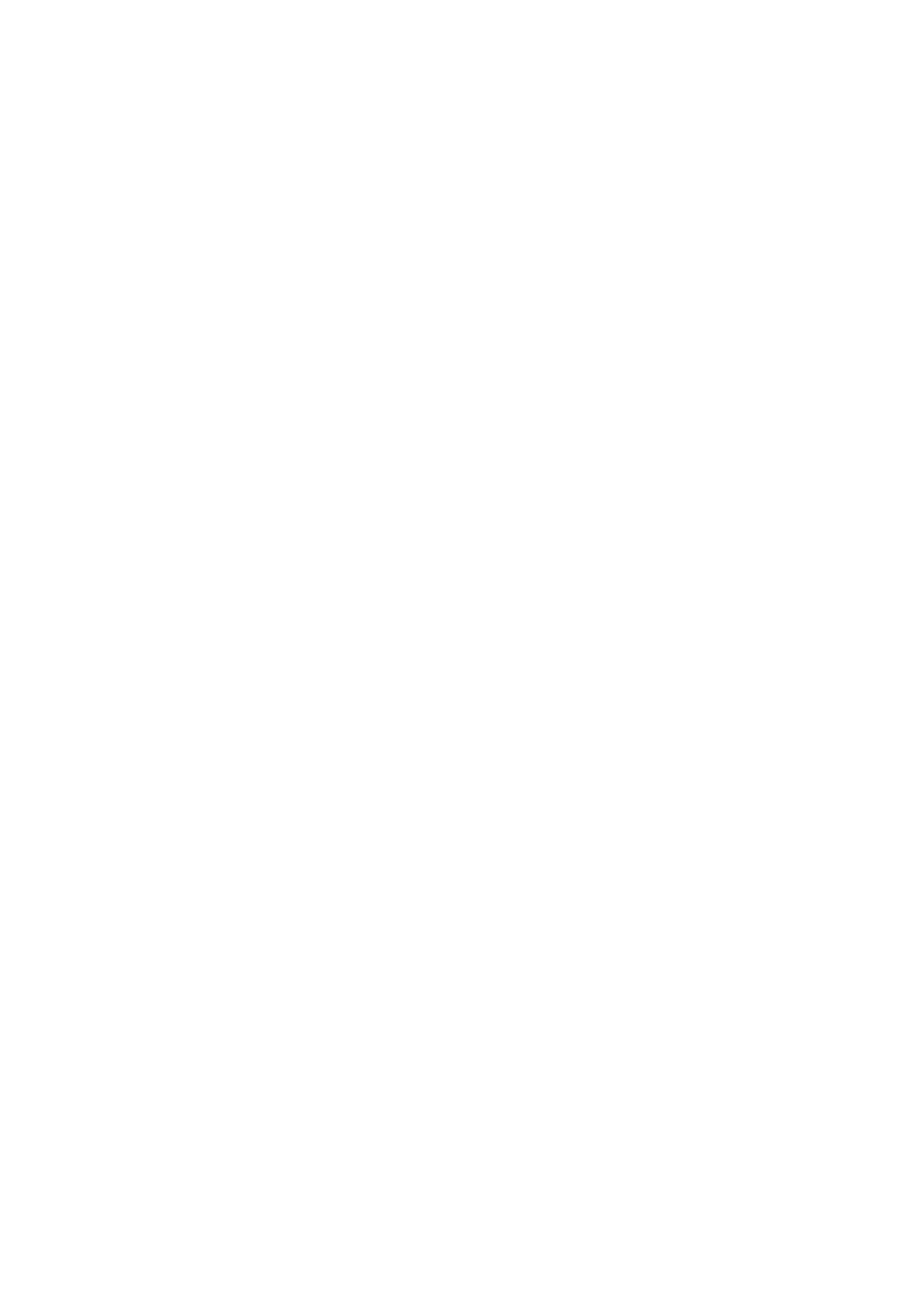## <span id="page-8-0"></span>Chair's foreword

The Victorian Electoral Commission (VEC) plays a critical role in protecting and administering elections in Victoria. One of its important tasks is maintaining a database of Victorian electors. This database is used to create rolls for state and local council elections, as a data source for other bodies (such as police and researchers) and for general electoral administration.

In recent years, electoral commissioners from across Australia have been investigating the possibility of developing a shared software platform that would include a 'national electoral roll platform'. This platform could be used instead of the VEC's bespoke software to store the details of Victorian electors. If designed well, the platform could provide best practice information security systems to protect electors' personal data, could provide long-term cost savings and could help make the database as complete and accurate as possible.

The national electoral roll platform is still in the concept phase. After considering the evidence presented in this Inquiry, the Committee concluded that the national platform is worth further investigation. However, to protect Victoria's democracy, any change to electoral systems must be done in a carefully considered manner. Electoral systems are complex, and it is important to ensure that changes do not have unintended consequences. Until the software design and governance arrangements are finalised, the Committee cannot properly assess whether Victoria should move to the national platform when it is completed.

Before a final decision can be made, it will be essential to ensure that the platform can deliver the expected benefits and meet all of Victoria's needs. It will also be critical to ensure that moving to a national platform does not negatively affect Victoria's electoral independence by reducing the Victorian Parliament's ability to set the rules for Victorian elections.

These matters will need to be considered in detail when the platform is more developed. I hope that this report will assist with that process.

In the meantime, I believe that the collaborative approach currently adopted by the electoral commissions to develop a 'national electoral roll platform' is the best process to progress and ultimately achieve an outcome that addresses any concerns identified, while satisfying the needs and requirements of all electoral commissions.

As Chair of the Committee, I would like to thank all the people who contributed to this Inquiry through written submissions and by appearing at public hearings. I would like to make particular note of the VEC, which provided a great deal of information to assist the Committee. I would also like to thank my fellow committee members—Deputy Chair Bev McArthur, Enver Erdogan, the Hon Matthew Guy, Katie Hall, the Hon Wendy Lovell, Andy Meddick, Cesar Melhem, Tim Quilty, Dr Tim Read and Brad Rowswell.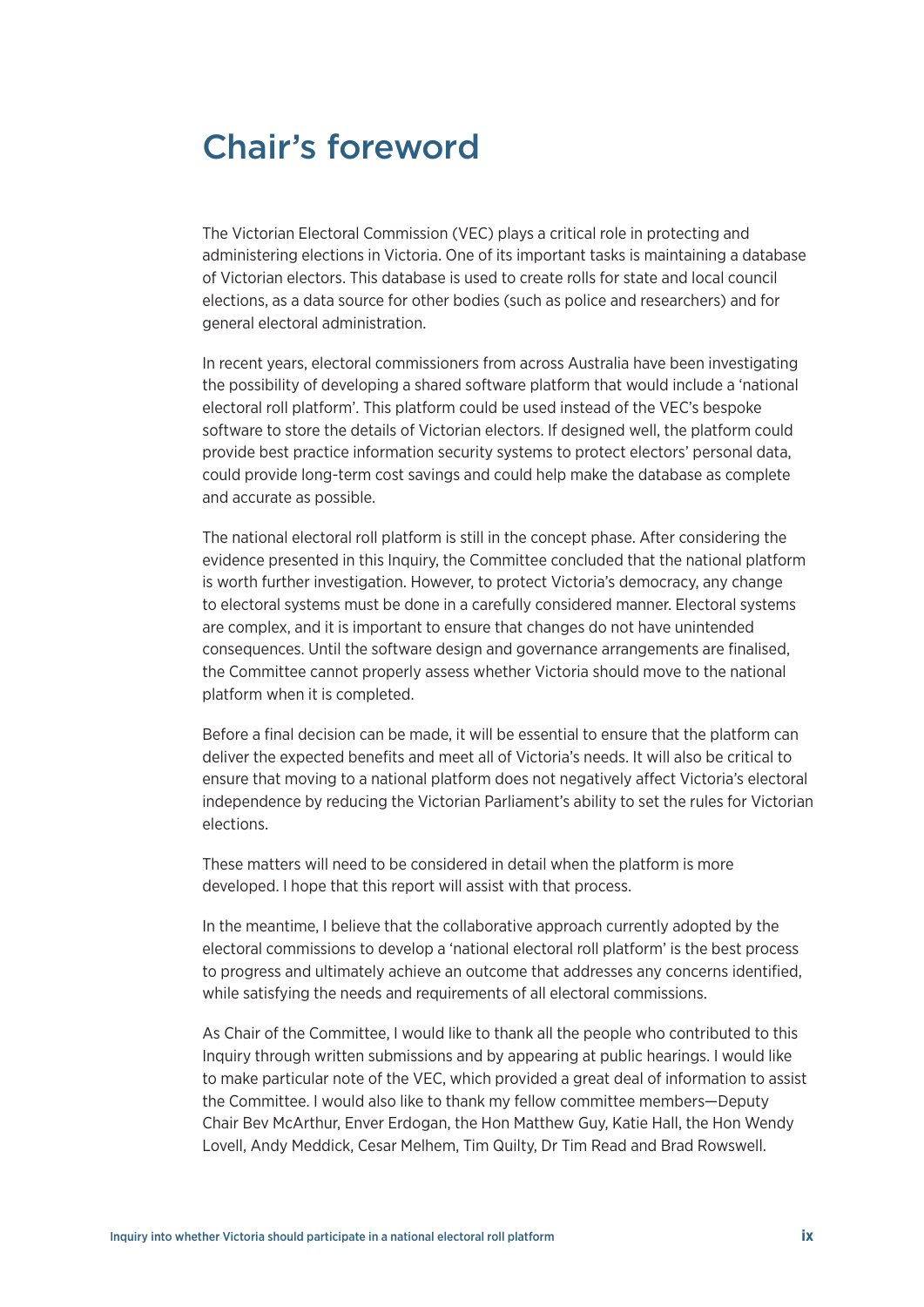I have greatly appreciated the cooperative approach adopted by all members. Finally, I would like to thank the Parliamentary staff who have supported this Inquiry, including the Hansard unit, the Community Engagement Unit and especially the Committee's secretariat—Christopher Gribbin, Joel Hallinan and Sarah Catherall.

Lu Tarlamis.

**Mr Lee Tarlamis OAM MP Chair**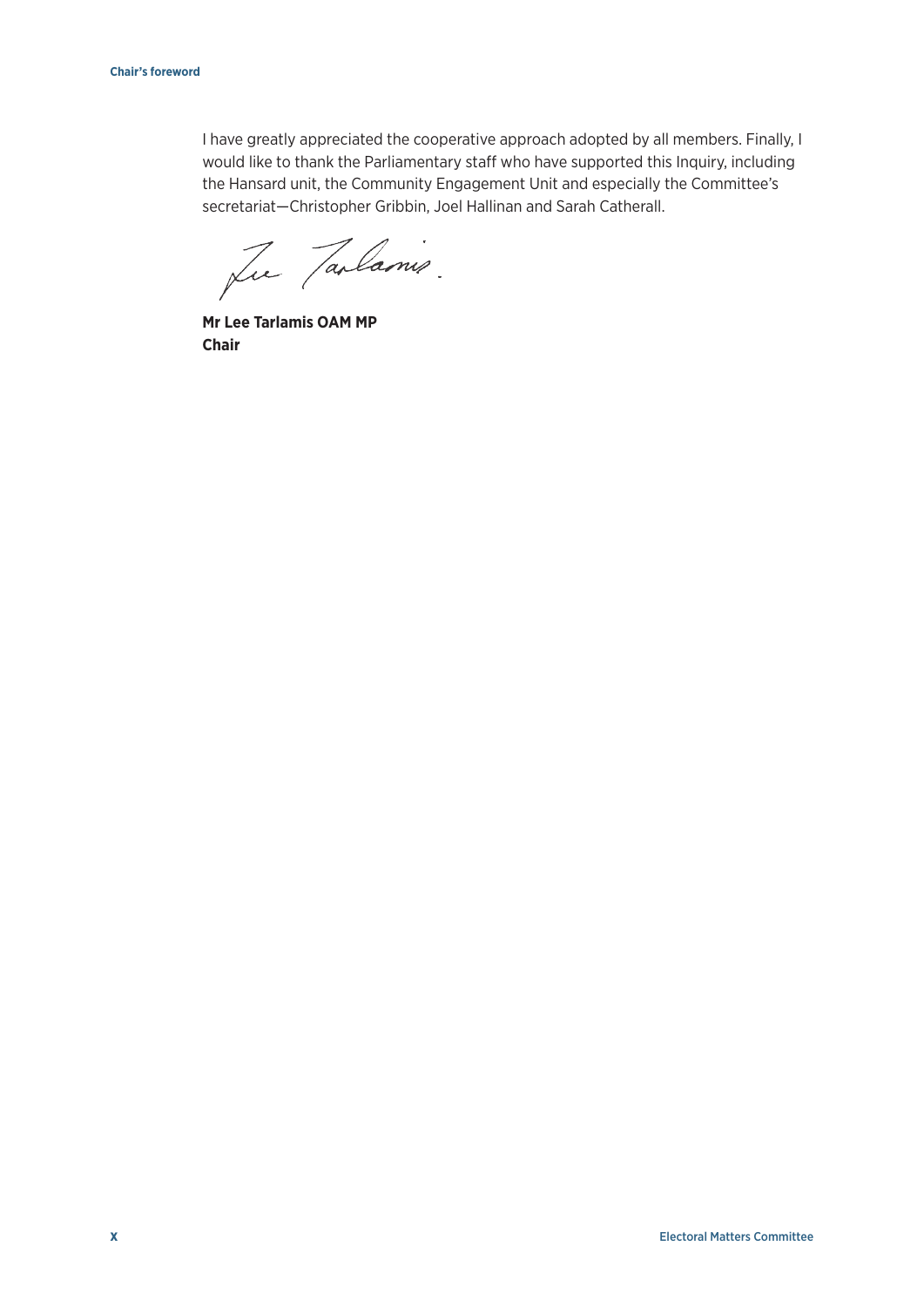## <span id="page-10-0"></span>Executive summary

Since 2017, Australia's state, territory and Commonwealth electoral commissions have been working towards the development of a shared software platform. This 'national electoral platform' could support a variety of electoral functions, including the electoral roll. It has the potential to improve cyber security and to provide cost savings and efficiencies for electoral commissions.

The national electoral platform is still in the concept phase. The system specifications, the funding arrangements and the governance structure have not been determined. No part of the system has yet been developed.

This Committee was asked to investigate whether or not Victoria should move to a national electoral roll platform—that is, the electoral roll component of the national electoral platform. This would involve a major change from the current arrangements, in which the Victorian Electoral Commission (VEC) maintains a bespoke piece of software which stores Victoria's database of electors, produces electoral rolls and supports other electoral functions.

Given that the national electoral roll platform is still in the concept phase, the Committee cannot definitively say whether moving to it would be in Victoria's interest. The evidence received by the Committee suggests that, if a national platform is designed appropriately, it could be beneficial for Victoria. A national electoral roll platform has the potential to facilitate best practice information security systems for electors' data, to provide cost savings over time and to enable a more complete and accurate roll.

However, to protect Victoria's democracy, any change to electoral systems must be done in a carefully considered manner. Electoral systems are complex and it is important to ensure that changes do not have unintended consequences. Before moving to a national platform, the system needs to be carefully examined to ensure that it does not negatively impact on the VEC's ability to perform its functions.

A national platform must meet all of the VEC's business needs. In addition, it must have systems to support future changes to Victoria's legislation and the VEC's processes, so that Victoria's electoral independence can be maintained. It is also important that moving to a national platform does not affect the VEC's ability to deliver local council elections. If the national platform can address these matters while providing the expected benefits, it would be in Victoria's interests to move to it.

The Committee's conclusion is that it is worthwhile for the VEC to continue working with other commissions to explore the possibility of a national electoral platform, including a national electoral roll platform.

In the meantime, both the Victorian and Australian electoral commissions are currently undertaking work to redevelop the software they use to manage their databases of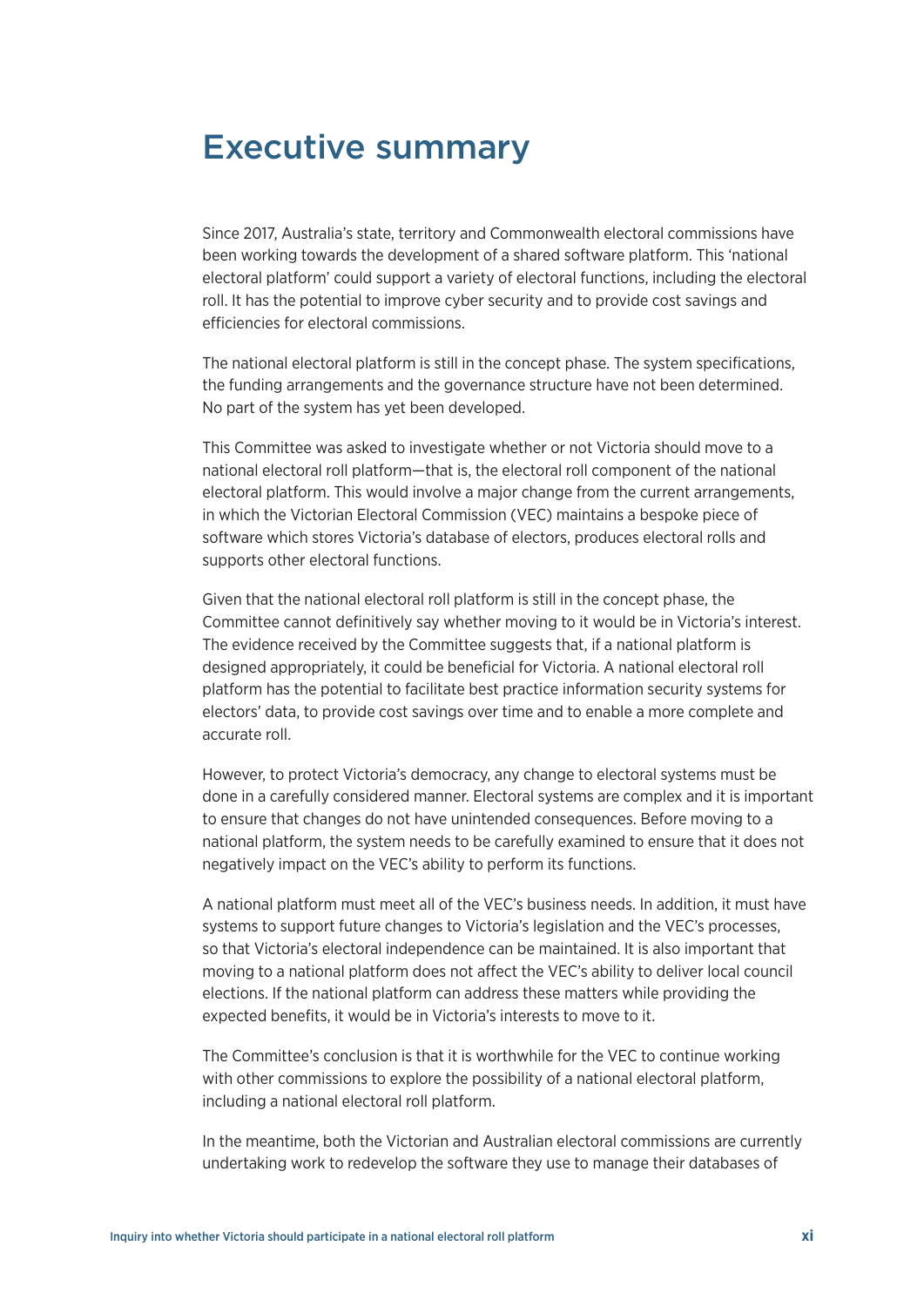electors and produce electoral rolls. The Committee considers this an appropriate interim measure while work towards a national electoral roll platform takes place. However, the Committee would strongly encourage both electoral commissions to collaborate wherever possible to reduce duplication of effort and costs.

The Committee has also noted that there is a lack of transparency around what data are stored in the Victorian database of electors. The Committee has therefore recommended that legislation be updated to clearly set out what is stored on the database, as is the case in several other Australian states and territories.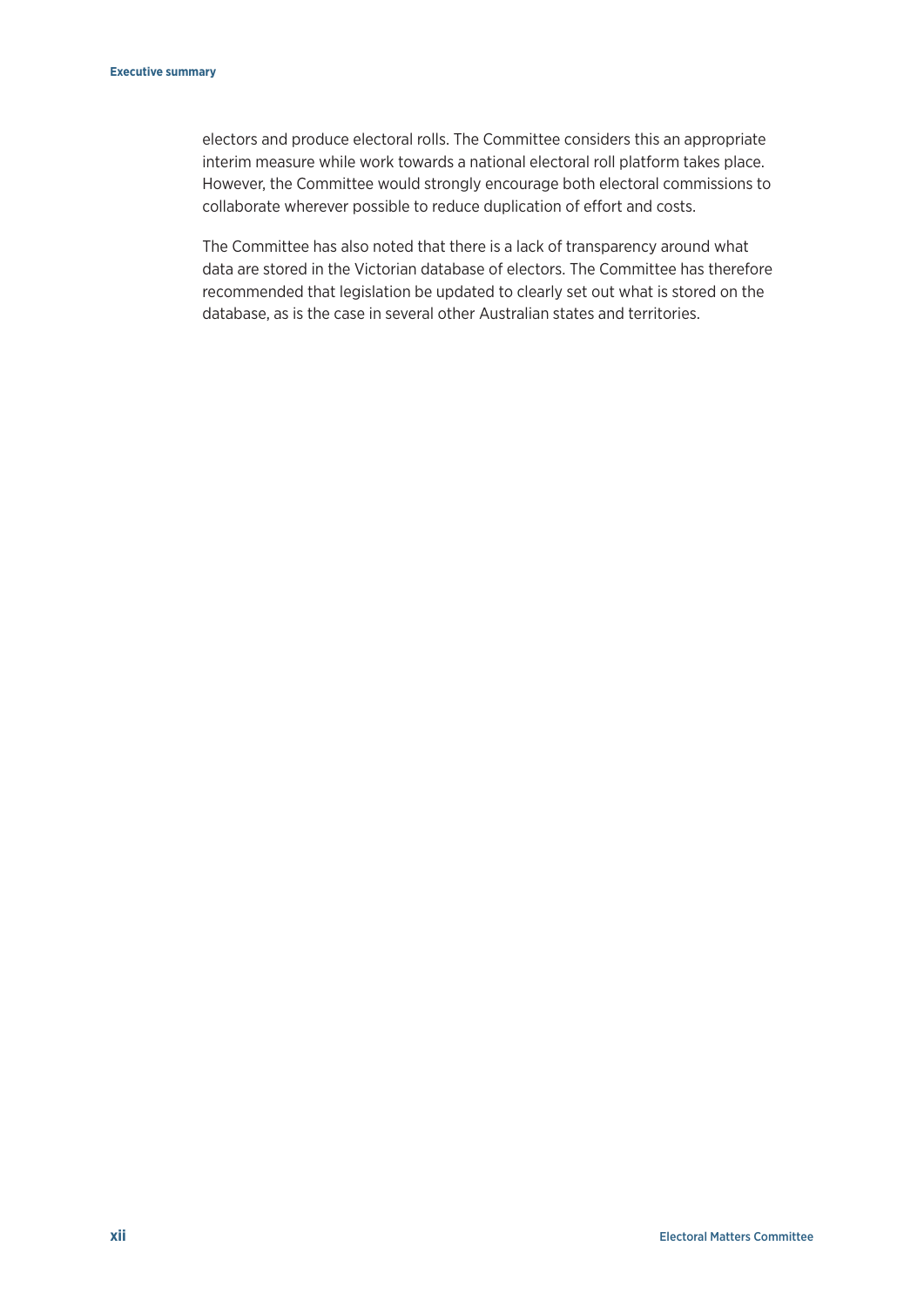## <span id="page-12-0"></span>Findings and recommendations

## **2 [Current arrangements](#page-16-0)**

**FINDING 1:** [Both the Australian Electoral Commission and the Victorian Electoral](#page-21-0)  [Commission maintain registers of enrolled electors on bespoke pieces of software. The](#page-21-0)  [vast majority of Victorian electors are on both registers. Western Australia is the only](#page-21-0)  [other state with a similar arrangement. Australia's other states and territories rely on](#page-21-0)  [the Australian Electoral Commission's register, which is used to produce electoral rolls](#page-21-0)  [for state and local council elections in those jurisdictions.](#page-21-0) 8

**FINDING 2:** [Both the Australian Electoral Commission and the Victorian Electoral](#page-22-0)  [Commission have recently begun work on redeveloping the software that they use to](#page-22-0)  [manage their registers of electors.](#page-22-0) **9** 

**RECOMMENDATION 1:** [That, as part of the Victorian Electoral Commission's](#page-22-0)  [redevelopment of its Roll Management System, the Victorian Electoral Commission seek](#page-22-0)  [opportunities to collaborate with the Australian Electoral Commission and its project to](#page-22-0)  [redevelop its roll management system where possible. This collaboration should seek](#page-22-0)  [any opportunities to reduce the duplication of effort and costs involved with separately](#page-22-0)  [commissioning two pieces of software with similar functions.](#page-22-0) 9

### **3 [What Victoria needs from a register of electors](#page-24-0)**

**FINDING 3:** Victoria's Electoral Act lacks clarity about what data are to be stored in [the Victorian register of electors. Legislation in other Australian jurisdictions is clearer](#page-25-0)  [about what data must be stored, while still allowing for flexibility. Victoria's Electoral](#page-25-0)  [Act could be improved by adopting this approach.](#page-25-0) 12

**RECOMMENDATION 2:** [That the Government amend the](#page-25-0) *Electoral Act 2002* to [specify what data can be stored in the register of electors. The legislation should](#page-25-0)  specify what data *must* be stored and what data *may* [be stored for each elector, as in](#page-25-0)  [the Australian Capital Territory's Electoral Act. The legislation should also provide for](#page-25-0)  [flexibility by allowing further data categories to be specified in subordinate legislation.](#page-25-0) 12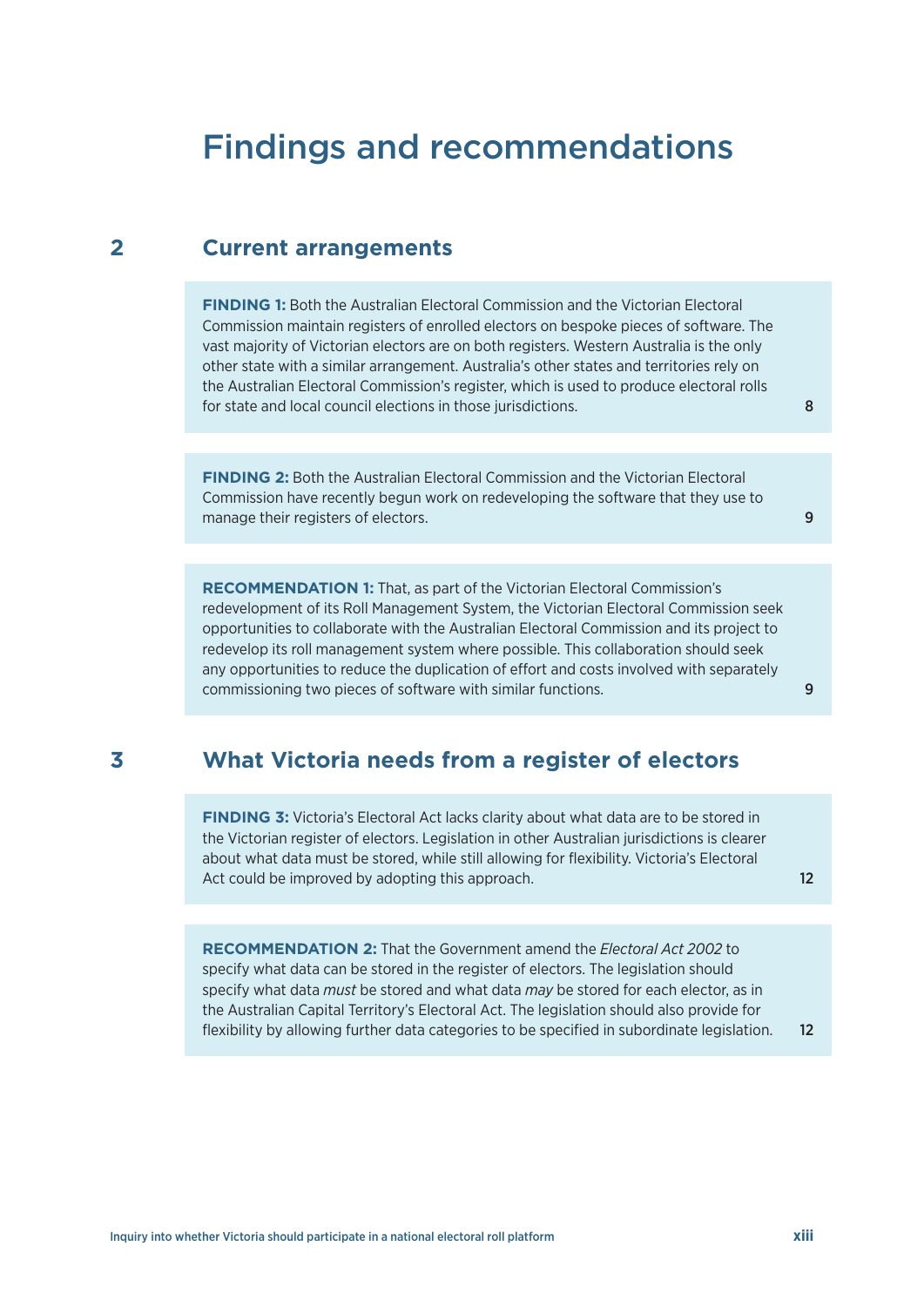## **4 [A national electoral roll platform](#page-32-0)**

**FINDING 4:** [Australian electoral commissions have done some work to develop the](#page-33-0)  [concept of a national electoral platform, which would include a national electoral](#page-33-0)  [roll platform. However, they have not yet developed a concrete proposal for how a](#page-33-0)  [platform would be designed or operate. Work is ongoing.](#page-33-0) 20

**FINDING 5:** If it is designed appropriately, a national electoral roll platform has the [potential to meet Victoria's needs, while providing better cyber security, being more](#page-45-0)  [accurate and complete, and enabling cost savings over time compared to the current](#page-45-0)  [arrangements.](#page-45-0) **32** 

**RECOMMENDATION 3:** [That the Victorian Electoral Commission continue working](#page-46-0)  [with other jurisdictions towards the creation of a national electoral platform, including](#page-46-0)  [a national electoral roll platform. As part of this, the Victorian Electoral Commission](#page-46-0)  [should advocate for the platform to be designed in a way that will meet Victoria's needs.](#page-46-0) 33

**RECOMMENDATION 4:** [That Victoria not commit to a national electoral roll platform](#page-46-0)  [until details of the design and governance structure are more developed. At that time,](#page-46-0)  [an assessment can be made as to whether or not a national electoral roll platform would](#page-46-0)  [meet Victoria's needs.](#page-46-0) 33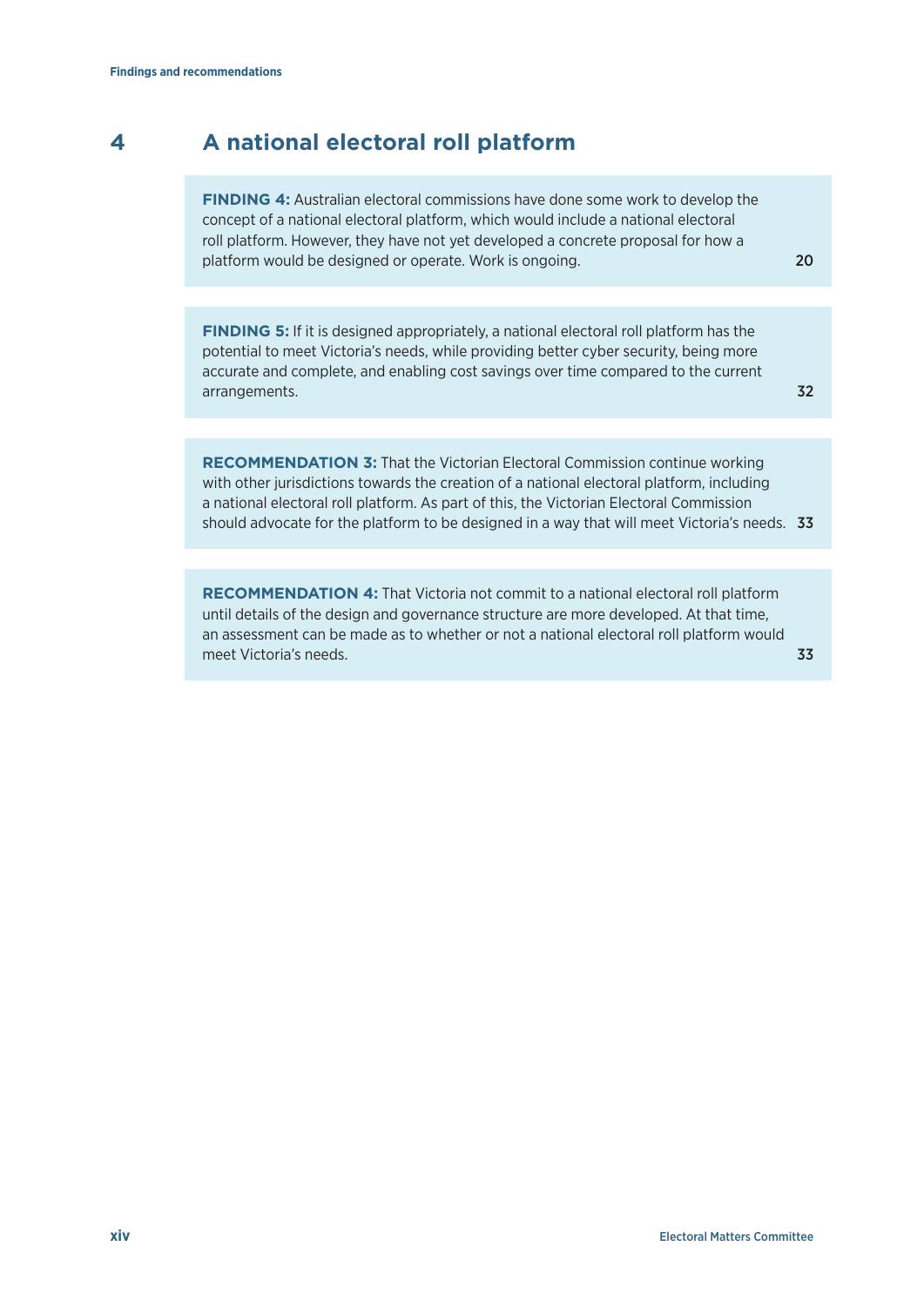<span id="page-14-0"></span>**Introduction 1.1 The set of the set of the set of the set of the set of the set of the set of the set of the set of the set of the set of the set of the set of the set of the set of the set of the set of the set of the** 

### 1.1 **Background**

In August 2021, the Victorian Parliament asked this Committee to consider whether or not Victoria should participate in a national electoral roll platform (see the full terms of reference on page vii).

The possibility of a 'national electoral platform' has been under discussion for a number of years. The idea is to create a shared software platform with a variety of electoral functions which all of Australia's state, territory and Commonwealth electoral commissions would be able to access. Electoral rolls and related functions (a 'national electoral roll platform') could be part of that.

Although some discussions have taken place, the national electoral platform is still in the concept phase and has not yet been built. It is therefore impossible at this stage to definitively say whether or not it would be a good option for Victoria. The key question for the Committee in undertaking this Inquiry has therefore been 'Is it theoretically possible that a national electoral roll platform would meet Victoria's needs?'.

The evidence received by the Committee suggests that it would be possible and that the Victorian Electoral Commission (VEC) should continue to explore the possibility of a national electoral platform with other commissions. However, it is going to be a long time before a national electoral platform capable of supporting electoral rolls and related functions would be ready for Victoria to adopt.

In the meantime, the VEC considers that its Roll Management System is reaching the end of its life and needs to be redeveloped. The Roll Management System is the software which maintains Victoria's database of electors and which can be used to produce electoral rolls and other products. Some work has already taken place preparing for this redevelopment. Considering the long time frame for a national electoral platform, the Committee supports the VEC's redevelopment of its Roll Management System to host the register of electors for now.

## 1.2 **Structure of this report**

Chapter 2 sets out Victoria's current arrangements for managing enrolments and producing electoral rolls. At the core of this is the 'register of electors'—a database of Victorians who are enrolled to vote. Chapter 2 also notes the VEC's current work towards redeveloping its Roll Management System, including the opportunity to collaborate with the Australian Electoral Commission.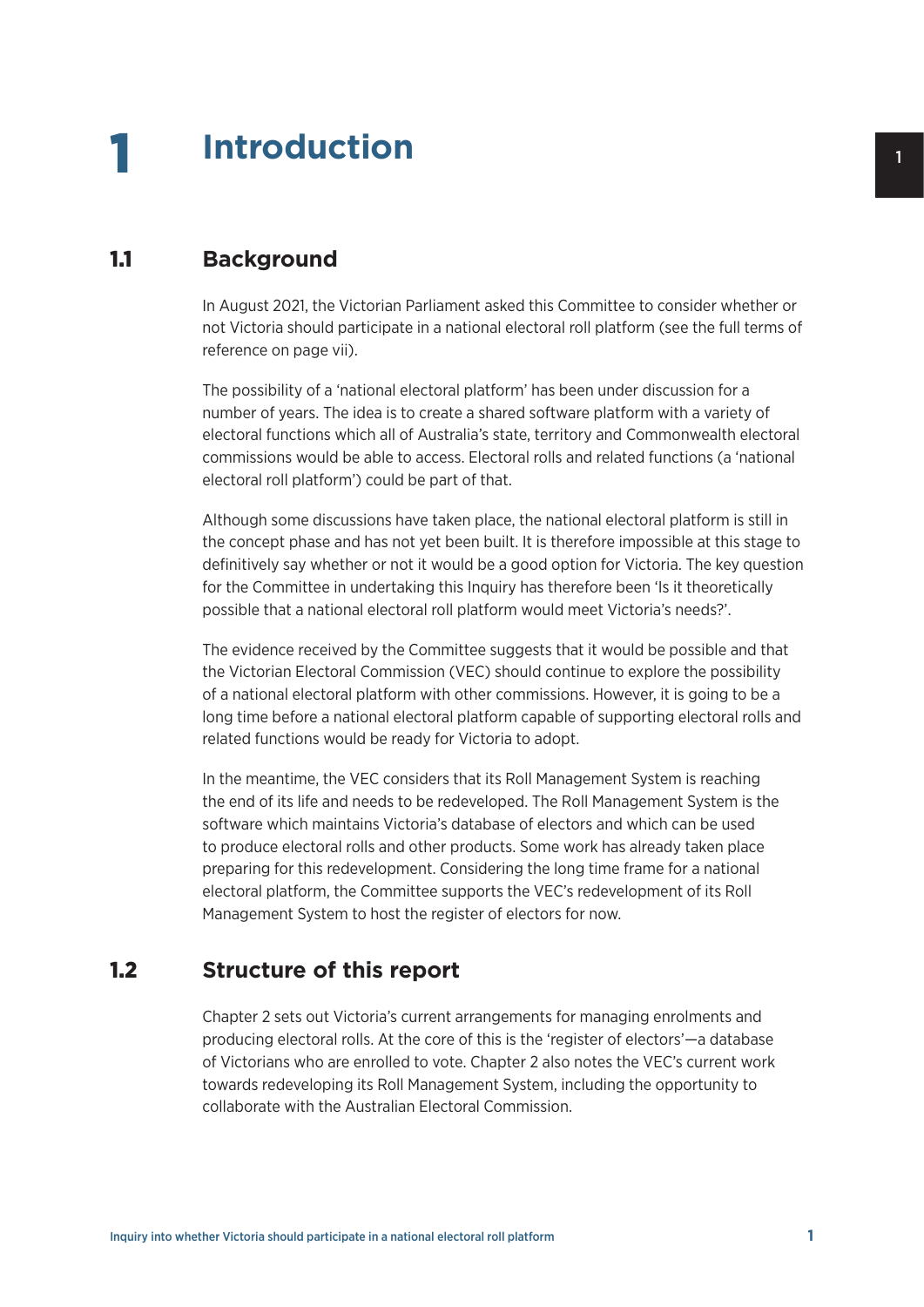<span id="page-15-0"></span>Chapter 3 explores what Victoria needs from a register of electors and establishes the criteria that a national electoral roll platform would need to meet to be appropriate for Victoria.

Chapter 4 considers whether a national electoral roll platform would be able to meet those criteria. As part of this, the chapter assesses a number of concerns raised by the VEC. The chapter concludes that it would be possible for a national electoral roll platform to meet Victoria's needs and that it is worthwhile for the VEC to undertake further work towards establishing a national electoral roll platform.

## 1.3 **The Inquiry process**

The Committee received the terms of reference for this Inquiry in August 2021. In September, the Committee received a private briefing from the VEC to provide background information.

The Committee also advertised the Inquiry and called for written submissions in September 2021. Eight submissions were received. The Committee conducted public hearings with representatives of five organisations in November 2021.

The Committee would like to thank all of the individuals and organisations that participated in this Inquiry. The information and insights that they provided assisted the Committee significantly and are greatly appreciated.

Further details about the process can be found in Appendix A, including lists of the people and organisations that made written submissions and appeared at public hearings.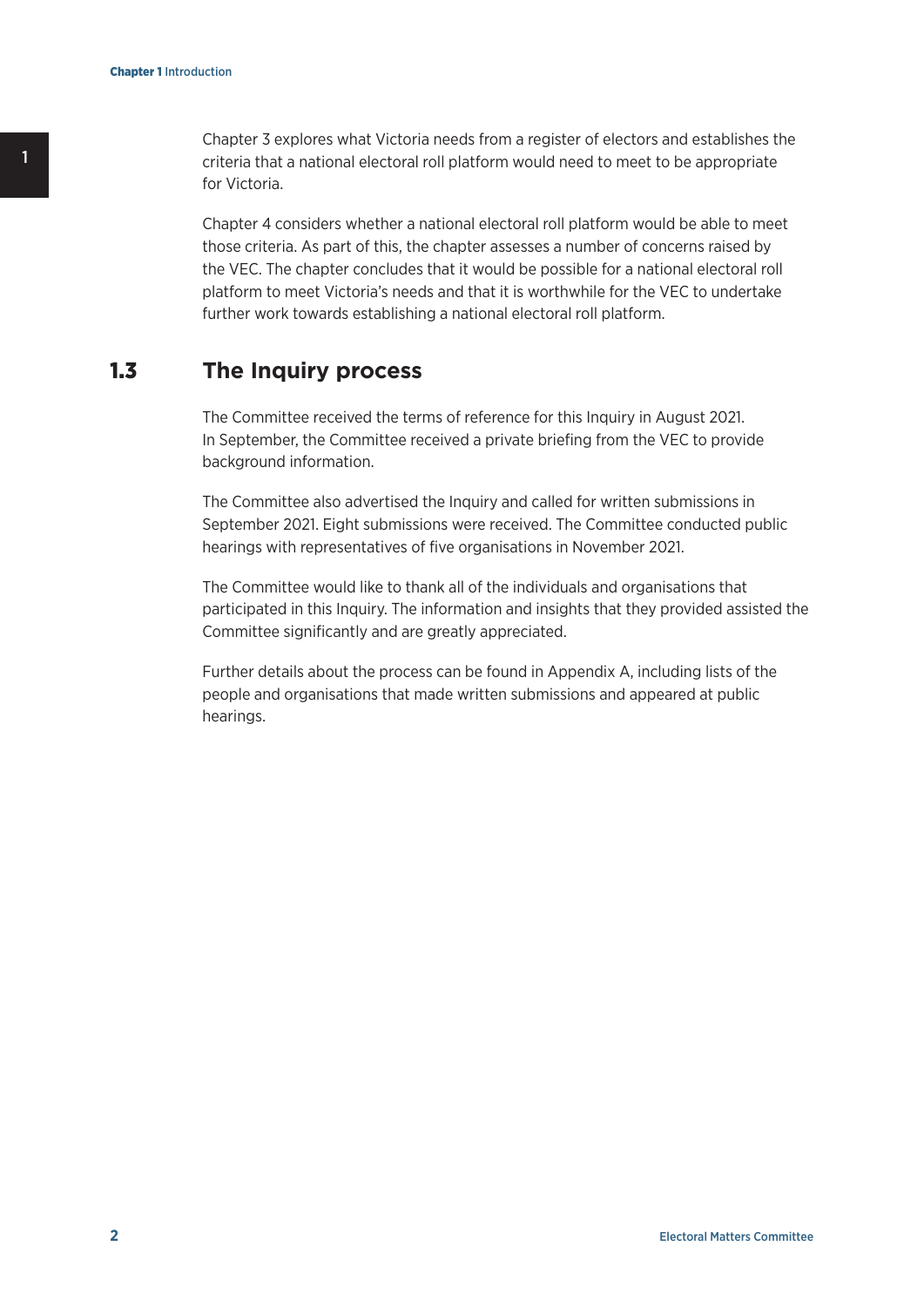<span id="page-16-0"></span>2 **Current arrangements**

## 2.1 **Introduction**

Both the Victorian Electoral Commission (VEC) and the Australian Electoral Commission (AEC) maintain separate databases of electors, with most enrolled Victorians appearing on both. In Victoria, this database is referred to as the 'register of electors' or 'enrolment register'.<sup>1</sup> The VEC's and AEC's registers are used to produce a number of products, including the electoral rolls which are used to determine who is eligible to vote at a particular election.

Through a 'Joint Roll Arrangement' between Victoria and the Commonwealth, data are shared between the jurisdictions. As a result, when voters enrol or change their details, both databases are updated.

Victoria's arrangement is unusual, with most states and territories not maintaining their own databases. Instead, they take elector data from the AEC's register of electors when required.

Supporting Victoria's register of electors is the VEC's bespoke software, the Roll Management System. As this is reaching the end of its life, the VEC has commenced work towards replacing the software. The AEC is similarly redeveloping its electoral systems, and the Committee recommends that the VEC seek to collaborate with the AEC to reduce duplication of effort and costs.

## 2.2 **The Victorian register of electors**

The VEC's register of electors includes the names, birthdates, addresses and other details of all Victorians who are enrolled to vote (see further details in Section 3.2 of this report). It also contains details of 17-year-old Victorians who have provisionally enrolled so that they will automatically be included in rolls when they turn 18.

On 30 June 2021, the register contained 4,310,413 people, which the VEC estimates to be 95.8% of eligible Victorians.<sup>2</sup> The register is continuously updated, with people added or removed from the register and their personal details adjusted when appropriate.

<sup>1</sup> The Australian Electoral Commission uses different terminology to the Victorian Electoral Commission, referring to its register of electors as the 'electoral roll' and the roll used at a particular election as the 'certified list' (this is referred to as the 'electoral roll' in Victoria). To avoid confusion, the Committee has used the Victorian terms throughout when referring to either Victorian or Commonwealth arrangements.

<sup>2</sup> Victorian Electoral Commission, *Annual report 2020–21*, Melbourne, 2021, p. 59.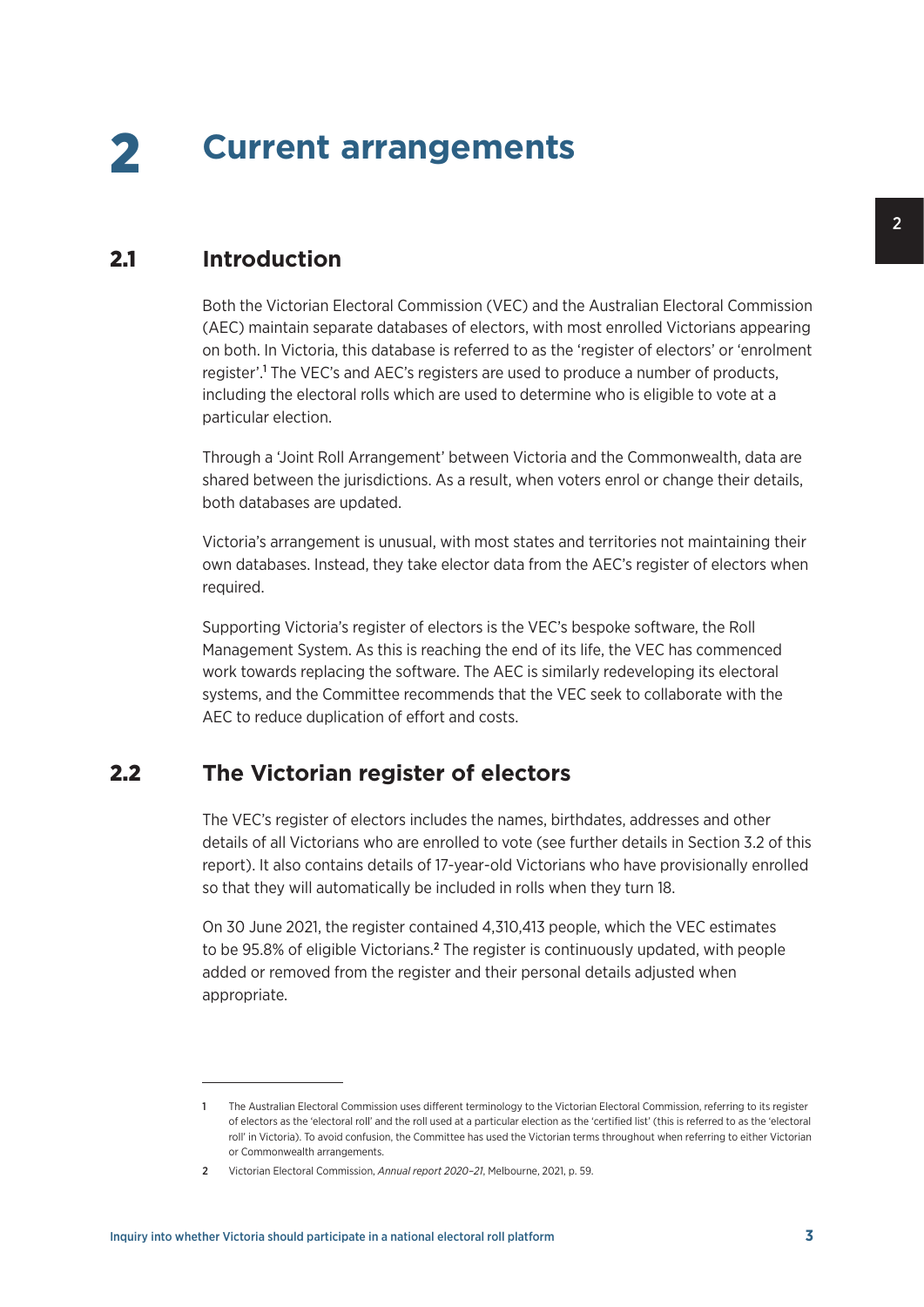<span id="page-17-0"></span>The register of electors is used to create a number of electoral products, such as the electoral rolls for state and local council elections and lists of electors which are provided to members of parliament and political parties. The data from the register of electors are also used by the VEC for a number of administrative functions (such as electoral boundary redivisions and fining non-voters). In some cases, data from the register are also provided to other bodies, including the police and researchers.

These uses are discussed further in Section 3.3 of this report.

## 2.3 **The Commonwealth register of electors and the Joint Roll Arrangement**

The AEC maintains a separate register of electors for Australia, including Victorians. This is primarily used to create electoral rolls for Commonwealth elections and by-elections. As with the Victorian register, it is also used for a variety of other functions.

The VEC and AEC have entered into a 'Joint Roll Arrangement' which enables them to share data about electors. As a result, electors only need to enrol or update their enrolment once for both registers to be updated. To facilitate this, people can only enrol or change their details with the AEC. The AEC then transfers the details to the VEC, which uses the data to update the Victorian register (see Figure 2.1). Both the VEC and AEC also receive data from other bodies which are used for 'direct enrolment' (that is, adding people to the register, removing them or updating their details automatically). The data received for direct enrolment are also passed between the electoral commissions.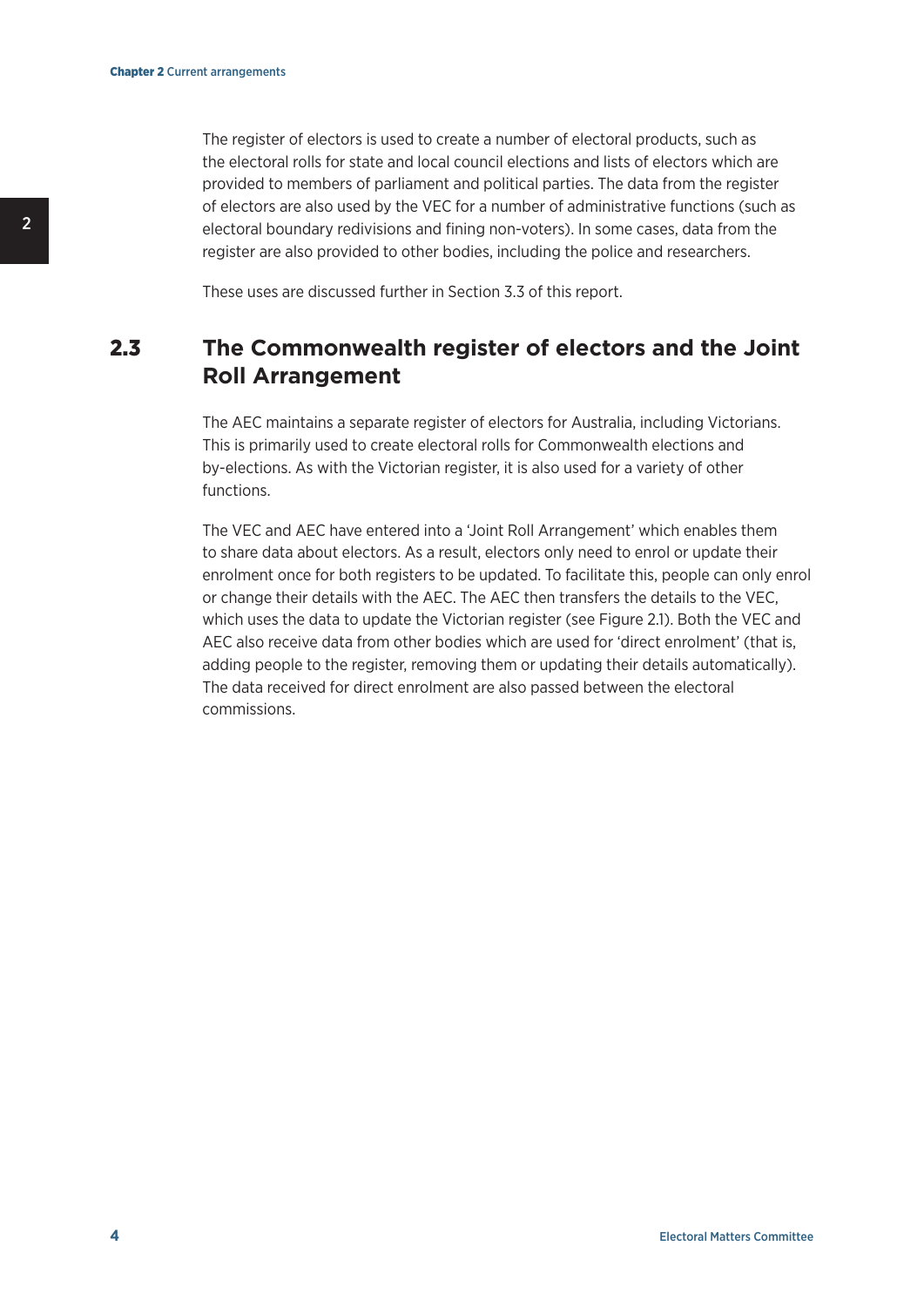#### **Figure 2.1** Enrolment data sharing between the Commonwealth and Victorian registers of electors



Source: Electoral Matters Committee.

The VEC pays the AEC for the data it receives under the Joint Roll Arrangement, with the amount determined by multiplying the number of Victorian electors by a set rate. These payments are currently \$2.1 million per year.<sup>3</sup> The VEC pays a 50% lower rate per elector than the AEC's full rate.<sup>4</sup> This is in recognition of the fact that the VEC also provides data to the AEC and undertakes various activities to encourage people to enrol and to keep their details up-to-date. The same discounted rate has also been given to New South Wales.<sup>5</sup>

As a result of these arrangements, the vast majority of entries on the Victorian register are identical to the entries on the Commonwealth register. The VEC informed the Committee that there are 57,010 differences between the registers, as set out in Table 21

<sup>3</sup> Victorian Electoral Commission, *Submission 6*, p. 8.

<sup>4</sup> Warwick Gately AM, Electoral Commissioner, Victorian Electoral Commission, public hearing, Melbourne, 26 November 2021, *Transcript of evidence*, p. 28.

<sup>5</sup> New South Wales Electoral Commission, *Annual report 2020–21*, Sydney, 2021, p. 76.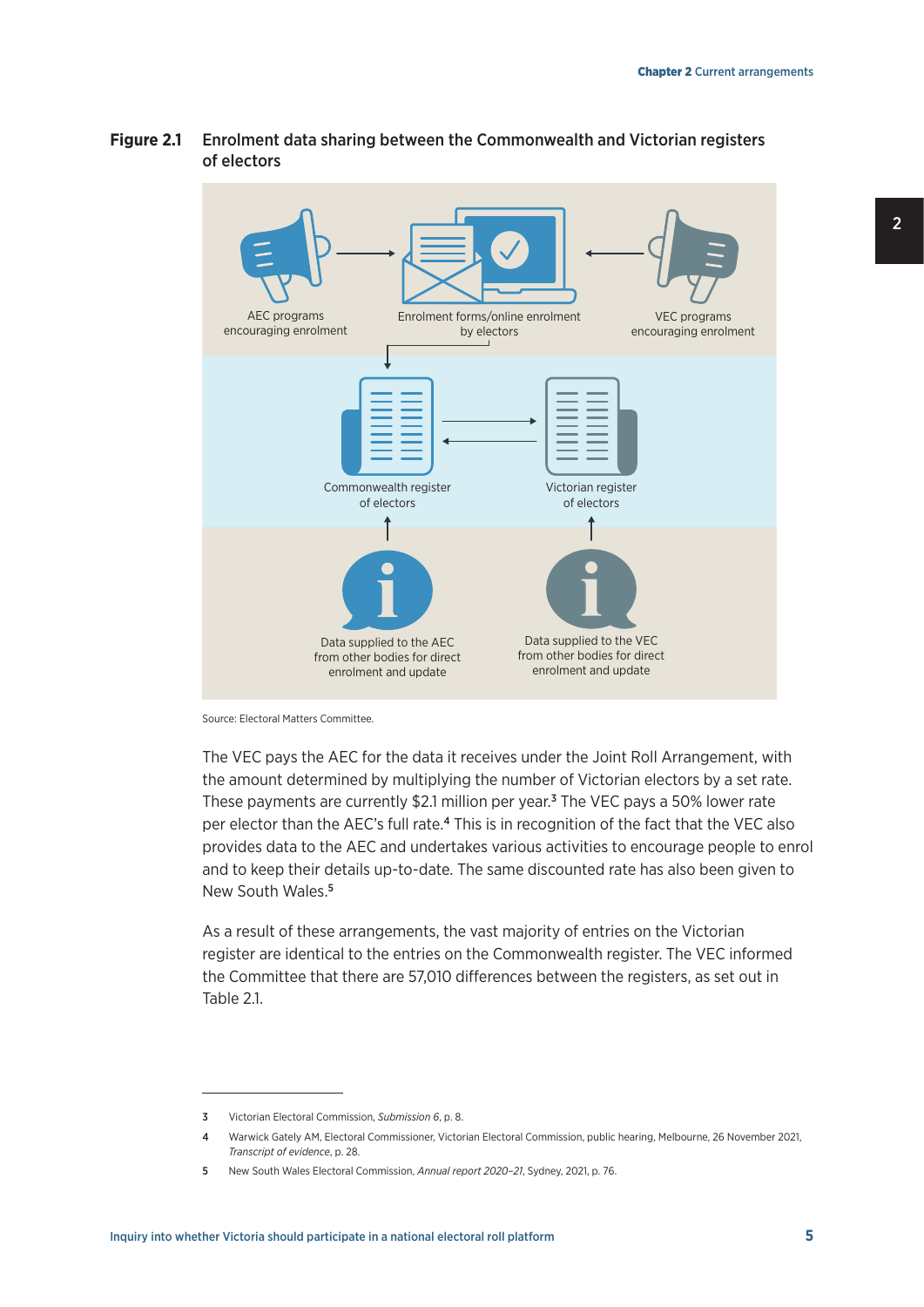#### **Table 2.1** Differences between the Victorian and Commonwealth registers of electors for Victoria

| Address is different on the registers            | 24.309 |
|--------------------------------------------------|--------|
| The elector is only on the Victorian register    | 21.720 |
| The elector is only on the Commonwealth register | 10.981 |
| <b>Total</b>                                     | 57,010 |

Source: Victorian Electoral Commission, response to questions on notice, received 7 December 2021, p. 3.

The number of differences between the Victorian and Commonwealth registers has reduced significantly in recent years. It had been particularly high compared to other states and territories,<sup>6</sup> peaking at 355,524 in 2015.<sup>7</sup> This high level of variation was driven by Victoria's enrolment program running alongside the Commonwealth's own program, with some different requirements and some different data sources, exacerbated by factors such as the AEC not accepting online enrolments made through the VEC's system and the VEC not accepting data supplied to the AEC through its direct enrolment program.<sup>8</sup>

The AEC and VEC have worked together to reduce the number of differences.<sup>9</sup> This has included changes so that the VEC can now accept direct enrolment data from the AEC and the VEC discontinuing its online enrolment and now directing people to enrol online directly with the AEC.<sup>10</sup>

The remaining differences are due to a variety of factors. In some cases, these variations are a result of differences in legislation. For example, people serving sentences of imprisonment between three and five years are entitled to vote in Victorian elections but not Commonwealth elections.<sup>11</sup> Some variations may be a result of timing—at any point in time, there will be a number of people updated on one register but not the other due to differences between when the data are received by the VEC and AEC. Other variations are a result of:

- differences in direct enrolment programs (where electors' details are automatically added or updated)
- enrolment objection processing
- previous rules (no longer in force) that meant that certain updates in one jurisdiction could not be accepted in the other.<sup>12</sup>

2

<sup>6</sup> Australian Electoral Commission, *Submission 3*, p. 3; Victorian Electoral Commission, *Report to Parliament on the 2018 Victorian state election*, Melbourne, 2019, p. 21.

<sup>7</sup> Australian Electoral Commission, *Submission 3*, p. 3.

<sup>8</sup> Australian Electoral Commission, *Submission 3*, p. 3; Victorian Electoral Commission, *Submission 6, Attachment 1*, pp. 1–2.

<sup>9</sup> Victorian Electoral Commission, *Report to Parliament on the 2018 Victorian state election*, Melbourne, 2019, p. 21; Victorian Electoral Commission, *Annual report 2019–20*, Melbourne, 2020, p. 59; Victorian Electoral Commission, *Annual report 2020–21*, Melbourne, 2021, p. 60.

<sup>10</sup> Australian Electoral Commission, *Submission 3*, p. 3; Victorian Electoral Commission, *Submission 6, Attachment 1*, pp. 1–2.

<sup>11</sup> *Commonwealth Electoral Act 1918* (Cth) s 93(8AA); *Constitution Act 1975* (Vic) s 48(2)(b).

<sup>12</sup> Victorian Electoral Commission, *Submission 6, Attachment 1*, pp. 1–2; Victorian Electoral Commission, response to questions on notice, received 7 December 2021, p. 3.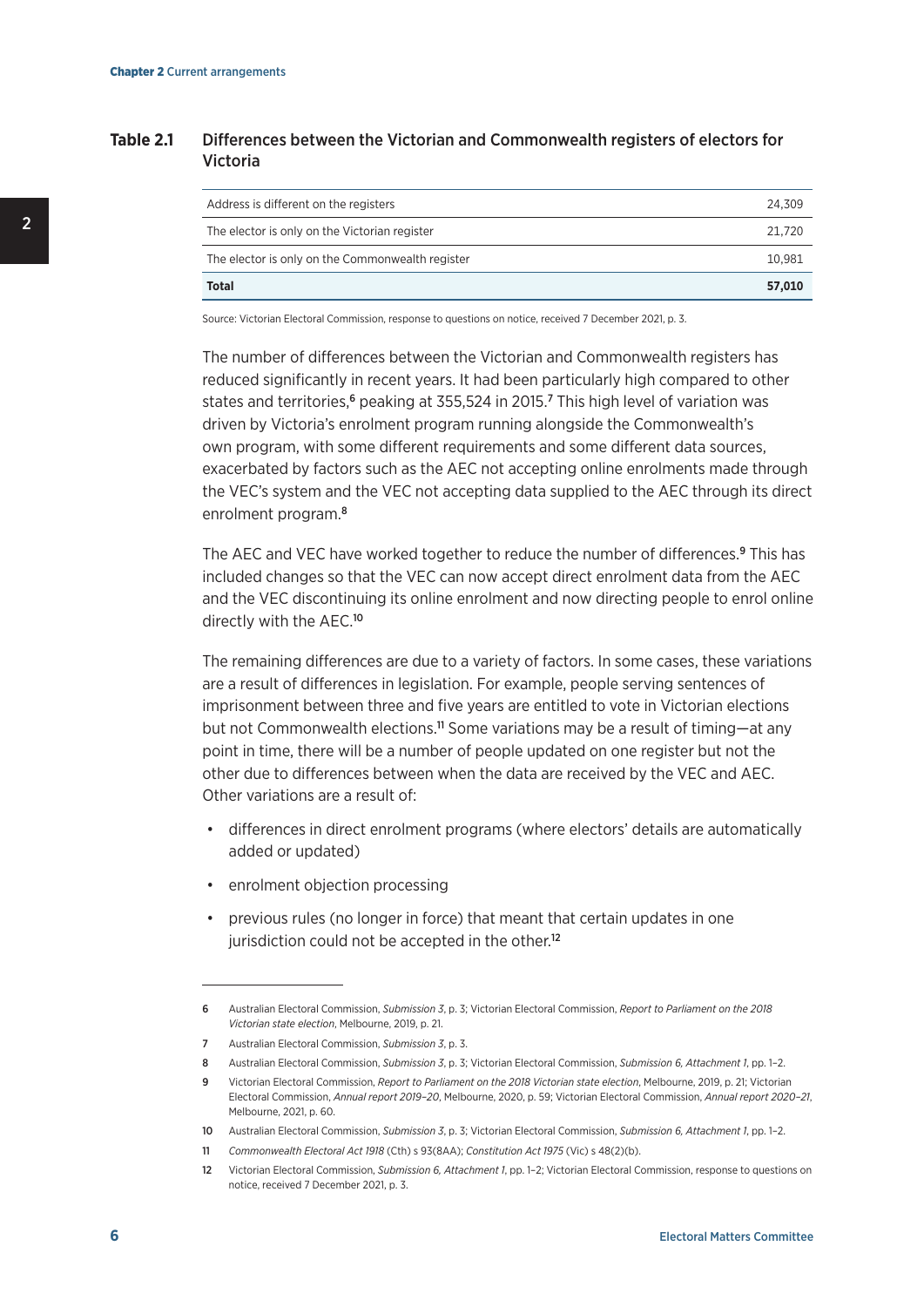<span id="page-20-0"></span>The Committee has not received any evidence as to which register is overall more accurate. The AEC and VEC continue to work together to reduce variation between registers.<sup>13</sup>

## 2.4 **Victoria's arrangement is unusual**

Only one other jurisdiction in Australia (Western Australia) manages its own register of electors. For elections at the state/territory or local council level in the other jurisdictions, the AEC extracts the details of the relevant electors from the Commonwealth register of electors and passes them to the state/territory electoral commission, which then runs the election.<sup>14</sup>

To cater for differences between enrolment entitlements for the Commonwealth and other jurisdictions, the Commonwealth register includes the functionality to record electors who are eligible for state/territory elections but not Commonwealth elections and for 'distinguishing marks' to be placed against the names of Commonwealth electors to identify whether they are also enrolled in their state or territory.<sup>15</sup> It can also store information about special categories of elector that apply at state level (such as general postal voters).<sup>16</sup>

States and territories pay the AEC for this service, with the price calculated based on the number of electors multiplied by a rate which varies from year to year (\$0.868 per elector in 2020–21<sup>17</sup>). As noted above, Victoria and New South Wales receive a 50% discount on the full rate.

As New South Wales pays the same rate as Victoria, its total payments are similar to Victoria's, at \$2.4 million per year<sup>18</sup> (compared to Victoria's \$2.1 million). However, New South Wales does not need to maintain its own register under this arrangement, whereas Victoria does and therefore has significant costs on top of the payments to the AEC.

These arrangements are discussed further in Chapter 4 of this report. The experiences of jurisdictions which rely on the AEC for managing their register of electors provide some insight into what it would be like if Victoria ceased maintaining its own register and moved to a national electoral roll platform.

<sup>13</sup> Victorian Electoral Commission, *Submission 6, Attachment 1*, p. 2.

<sup>14</sup> Australian Electoral Commission, *Submission 3*, pp. 2–3.

<sup>15</sup> *Commonwealth Electoral Act 1918* (Cth) s 84(2); *Electoral and Referendum Regulation 2016* (Cth) reg 7.

<sup>16</sup> Electoral Commission of South Australia, *Election report: 2018 South Australian state election*, Adelaide, 2019, p. 54; Mick Sherry, Electoral Commissioner, Electoral Commission of South Australia, public hearing, Melbourne, 26 November 2021, *Transcript of evidence*, p. 6.

<sup>17</sup> New South Wales Electoral Commission, *Annual report 2020–21*, Sydney, 2021, p. 76.

<sup>18</sup> New South Wales Electoral Commission, *Annual report 2020–21*, Sydney, 2021, p. 75.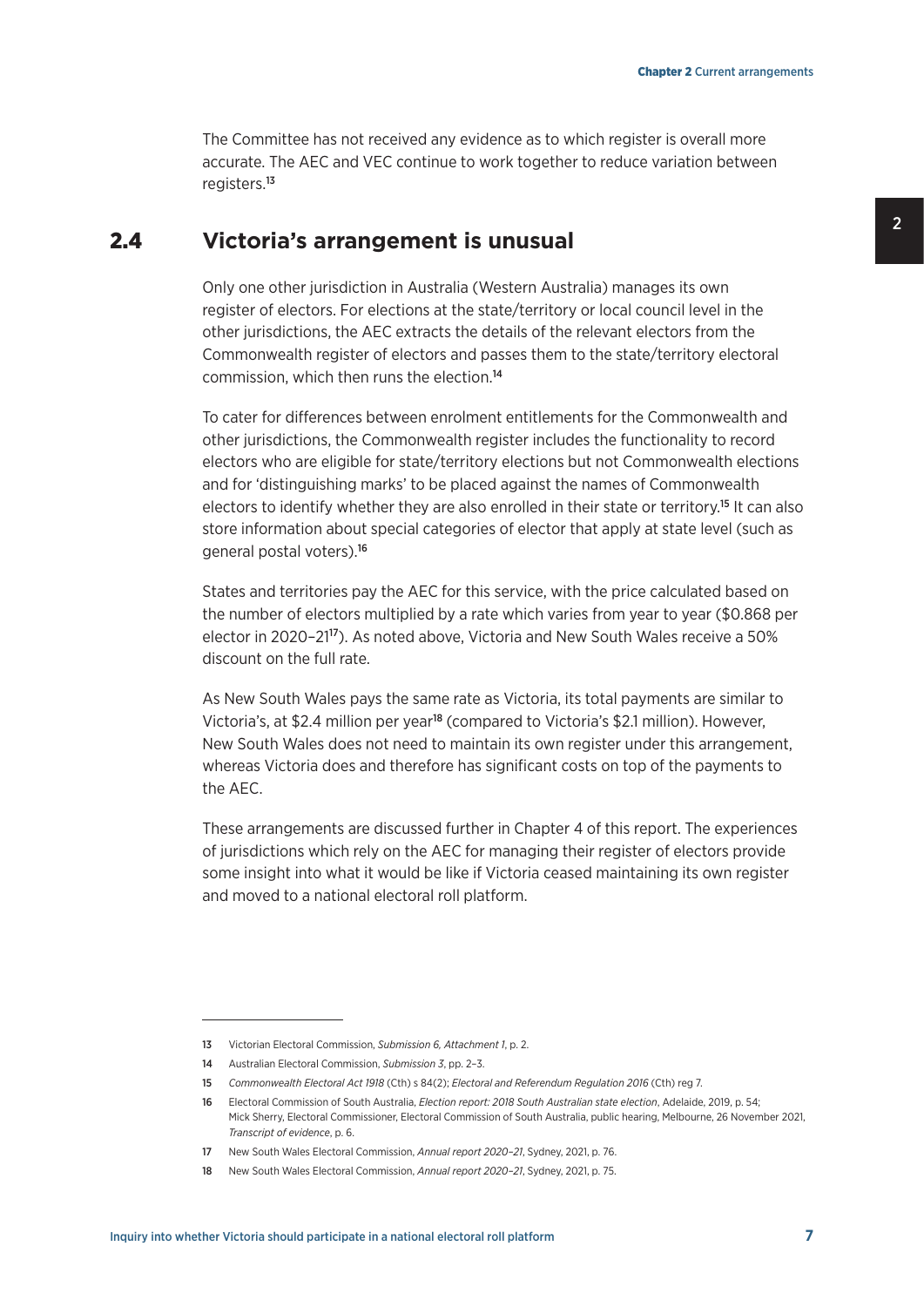<span id="page-21-0"></span>**FINDING 1:** Both the Australian Electoral Commission and the Victorian Electoral Commission maintain registers of enrolled electors on bespoke pieces of software. The vast majority of Victorian electors are on both registers. Western Australia is the only other state with a similar arrangement. Australia's other states and territories rely on the Australian Electoral Commission's register, which is used to produce electoral rolls for state and local council elections in those jurisdictions.

## 2.5 **The Roll Management System redevelopment: an opportunity for collaboration with the Australian Electoral Commission**

The VEC's register of electors is kept on a bespoke piece of software called the Roll Management System (RMS). The current RMS was developed between 2000 and 2003,<sup>19</sup> with enhancements made in later years. The VEC started work towards a new RMS in 2020. The VEC completed the first phase (defining the business requirements) in 2021 and expects its new RMS to be completed by the end of 2023.<sup>20</sup>

In addition to storing the register of electors, RMS has a variety of other functions, such as helping the VEC identify duplicate entries when creating local council electoral rolls (which involves combining data sources) and excluding ineligible people from jury lists (which are produced from the register). RMS stores administrative data about electors as well, such as who is registered as a general postal voter and redirection addresses for ballot papers.<sup>21</sup>

RMS also interacts with the VEC's Election Management System, which enables processes such as allocating personnel to appropriate districts at election times.<sup>22</sup>

The AEC similarly commenced work in 2019–20 on a business case related to modernising its election and roll management system.<sup>23</sup> Mr Tom Rogers, the Australian Electoral Commissioner, explained:

it is going to take us a long time … it is a big task, because we think the electoral roll is still the most complete data source of Australians, around Australia. So getting that right is very, very important, and it is going to be a very sensitive project. We have been given funding by government—a lot of money by government—to start that process.<sup>24</sup>

<sup>19</sup> Victorian Electoral Commission, *Annual report 2001–02*, Melbourne, 2002, p. 42; Victorian Electoral Commission, *Annual report 2002–03*, Melbourne, 2003, p. 36.

<sup>20</sup> Victorian Electoral Commission, *Annual report 2020–21*, Melbourne, 2021, p. 62; Victorian Electoral Commission, *Submission 6*, pp. 7, 9, 11.

<sup>21</sup> Victorian Electoral Commission, response to questions on notice, received 7 December 2021, pp. 1–2; Victorian Electoral Commission, *Submission 6*, p. 18.

<sup>22</sup> Victorian Electoral Commission, *Submission 6*, p. 18.

<sup>23</sup> Australian Electoral Commission, *Annual report 2019–20*, Canberra, 2020, p. 37.

<sup>24</sup> Tom Rogers, Electoral Commissioner, Australian Electoral Commission, public hearing, Melbourne, 26 November 2021, *Transcript of evidence*, p. 13.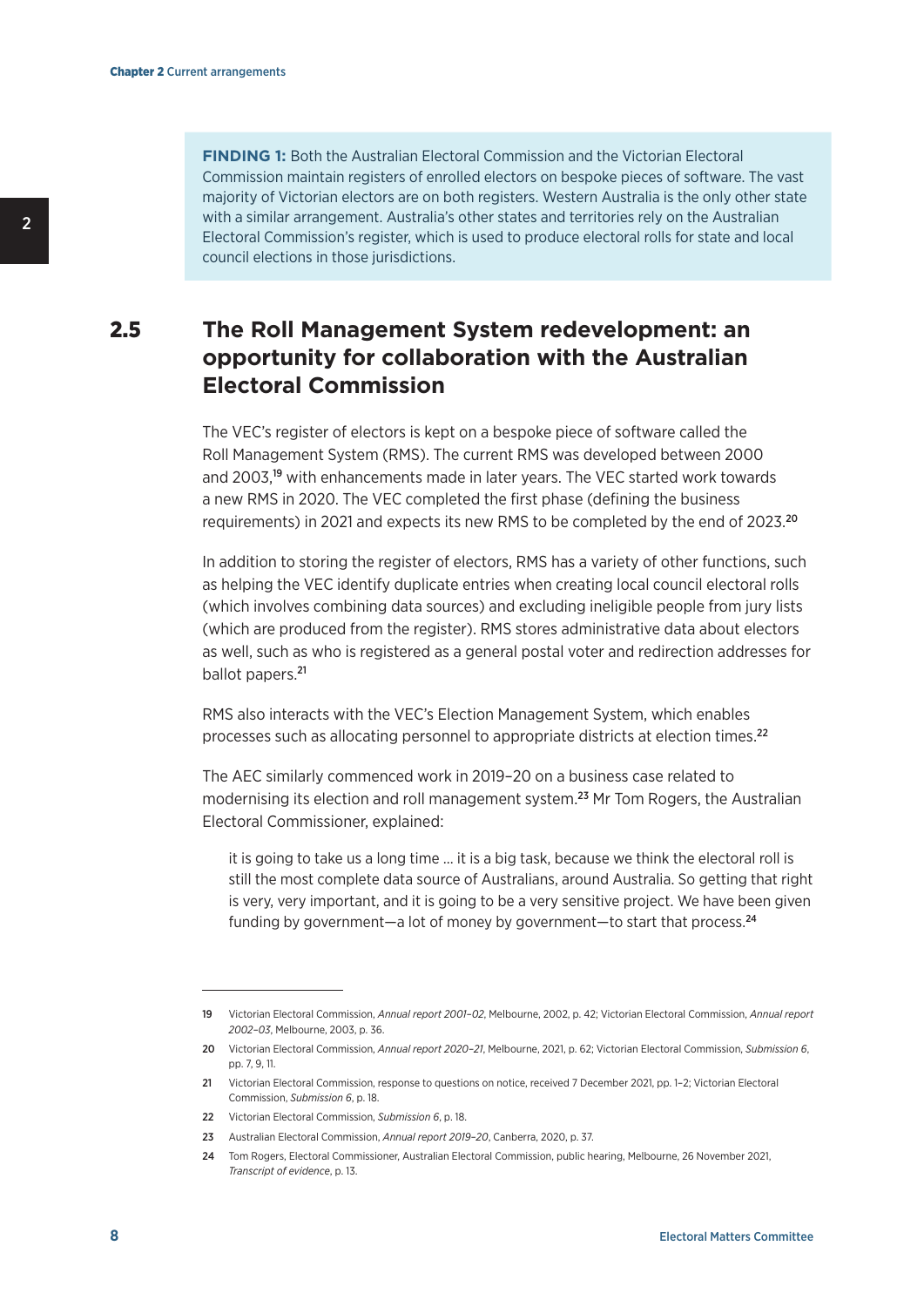<span id="page-22-0"></span>As the AEC's roll management system will have many of the same functions as the VEC's system, there may be scope for cost savings for both agencies if they can collaborate on these projects. This collaboration could take a number of forms, from sharing background work such as requirements specifications through to working together with a software developer who may be able to produce one product (with variations if required) for both commissions. Some of this work may form a basis for a national electoral roll platform in the future.

The Committee asked Mr Rogers about whether there was any scope for the VEC and AEC to work together on their projects. He responded that:

I hope that whatever we end up doing will be compatible. As to whether it can be the same system or a shared system, that I do not know. Having had a look at the history of systems being built between agencies, let alone governments, we can all hope, but I think that is going to be difficult.<sup>25</sup>

However, both the VEC and AEC noted that they will be talking to each through their development processes and considering compatibility.<sup>26</sup>

Recognising the potential for efficiencies and cost savings, the Committee's view is that the VEC should explore opportunities for collaboration with the AEC as part of its RMS redevelopment project. The Committee strongly encourages both agencies to look for opportunities to leverage from each other's work and reduce duplicated effort and costs.

**FINDING 2:** Both the Australian Electoral Commission and the Victorian Electoral Commission have recently begun work on redeveloping the software that they use to manage their registers of electors.

**RECOMMENDATION 1:** That, as part of the Victorian Electoral Commission's redevelopment of its Roll Management System, the Victorian Electoral Commission seek opportunities to collaborate with the Australian Electoral Commission and its project to redevelop its roll management system where possible. This collaboration should seek any opportunities to reduce the duplication of effort and costs involved with separately commissioning two pieces of software with similar functions.

<sup>25</sup> Tom Rogers, Electoral Commissioner, Australian Electoral Commission, public hearing, Melbourne, 26 November 2021, *Transcript of evidence*, p. 13.

<sup>26</sup> Dahna Bond, Director, Enrolment, Victorian Electoral Commission, public hearing, Melbourne, 26 November 2021, *Transcript of evidence*, p. 30; Tom Rogers, Electoral Commissioner, Australian Electoral Commission, public hearing, Melbourne, 26 November 2021, *Transcript of evidence*, p. 13.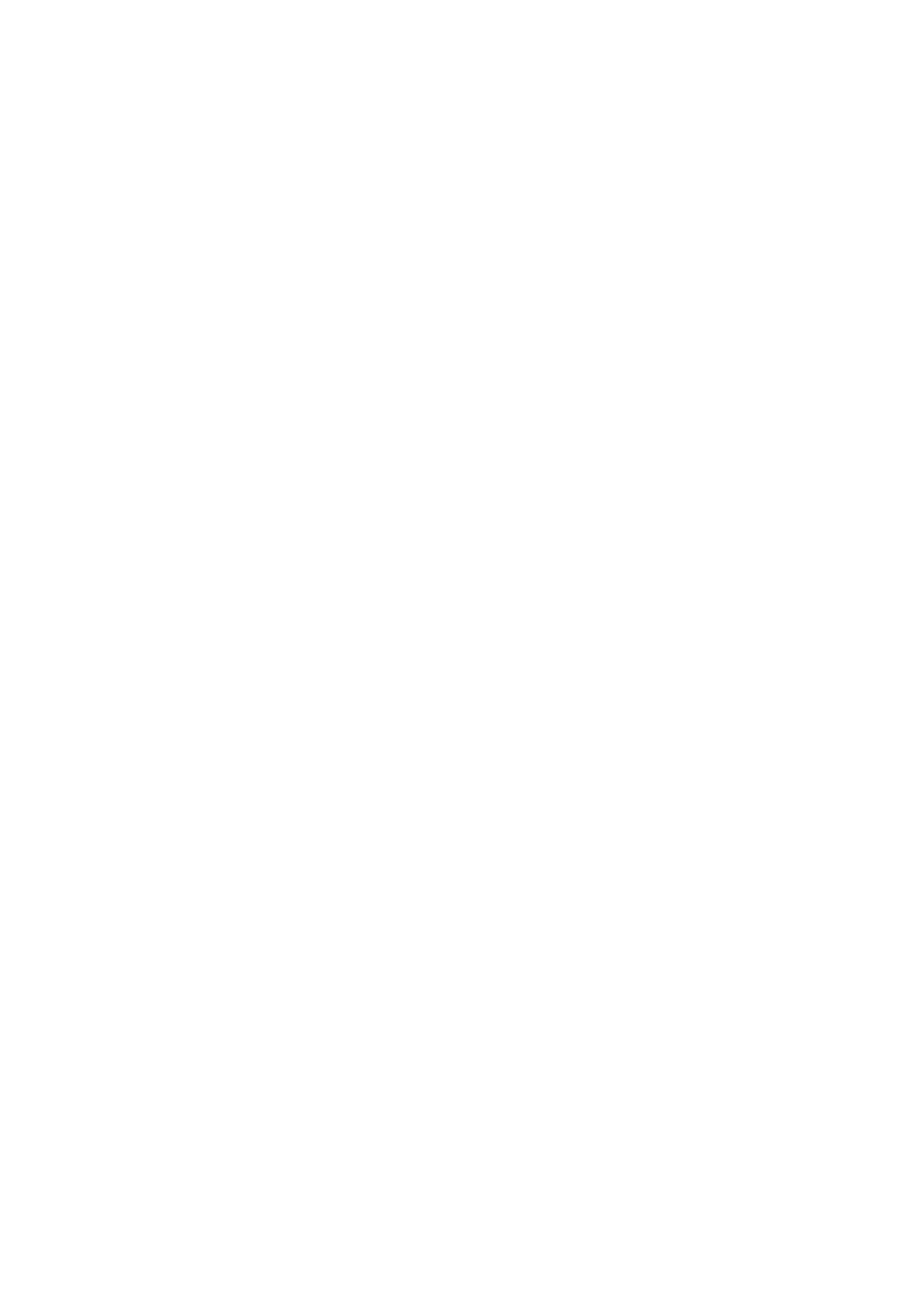## <span id="page-24-0"></span>3 **What Victoria needs from a register of electors**

## 3.1 **Introduction**

Chapter 2 described how Victoria's register of electors is managed. This chapter describes what the register is used for—that is, how the Victorian Electoral Commission (VEC) uses the register of electors to conduct elections and perform other functions.

Through this analysis, the Committee has identified what Victoria needs from a register of electors. The Committee has identified eight key criteria which can be used to assess options for managing Victoria's register of electors (Section 3.4). Chapter 4 uses these criteria to assess the concept of a national electoral roll platform.

## 3.2 **What is in the Victorian register of electors?**

The register of electors 'keeps the list of the names and addresses of all enrolled Victorians at any point in time.' It also contains various other data required by legislation or for administrative purposes. Exactly what is stored in the register is unclear. The Committee considers that it would be appropriate for this to be more transparent.

Victoria's Electoral Act states that the register of electors 'contains the names and addresses of all electors and the particulars required under the Act'.<sup>2</sup> However, the Act does not clearly outline what these 'particulars' are. The VEC has also indicated that it includes some data on the register for administrative purposes (such as redirection addresses for ballot papers).<sup>3</sup> However, the VEC has not disclosed the full details of what data it stores on the register.

This means that the public does not know exactly what is recorded in Victoria's register of electors. This lack of clarity has flow-on effects throughout the Electoral Act. For example, the VEC must include 'particulars' of electors when providing electoral information to members of parliament and political parties under the Act, but these particulars are also not specified.<sup>4</sup>

<sup>1</sup> Victorian Electoral Commission, *Report to Parliament on the 2018 Victorian state election*, Melbourne, 2019, p. 20.

<sup>2</sup> *Electoral Act 2002* (Vic) s 3, definition of 'register of electors'.

<sup>3</sup> Victorian Electoral Commission, *Submission 6*, p. 18.

<sup>4</sup> *Electoral Act 2002* (Vic) ss 33 and 34.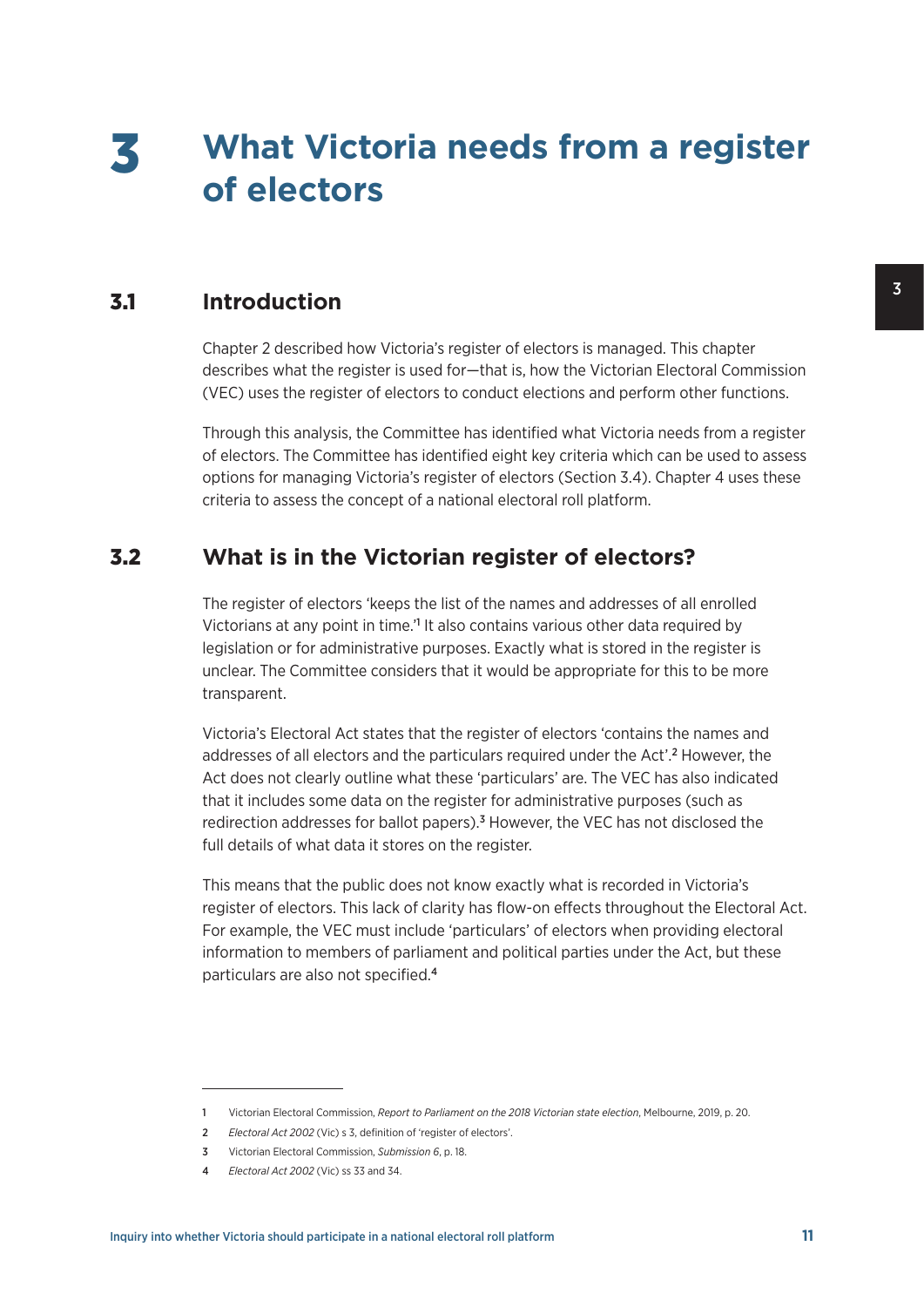<span id="page-25-0"></span>The Committee's view is that better practice would be for the Electoral Act to list what data can be recorded on the register of electors. Other Australian jurisdictions do this.<sup>5</sup> For example, the Australian Capital Territory's Electoral Act states:

- (1) A roll shall contain the following particulars in relation to each elector:
	- (a) surname or family name;
	- (b) each given name;
	- (c) address;
	- (d) sex;
	- (e) date of birth.
- (2) A roll may contain the following particulars in relation to each elector:
	- (a) occupation;
	- (b) any former surname;
	- (c) any previous address;
	- (d) postal address, if not the same as the address of the principal place of residence;
	- (e) the further particulars (if any) prescribed under the regulations.<sup>6</sup>

This approach specifies certain data points that *must* be included, while also allowing flexibility through data points which *may* be included, with further additions through subordinate legislation. The Committee considers that this approach would provide more transparency to Victorian electors.

**FINDING 3:** Victoria's Electoral Act lacks clarity about what data are to be stored in the Victorian register of electors. Legislation in other Australian jurisdictions is clearer about what data must be stored, while still allowing for flexibility. Victoria's Electoral Act could be improved by adopting this approach.

**Recommendation 2:** That the Government amend the *Electoral Act 2002* to specify what data can be stored in the register of electors. The legislation should specify what data *must* be stored and what data *may* be stored for each elector, as in the Australian Capital Territory's Electoral Act. The legislation should also provide for flexibility by allowing further data categories to be specified in subordinate legislation.

<sup>5</sup> *Electoral Act 1992* (ACT) s 58; *Electoral Act 1992* (Qld) s 58(3), *Electoral Act 2004* (Tas) s 36, *Electoral Act 1985* (SA) s 20 and *Electoral Act 2004* (NT) s 11.

<sup>6</sup> *Electoral Act 1992* (ACT) s 58.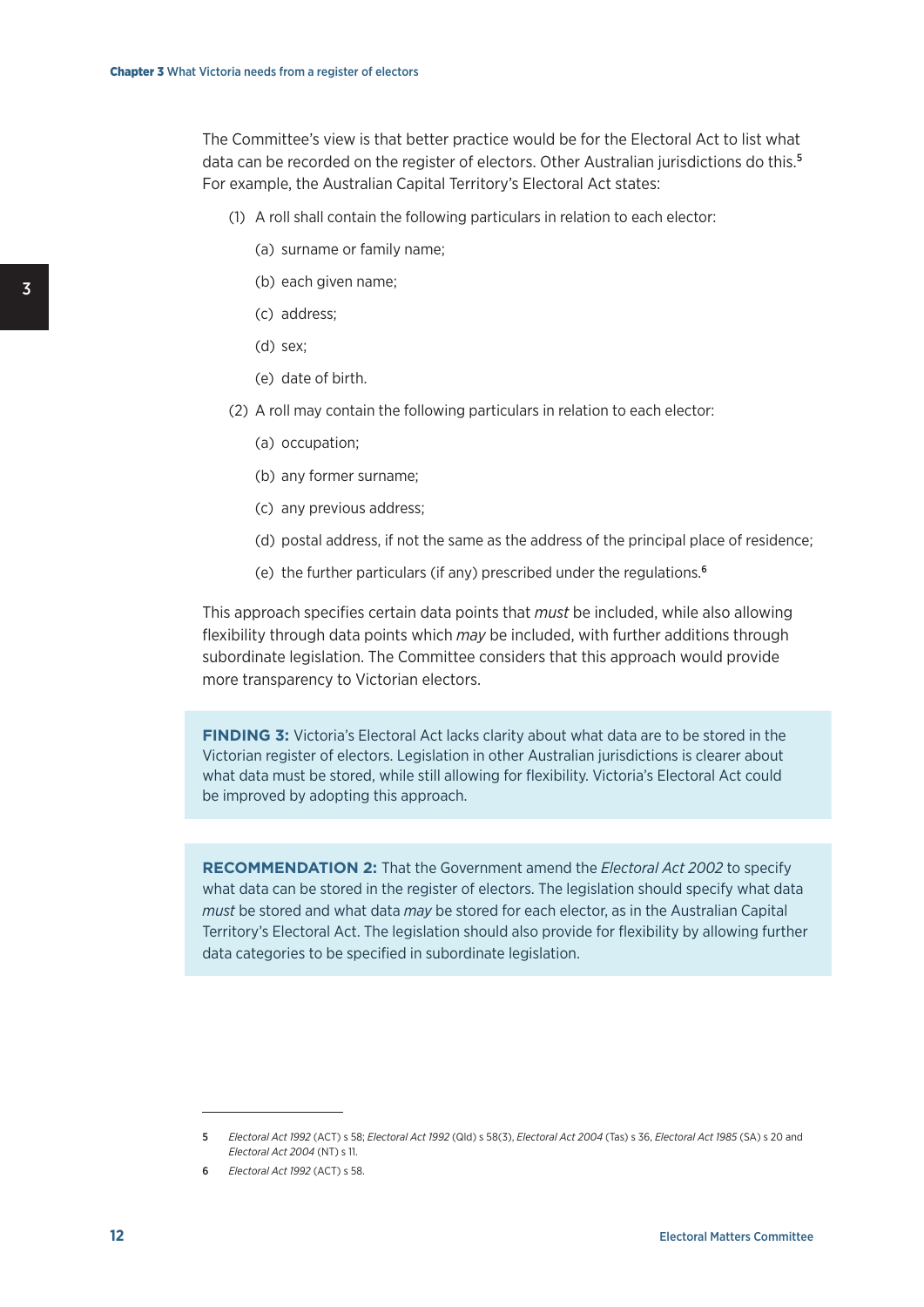## <span id="page-26-0"></span>3.3 **Current uses of the Victorian register of electors**

The VEC continually updates the register of electors to ensure that it is as complete, accurate and up-to-date as possible.<sup>7</sup> This allows the VEC to use the register to fulfil a variety of functions. These functions fall into two categories:

- 1. electoral uses—these include creating rolls for specific elections as well as election-related uses, such as supporting electoral boundary redivisions
- 2. elector data provision.

These categories are explained in more detail below.

Many of the uses of the register are subject to timelines based in legislation<sup>8</sup> or the VEC's performance indicators.<sup>9</sup>

#### 3.3.1 **Electoral uses**

The register of electors is used for a range of election-related purposes, including:

- creating electoral rolls for:
	- state general elections and by-elections<sup>10</sup>
	- local government elections (in conjunction with data from local councils)<sup>11</sup>
	- other electoral events including referenda<sup>12</sup>
- informing electoral boundary redivisions and council representation reviews<sup>13</sup>
- other purposes including enrolment drives, outreach programs and mapping services.<sup>14</sup>

At a state election, the electoral roll created by the VEC from data held in the register is used for multiple purposes, including marking off electors as they are issued ballot papers<sup>15</sup> and compulsory voting enforcement.<sup>16</sup>

<sup>7</sup> *Electoral Act 2002* (Vic) ss 21, 27.

<sup>8</sup> For example, the VEC must provide a list of electors for public inspection every six months—*Electoral Act 2002* (Vic) s 32(1).

<sup>9</sup> For example, the Electoral Act requires rolls to be prepared 'as soon as practicable after the close of the roll'—*Electoral Act 2002* (Vic) s 29(1)(a) and the VEC has a performance indicator around producing 100% of electoral district rolls within eight days after close of rolls—Victorian Electoral Commission, *Report to Parliament on the 2018 Victorian state election*, Melbourne, 2019, p. 165.

<sup>10</sup> *Electoral Act 2002* (Vic) s 29; Victorian Electoral Commission, *Report to Parliament on the 2018 Victorian state election*, Melbourne, 2019, p. 20.

<sup>11</sup> *Local Government Act 2020* (Vic) s 249.

<sup>12</sup> *Electoral Act 2002* (Vic) Part 9A.

<sup>13</sup> Electoral Boundaries Commission, *Report on the redivision of Victorian electoral boundaries 2020–2021*, Melbourne, 2021, pp. 2–3; Victorian Electoral Commission, *Local council representation and subdivision reviews 2019–20: program report*, Melbourne, 2020, p. 7.

<sup>14</sup> Warwick Gately AM, Electoral Commissioner, Victorian Electoral Commission, public hearing, Melbourne, 26 November 2021, *Transcript of evidence*, p. 29.

<sup>15</sup> Victorian Electoral Commission, *Report to Parliament on the 2018 Victorian state election*, Melbourne, 2019, p. 55.

<sup>16</sup> Victorian Electoral Commission, *Report to Parliament on the 2018 Victorian state election*, Melbourne, 2019, pp. 69–71.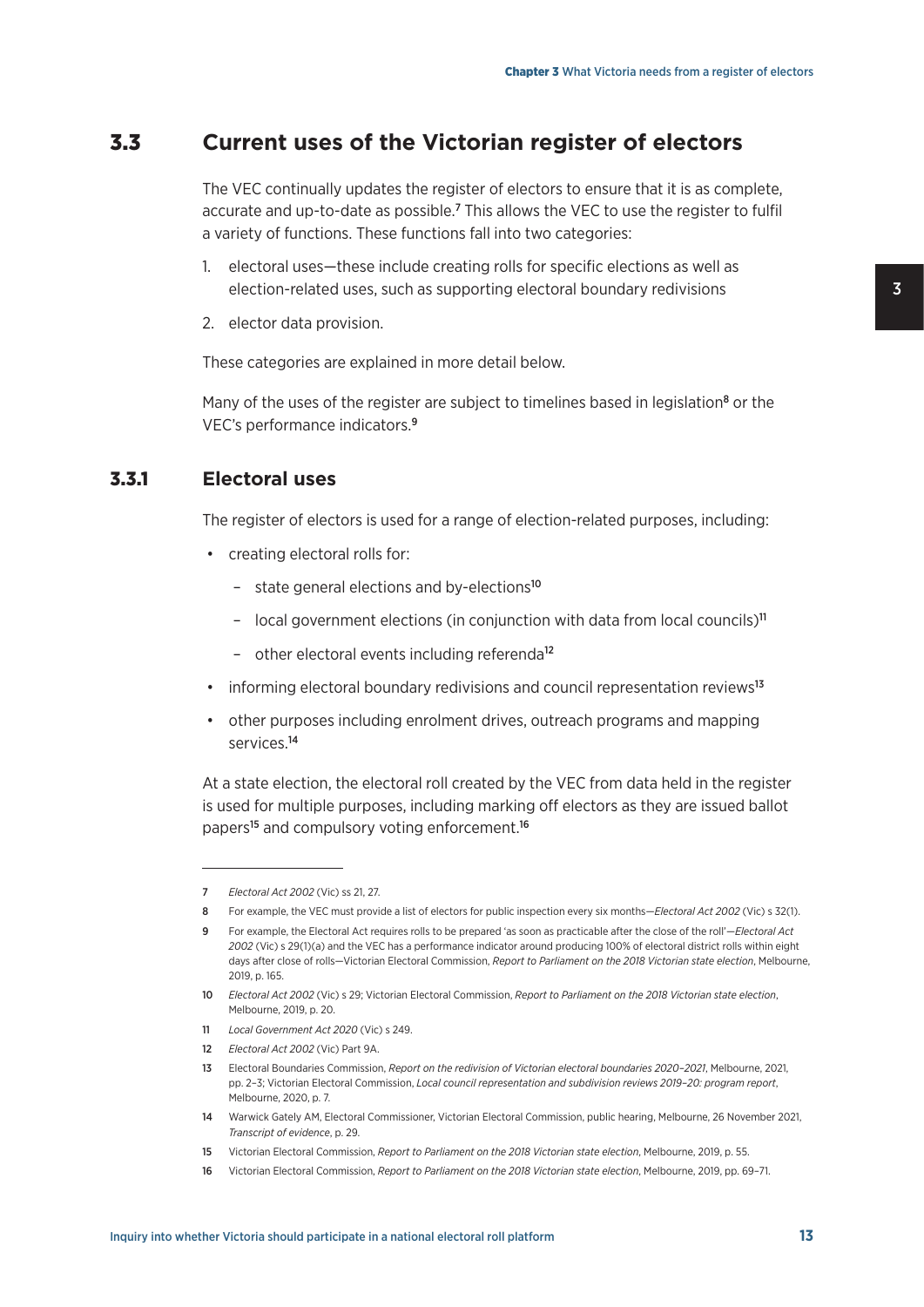#### <span id="page-27-0"></span>3.3.2 **Elector data provision**

The VEC provides elector data from the register to a variety of groups and organisations. As set out below, in some cases this is required by law. In other cases, the VEC has discretion.<sup>17</sup> In each case the release of data is subject to rules about the use and further disclosure of the data, with penalties for inappropriate use.<sup>18</sup>

The VEC also shares elector data with the AEC in line with the Joint Roll Arrangement between the two commissions (see Section 2.3) and with the City of Melbourne, which produces its own electoral rolls.<sup>19</sup>

The volume of data provided can be substantial. The VEC's submission noted that:

The VEC distributes thousands of different roll products and enrolment data to external agencies and third parties. In 2019–2020, VEC distributed 1,303 individual roll products and enrolment data pursuant to sections 33 and 34 of the Electoral Act, the Juries Act and other legislative instruments. In addition, in 2019–20 the VEC provided 10,957 single sets of enrolment data to several agencies pursuant to section 34 of the Electoral Act.<sup>20</sup>

#### **Mandatory disclosure of elector data**

The VEC is required to provide data from the register of electors for the following purposes:

- **Jury rolls**—The VEC creates jury rolls by providing details of randomly selected eligible<sup>21</sup> electors from the register of electors to the Juries Commissioner. Details include the name, address and date of birth of each person.<sup>22</sup>
- **Members of parliament and registered political parties**—The VEC provides data from the register of electors to members and parties according to timelines and limitations under the Electoral Act. For example, members of parliament are regularly provided with a list specifying electors and their particulars for the member's electorate.<sup>23</sup>
- **Public inspection**—The VEC provides a list of electors and their addresses for public inspection. This list is generated using the register of electors every six months.<sup>24</sup> The Electoral Act prohibits the register of electors itself being made available for public inspection.<sup>25</sup>

<sup>17</sup> *Electoral Act 2002* (Vic) ss 32–37. The VEC must also provide data from or copies of the electoral roll (as opposed to the register of electors) in certain situations—*Electoral Act 2002* (Vic) s 33(6). Further, local council chief executive officers can request a copy of the municipal voters' roll for certain purposes—*Local Government Act 2020* (Vic) s 254(4). This report focusses on provisions regarding the register of electors, rather than electoral rolls.

<sup>18</sup> *Electoral Act 2002* (Vic) ss 36–37.

<sup>19</sup> *City of Melbourne Act 2001* (Vic) ss 11, 11A and 11D.

<sup>20</sup> Victorian Electoral Commission, *Submission 6*, p. 17.

<sup>21</sup> Some electors are excluded due to recent previous jury service or other disqualifications—Warwick Gately AM, Victorian Electoral Commissioner, Victorian Electoral Commission, correspondence, 6 December 2021, p. 1.

<sup>22</sup> *Juries Act 2000* (Vic) s 19.

<sup>23</sup> *Electoral Act 2002* (Vic) s 33(2). Candidates for election are provided with a copy of the electoral roll (but not data from the register of electors)—*Electoral Act 2002* (Vic) s 33(6).

<sup>24</sup> *Electoral Act 2002* (Vic) s 32. Copies of the latest electoral rolls are also available for inspection— *Electoral Act 2002* (Vic) s 32(3).

<sup>25</sup> *Electoral Act 2002* (Vic) s 28.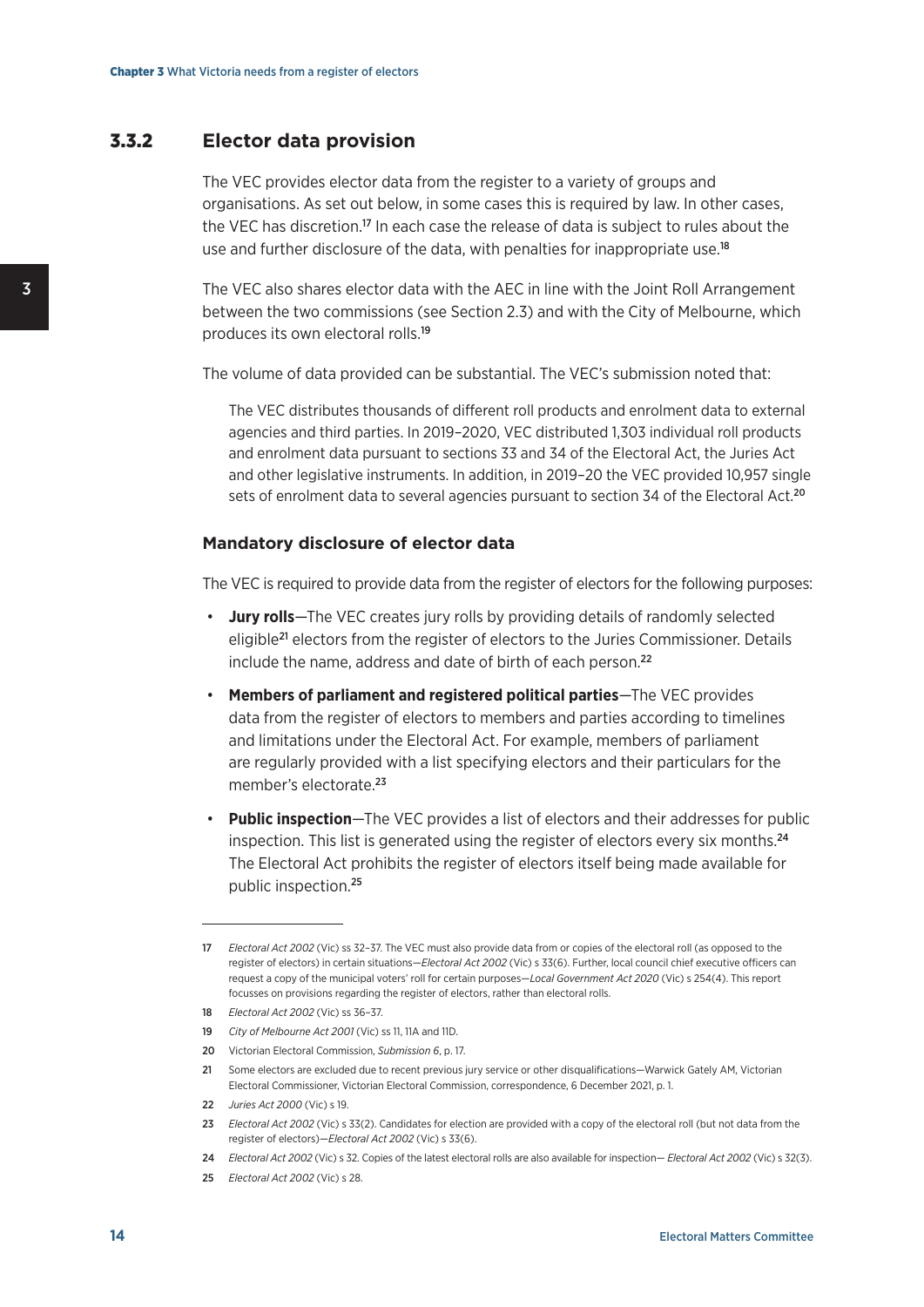#### <span id="page-28-0"></span>**Discretionary disclosure of elector data**

The Electoral Act gives the VEC discretion to provide a 'list of electors and their particulars' to any person or organisation on request.<sup>26</sup> The VEC must only do so if 'the public interest in providing the requested information outweighs the public interest in protecting the privacy of personal information in the particular circumstances.'<sup>27</sup>

In each case the VEC enters into a deed with the relevant organisation regarding the provision of data.<sup>28</sup> In 2020–21, the VEC provided data to the following organisations:

- Adoption Information Service
- Victorian Assisted Reproductive Treatment Authority
- State Revenue Office
- BreastScreen
- Department of Health and Human Services
- Victoria Police.<sup>29</sup>

In previous years, data have been provided to the Cancer Council, the University of Melbourne and Anglicare, and in relation to the Black Saturday bushfires.<sup>30</sup>

## 3.4 **Key criteria for Victoria's roll management**

#### 3.4.1 **Delivering against legislative requirements**

Based on the information set out in Section 3.3, the Committee has identified the basic requirements that a register of electors needs to fulfil. These are the things needed to support elections and other functions under Victorian legislation which are currently served by the VEC-administered register of electors. These requirements can be used to assess options for managing the register of electors (see Chapter 4).

In summary, these basic requirements are the ability to:

- store Victorian elector information as required by the Electoral Act and the VEC's processes
- produce the electoral roll products and data required by Victorian legislation

<sup>26</sup> *Electoral Act 2002* (Vic) s 34(1).

<sup>27</sup> *Electoral Act 2002* (Vic) s 34(2). The VEC must consult with the Information Commissioner about the 'public interest in protecting the privacy of personal information' when assessing these requests—*Electoral Act 2002* (Vic) s 34(1)(b).

<sup>28</sup> Victorian Electoral Commission, *Annual report 2020–21*, Melbourne, 2021, p. 65; *Electoral Act 2002* (Vic) s 34(3).

<sup>29</sup> Victorian Electoral Commission, *Annual report 2020–21*, Melbourne, 2021, p. 65.

<sup>30</sup> Victorian Electoral Commission, *Annual report 2018–19*, Melbourne, 2019, p. 60; Victorian Electoral Commission, *Annual report 2017–18*, Melbourne, 2018, p. 51; Warwick Gately AM, Electoral Commissioner, Victorian Electoral Commission, public hearing, Melbourne, 26 November 2021, *Transcript of evidence*, p. 29.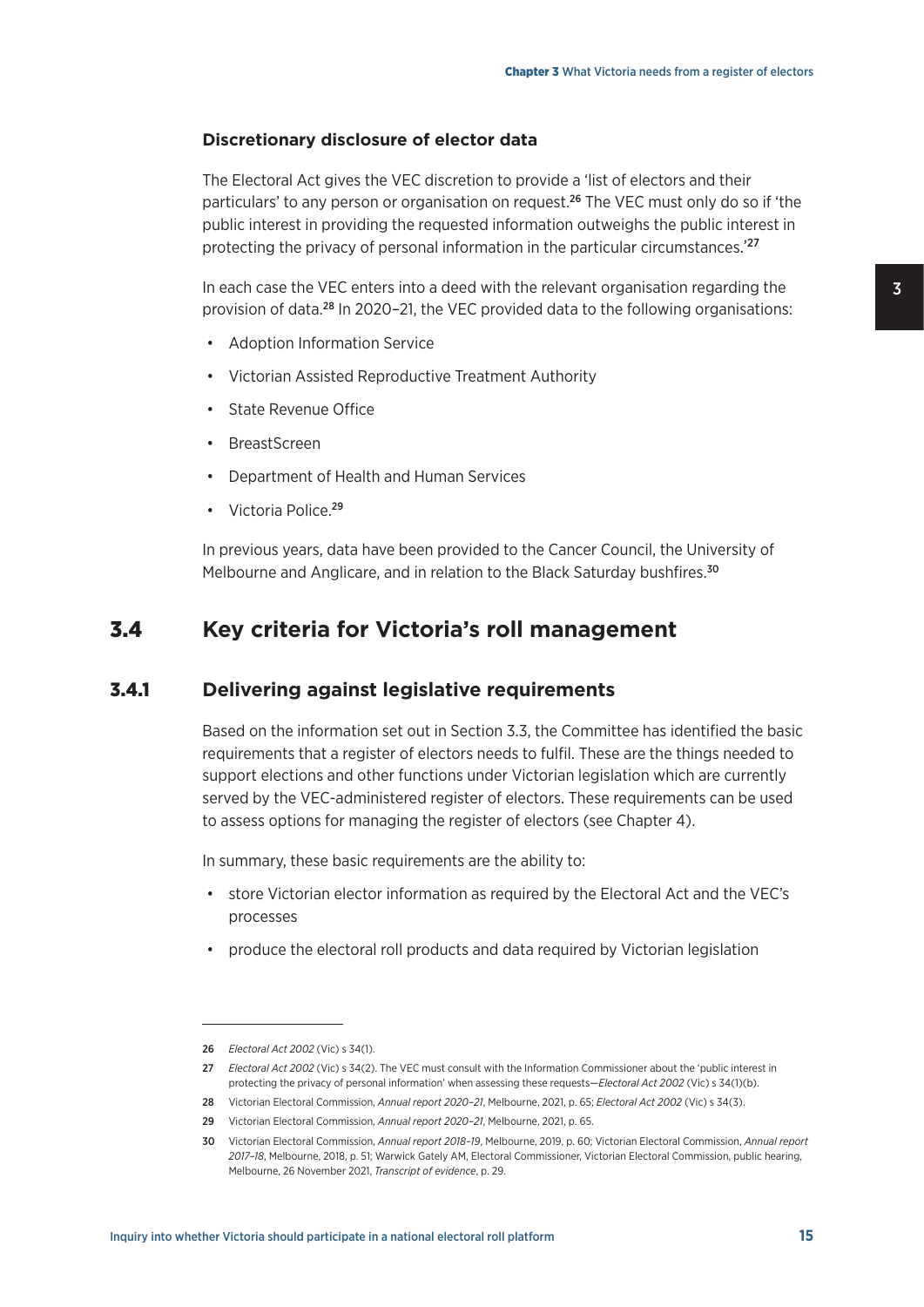<span id="page-29-0"></span>• provide the access to elector data necessary for the VEC to perform other functions (for example, supporting electoral boundary redivisions by the Electoral Boundaries Commission, compulsory voting enforcement, elector communication and enrolment drives). This includes access to data in a form that can be used by VEC systems.

All such products and data need to be provided within relevant legislative and administrative timelines.

#### 3.4.2 **Maintaining Victoria's electoral independence**

The VEC's submission emphasised that a national electoral platform must recognise the independence of each electoral commission, including its particular legislative responsibilities and its accountability for delivering election services within its jurisdiction.<sup>31</sup> As part of this, the platform must be able to respond to any legislative changes that the Victorian Parliament might make in the future and must be able to accommodate any processes that the VEC might require to deliver services to the appropriate standards.

This is a particularly important point to consider when assessing a national electoral platform, which may include moving away from the VEC administering Victoria's register. Under such a situation, Victoria would have reduced control over the management of its register. Appropriate mechanisms to allow for legislative and process changes would therefore need to be established to ensure Victoria's election services can adequately respond to the responsibilities prescribed by the Victorian Parliament.

#### 3.4.3 **Best practice information security**

As the register of electors contains a large volume of personal information and is a critical part of delivering elections, it is essential that it be appropriately protected from unauthorised access.

The submission from the Office of the Victorian Information Commissioner (OVIC) noted that Victoria is the only Australian jurisdiction with a legislated information security framework.<sup>32</sup> The framework provides direction to government agencies, including the VEC, on their information security obligations. This includes building 'security risk management capability and maturity using existing international best practice risk management principles and guidelines.<sup>33</sup> The framework is complemented by legislated standards, which consist of:

<sup>31</sup> Victorian Electoral Commission, *Submission 6*, p. 6.

<sup>32</sup> Office of the Victorian Information Commissioner, *Submission 2*, p. 1. See also Sven Bluemmel, Information Commissioner, public hearing, Melbourne, 26 November 2021, *Transcript of evidence*, p. 22.

<sup>33</sup> Office of the Victorian Information Commissioner, *Submission 2*, p. 6.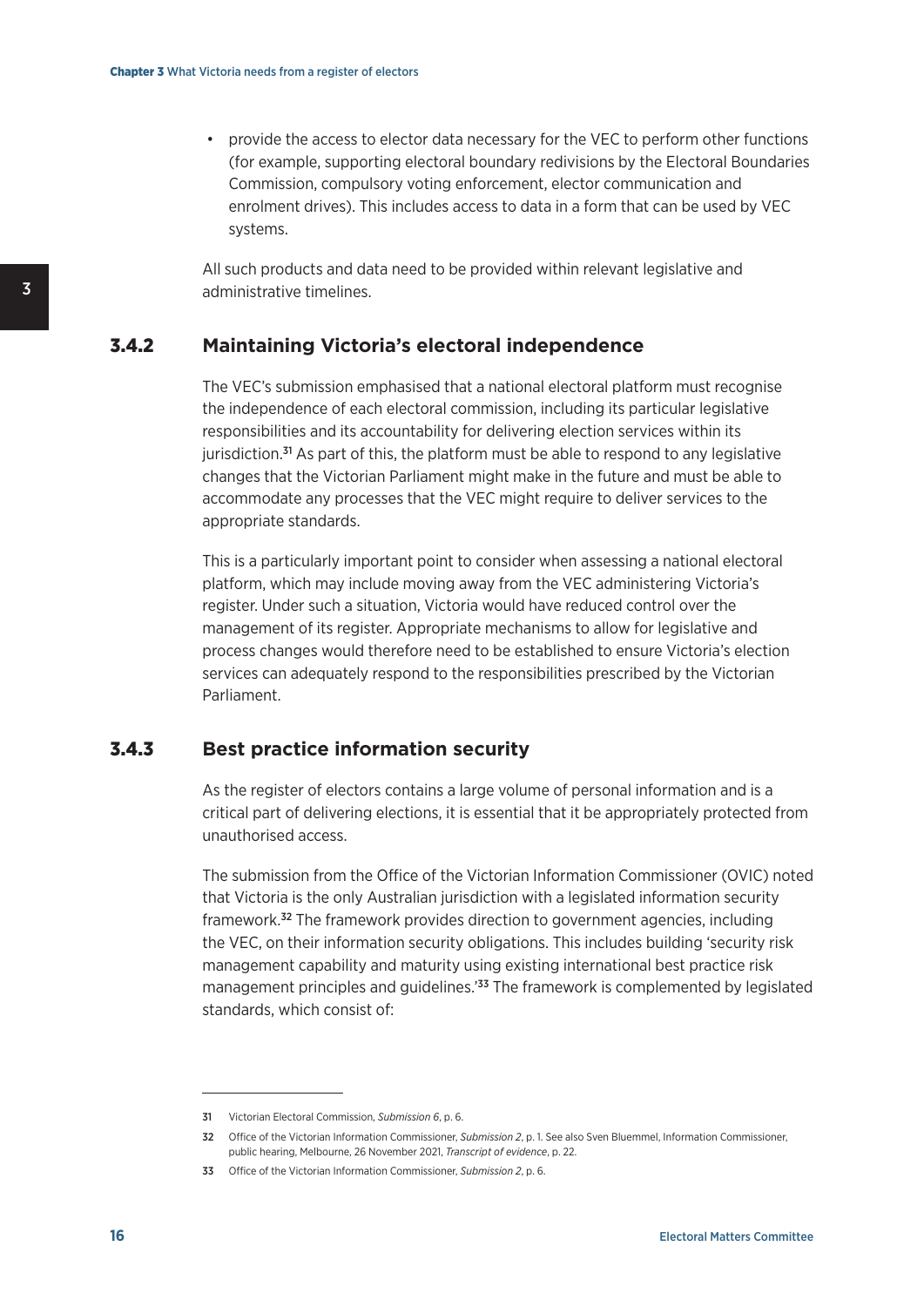<span id="page-30-0"></span>12 high-level mandatory requirements to protect public sector information across all security areas including governance, information, personnel, information communications technology, and physical security.<sup>34</sup>

In addition to the legislated framework and standards, OVIC provides independent monitoring of information security controls used by Victorian public sector entities.<sup>35</sup>

In contrast, Commonwealth agencies operate under a non-legislated framework and self-report compliance rather than being subject to independent monitoring. OVIC noted that this may 'undermine the application of information security controls.'<sup>36</sup>

The Committee considers that any decision around how Victoria's electoral register is managed must consider the information security systems. Victorian electoral data should be protected by best practice information security controls.

#### 3.4.4 **Measurements of accuracy, completeness and efficiency**

In addition to measuring against Victorian legislative requirements and security considerations, the Committee notes several general measures of electoral register quality. In their submission, Professor Toby James and Dr Holly Ann Garnett, Co-Directors of the Electoral Integrity Project, identified three key metrics for measuring the quality of electoral registers:

- 1. Accuracy—'the extent to which there are no false entries'.
- 2. Completeness—'the extent to which every person who is entitled to be registered, is registered'.
- 3. Efficiency—'the volume of resources that are needed to maintain electoral registers'.<sup>37</sup>

The Committee views these as sensible measures that should be included when comparing options for Victoria's needs.

### 3.4.5 **Eight key criteria**

Based on the above, the Committee has developed eight key criteria which it will use to guide its assessment of the idea of a national electoral roll platform for managing Victoria's register of electors (see Table 3.1).

<sup>34</sup> Office of the Victorian Information Commissioner, *Submission 2*, p. 6.

<sup>35</sup> Office of the Victorian Information Commissioner, *Submission 2*, p. 6.

<sup>36</sup> Office of the Victorian Information Commissioner, *Submission 2*, p. 6.

<sup>37</sup> Electoral Integrity Project, *Submission 8*, p. 1.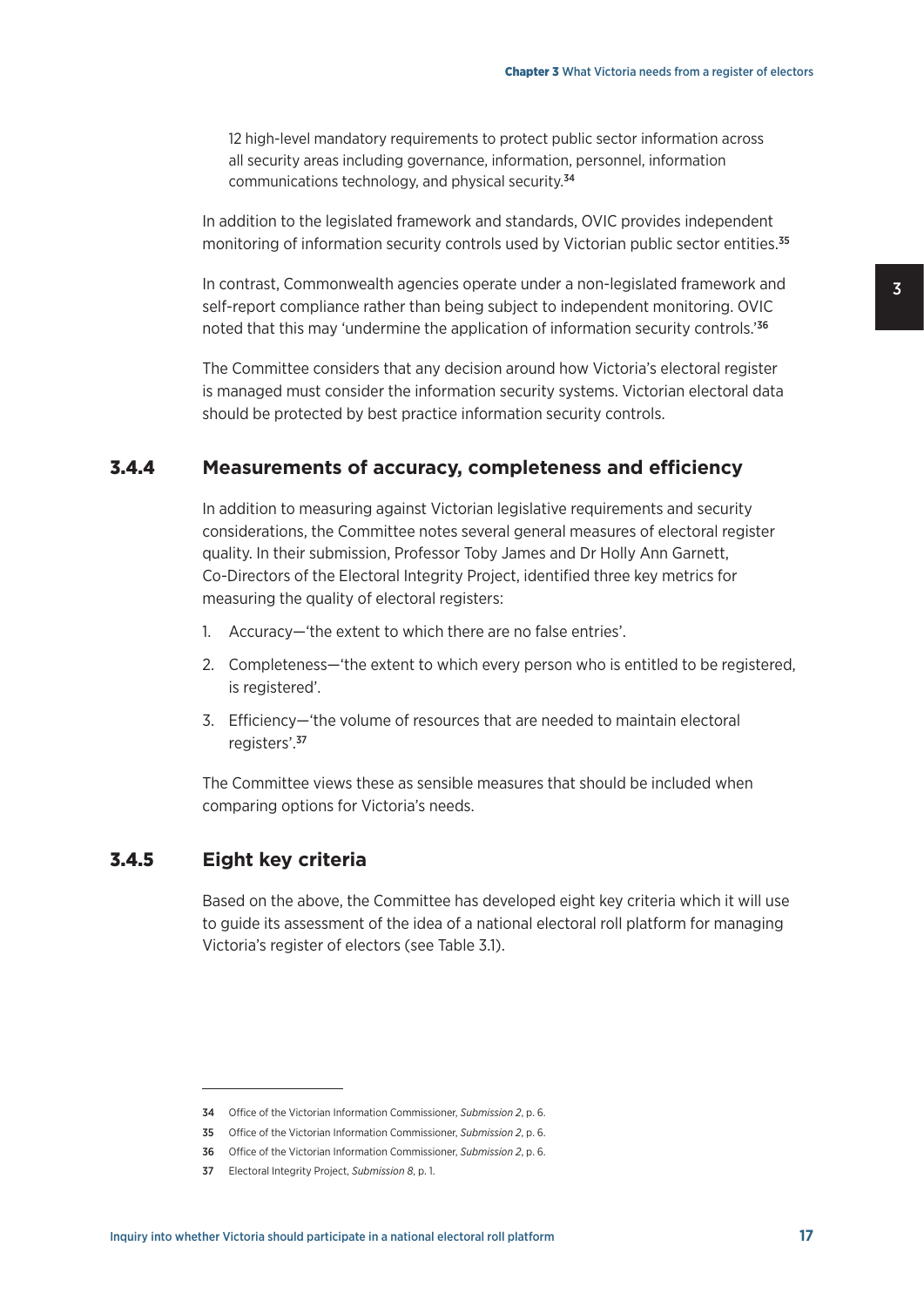## **Table 3.1** Eight key criteria for assessing options for managing Victoria's register of electors

| Legislative requirements-<br>things a register of electors | Store Victorian elector information as required by the Electoral Act and the<br>VEC's processes.                                                                                                                                                                                             |  |
|------------------------------------------------------------|----------------------------------------------------------------------------------------------------------------------------------------------------------------------------------------------------------------------------------------------------------------------------------------------|--|
| must do                                                    | Produce roll products as required by Victorian legislation, including:                                                                                                                                                                                                                       |  |
|                                                            | • electoral rolls and jury rolls                                                                                                                                                                                                                                                             |  |
|                                                            | lists of electors and other information for public inspection, political parties,<br>$\bullet$<br>members of parliament and others under sections 32, 33 and 34 of the<br>Electoral Act.                                                                                                     |  |
|                                                            | Provide adequate access to elector data for the VEC to perform duties such as<br>supporting electoral boundary divisions, compulsory voting enforcement, elector<br>communication and enrolment drives. This includes providing access to data in a<br>form that can be used by VEC systems. |  |
|                                                            | Provide roll products and elector data (see above) in accordance with legislative<br>and administrative timelines.                                                                                                                                                                           |  |
|                                                            | Maintain Victoria's electoral independence by allowing for future changes to<br>Victorian legislation and processes.                                                                                                                                                                         |  |
| <b>Information security</b>                                | Provide best practice information security.                                                                                                                                                                                                                                                  |  |
| Data quality and resource                                  | Provide a high level of accuracy and completeness.                                                                                                                                                                                                                                           |  |
| management                                                 | Enable an efficient use of resources.                                                                                                                                                                                                                                                        |  |

Source: Electoral Matters Committee.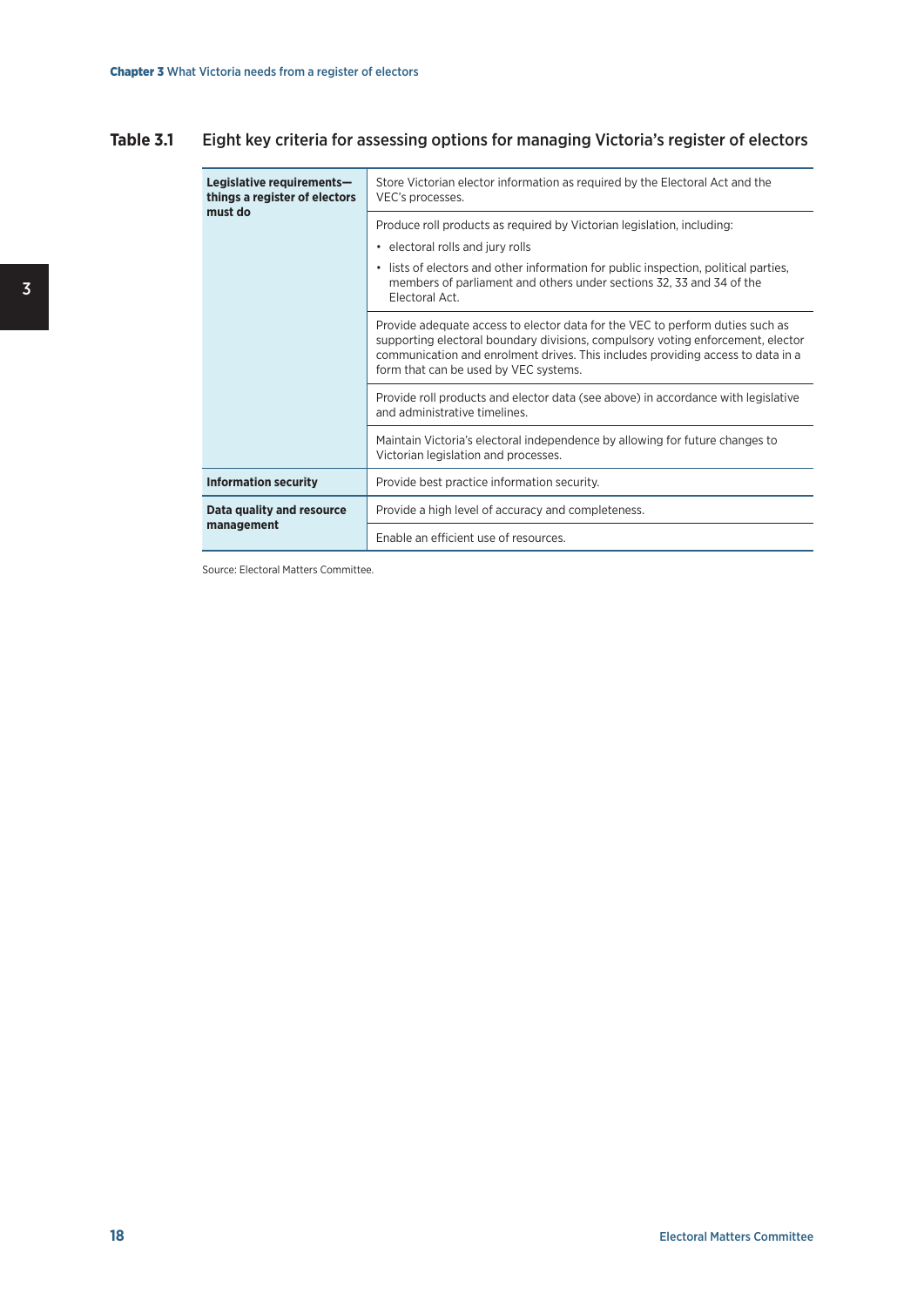<span id="page-32-0"></span>

## 4.1 **Introduction**

The possibility of a 'national electoral platform' is currently being investigated by Australian electoral commissions. A national electoral platform would be a jointly developed and maintained system which electoral commissions could use to fulfil a number of electoral functions.<sup>1</sup> Part of this would be a 'national electoral roll platform', that is, software for managing enrolment and producing electoral rolls. Exactly how it would function is yet to be determined, as the national electoral platform is still only a concept and no concrete plan has been developed at this stage. Section 4.2 of this chapter explores the progress that has been made so far.

In the absence of a concrete proposal, the key question for the Committee is whether or not it is theoretically possible for a national electoral roll platform to meet Victoria's needs. This question is considered in Section 4.3 of this chapter, based on the criteria set out in Section 3.4 of Chapter 3. In evidence to the Committee, the Victorian Electoral Commission (VEC) raised a large number of concerns about the possibility of a national electoral roll platform. The key concerns are considered in Sections 4.3 and 4.4.

Ultimately, the Committee's view is that the concerns raised by the VEC could be addressed. A national electoral roll platform could be designed which would meet Victoria's needs. Section 4.5 therefore proposes that the VEC continue its work towards a national electoral platform. However, a final decision about whether or not Victoria should move to a national platform cannot be made until the details have been determined.

### 4.2 **Work already undertaken towards a national platform**

The current work towards a national electoral platform emerged from concerns raised in 2017 by electoral commissioners with the Council of Australian Governments (COAG). The electoral commissioners called for 'a coordinated national focus on the issue of electoral cyber security',<sup>2</sup> which was endorsed by COAG.<sup>3</sup> The idea of a national electoral platform emerged from the subsequent work and was understood as:

a secure Information Technology hosting environment, administered by a national management structure, which provides a shared services capability for Election Management Bodies (EMBs). This platform would, in the long term, provide access

<sup>1</sup> For a list of possible components, see Electoral Council of Australia and New Zealand, *Submission 1*, p. 2.

<sup>2</sup> Electoral Council of Australia and New Zealand, *Submission 1*, p. 1.

<sup>3</sup> Council of Australian Governments, *Communiqué*, 12 December 2018, p. 4.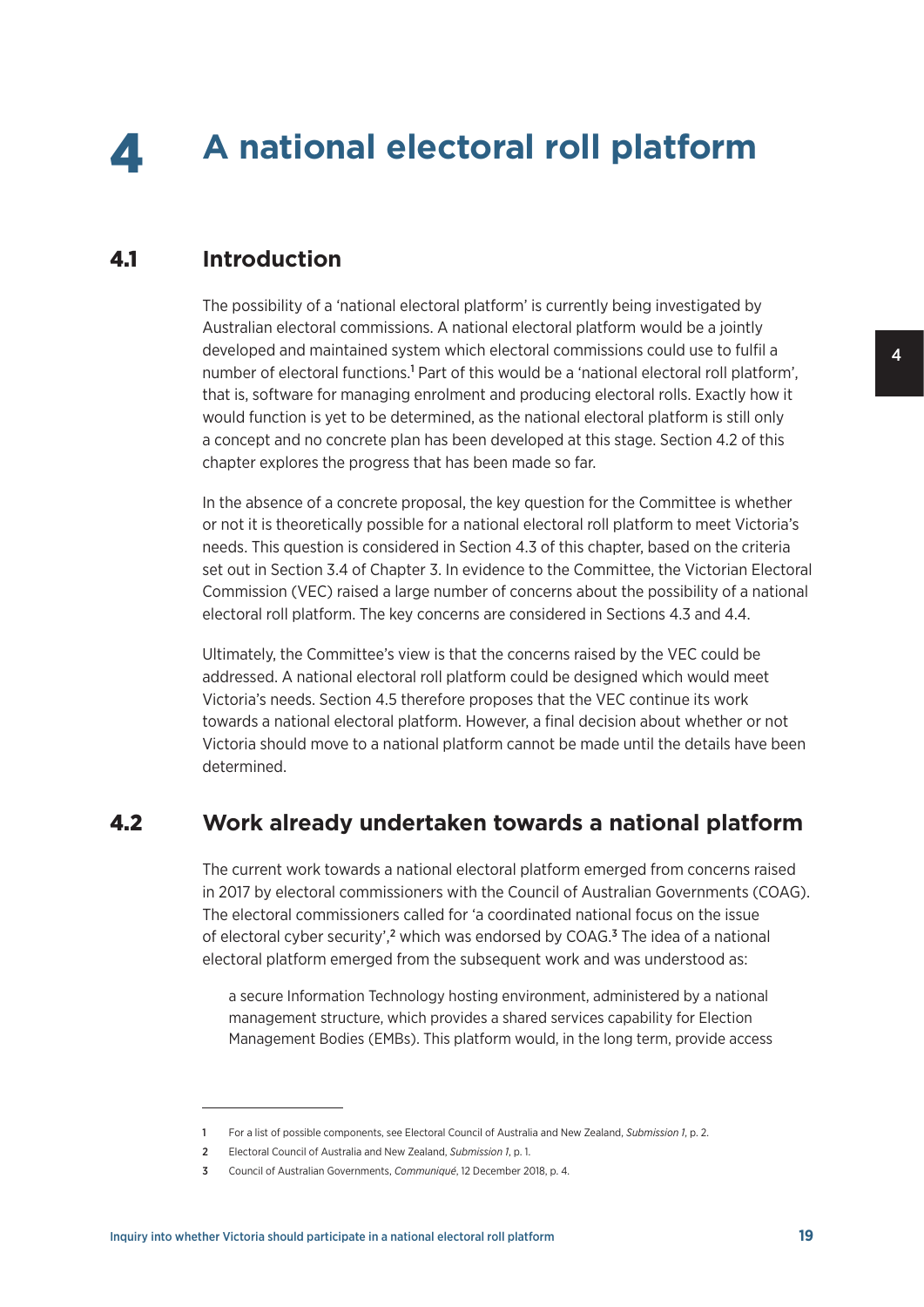<span id="page-33-0"></span>to any number of electoral systems, simultaneously running multiple electoral events across the country.<sup>4</sup>

The VEC explained that:

Control or governance arrangements around the NEP [national electoral platform] would need to recognize the independence of each EMB [election management body], their associated legislative responsibilities and their accountability for their election processes. There would be shared, non-partisan, interjurisdictional ownership, and operation of the platform and similar consideration on its funding and resourcing, including any up-front capital investment.<sup>5</sup>

The platform would consist of a number of modules providing different functions, with electoral commissions beginning to use modules progressively.<sup>6</sup> The Australian Electoral Commission (AEC) considers that the electoral register is 'likely to be a key (if not the key) component'<sup>7</sup> and the Electoral Council of Australia and New Zealand has agreed that consideration of including roll systems is of the highest priority.<sup>8</sup>

A working party was established in 2020 to develop the national platform concept.<sup>9</sup> The working party determined that transitioning electoral roll functions to a national electoral platform would be a longer-term project and that a number of other functions would be more easily harmonised for use by most jurisdictions.<sup>10</sup>

The Electoral Council of Australia and New Zealand told the Committee that 'examination of this proposal is ongoing' and that 'no proposal relating to the platform's creation has yet been submitted to Australian governments for their consideration.'<sup>11</sup> The Council agreed to put work on hold in November 2021 until some time in 2022 to allow for several upcoming electoral events.<sup>12</sup>

**FINDING 4:** Australian electoral commissions have done some work to develop the concept of a national electoral platform, which would include a national electoral roll platform. However, they have not yet developed a concrete proposal for how a platform would be designed or operate. Work is ongoing.

<sup>4</sup> Victorian Electoral Commission, *Submission 6*, p. 6; Australian Electoral Commission, *Submission 3*, p. 1.

<sup>5</sup> Victorian Electoral Commission, *Submission 6*, p. 6.

<sup>6</sup> Electoral Council of Australia and New Zealand, *Submission 1*, pp. 2–3; Victorian Electoral Commission, *Submission 6*, pp. 6–8; John Schmidt, Chair, Electoral Council of Australia and New Zealand, and Electoral Commissioner, NSW Electoral Commission, public hearing, Melbourne, 26 November 2021, *Transcript of evidence*, pp. 19–20.

<sup>7</sup> Australian Electoral Commission, *Submission 3*, p. 2.

<sup>8</sup> Victorian Electoral Commission, *Submission 6*, p. 7.

<sup>9</sup> Electoral Council of Australia and New Zealand, *Submission 1*, p. 3; Australian Electoral Commission, *Submission 3*, p. 1.

<sup>10</sup> Victorian Electoral Commission, *Submission 6*, p. 7.

<sup>11</sup> Electoral Council of Australia and New Zealand, *Submission 1*, p. 3.

<sup>12</sup> Tom Rogers, Electoral Commissioner, Australian Electoral Commission, public hearing, Melbourne, 26 November 2021, *Transcript of evidence*, p. 14.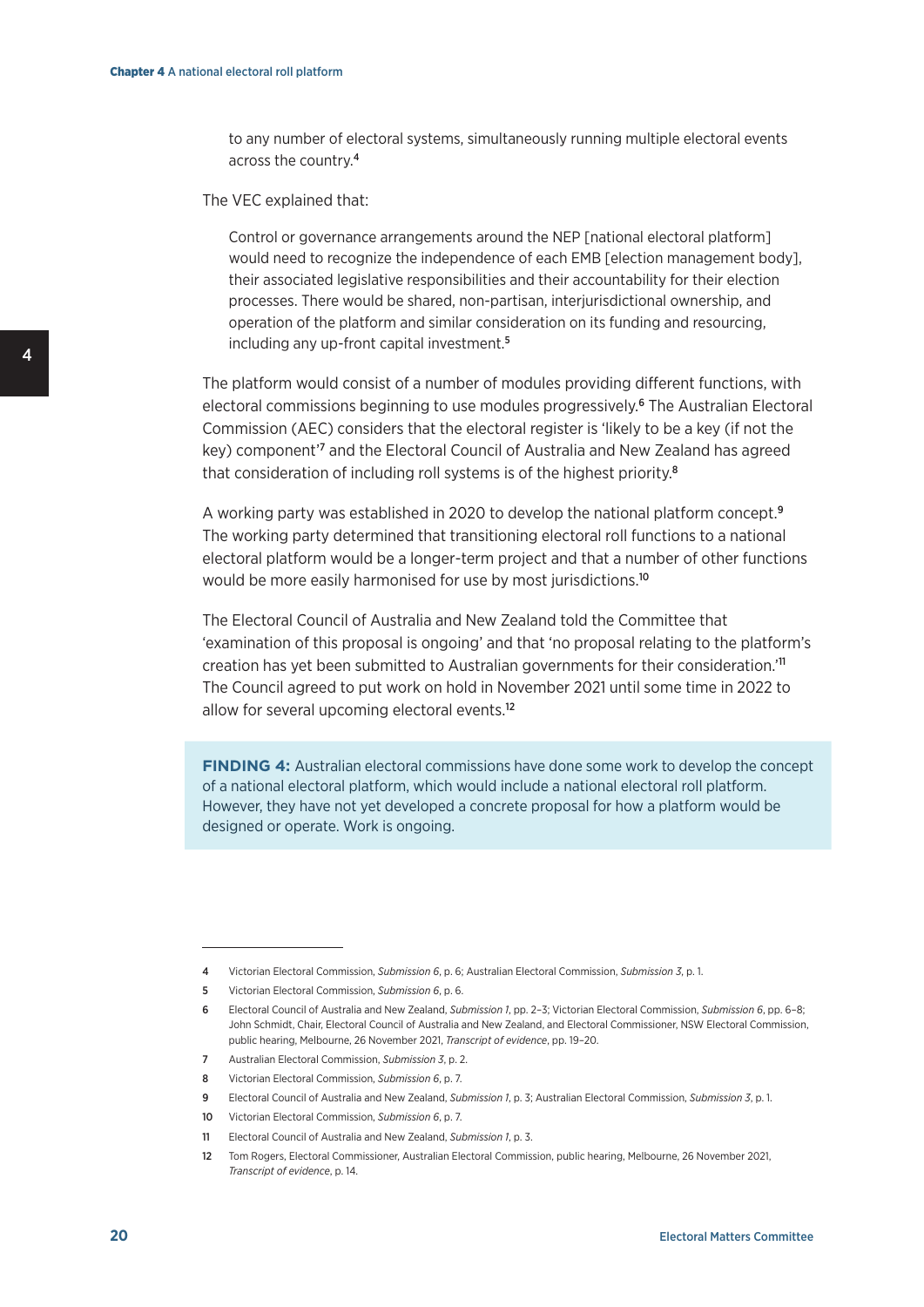## <span id="page-34-0"></span>4.3 **Would a national platform meet Victoria's needs?**

The criteria set out in Section 3.4 provide a framework for considering the benefits and risks associated with moving to a national roll platform. This section considers each of those points in turn and whether or not a national roll platform would be able to meet these criteria.

As a national roll platform has not actually been built, the discussion is entirely theoretical. A variety of approaches might be adopted in designing the platform. For example, it could be designed around a single database of electors for the whole of Australia, which each commission could access through its own interface to develop the required products (such as electoral rolls). This database might be hosted by the AEC or by a third party. Alternatively, roll management software could be developed and maintained jointly, with electoral commissions then using the software separately to house their own separate registers. These registers could be designed to interact or could be kept separate.

Depending on what design choices are made, the platform would serve Victoria's needs differently. It is therefore impossible to say definitively at this stage whether or not a national roll platform would be the best option for Victoria. However, the evidence received during this Inquiry suggests that a national roll platform could be designed in a way that meets the criteria set out in Section 3.4.

In reaching this conclusion, the Committee investigated the arrangements in states where the AEC manages the roll rather than the state electoral commissions (see Section 2.4). As these arrangements constitute a 'quasi-national roll',<sup>13</sup> they provide an insight into what would be possible with a national roll platform. In particular, the experience in other states has been helpful in assessing whether it is possible for the concerns raised by the VEC to be addressed.

### 4.3.1 **Storing Victorian elector information**

The Committee was not presented with any evidence to suggest that a national electoral roll platform would be unable to store the information required by the VEC. The Committee recognises that different jurisdictions have different rules relating to who is entitled to vote and different categories of elector (such as 'general postal voters'). A national roll platform would need to be able to store the data needed by both state/territory commissions and the AEC. From a technical perspective, this is certainly possible.

As discussed in Section 2.4, the current Commonwealth register of electors includes electors who are eligible for state/territory elections but not Commonwealth elections and stores information about state/territory-based special categories of electors. The Committee sees no reason why similar arrangements would not be possible with a national electoral roll platform.

<sup>13</sup> Australian Electoral Commission, *Submission 3*, p. 3.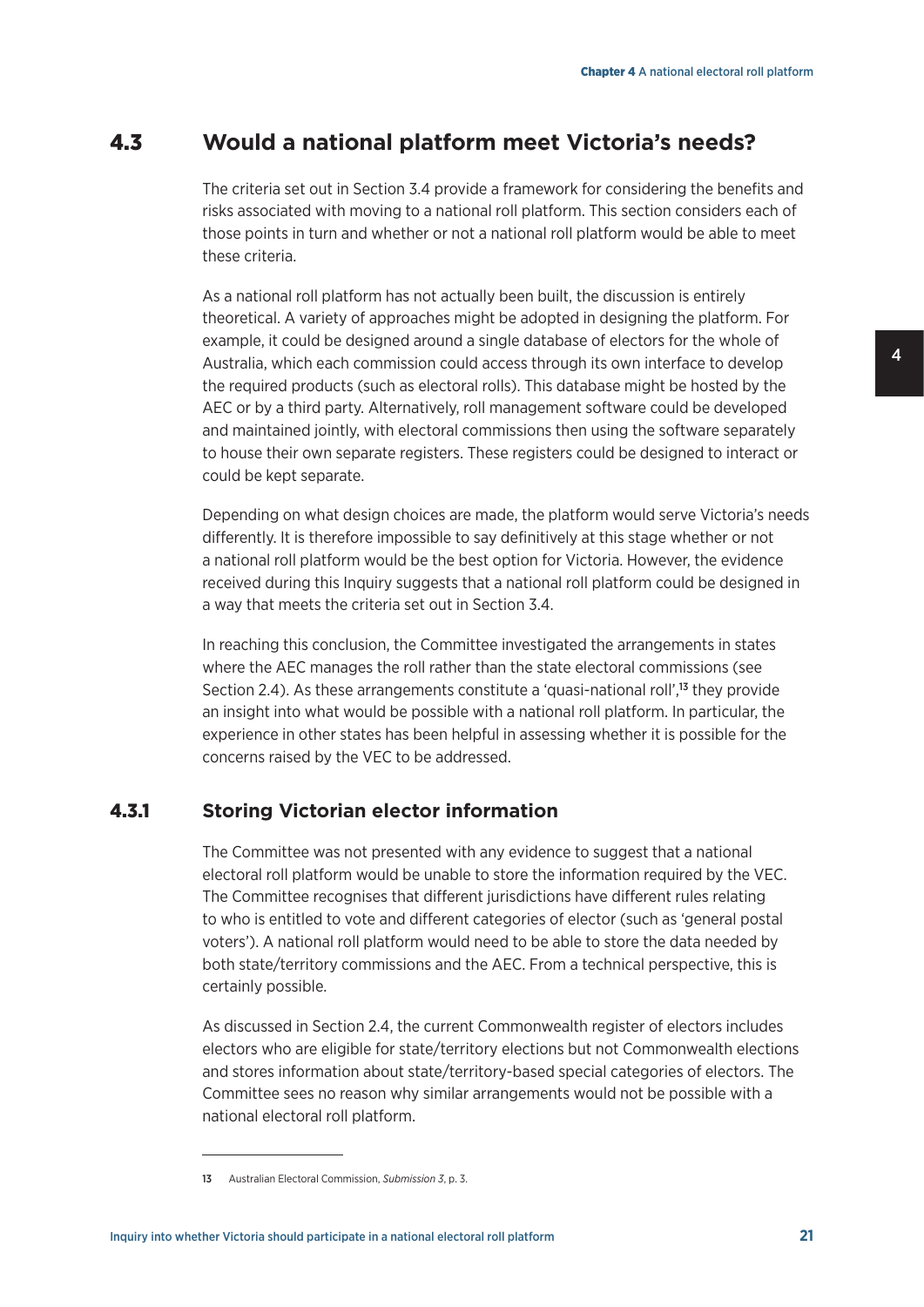#### <span id="page-35-0"></span>4.3.2 **Producing the required roll products**

As discussed in Section 3.3, the VEC uses the register of electors to produce a number of products, including electoral rolls for state and local council elections, jury lists and lists of electors for a variety of stakeholders. The VEC expressed concern that a national electoral roll platform 'may not be sufficient to fully support the volume and flexibility [of roll products] required'.<sup>14</sup>

The Committee sees no reason why a national roll platform would be any less able in this regard that the VEC's Roll Management System. The Committee would expect the VEC's requirements (in terms of both volume and type of product) to be a basic requirement built into the design specifications.

#### 4.3.3 **Providing adequate access to elector data**

In addition to producing roll products, the VEC uses elector data for multiple other functions (see Section 3.3). This is currently done through the VEC's Roll Management System (RMS) or through software that interfaces with the RMS. The VEC explained:

The EMS [Election Management System] is the VEC's suite of computerised election systems used to deliver election events. The VEC notes that the functional capability for the EMS is dependent upon certain data being held within the RMS, as well as the VEC having control of the RMS. Even if the VEC is able to use a national RMS from which roll products could be created, the VEC may still need to invest in an RMS system to support election events, as the current integration with EMS goes beyond the roll itself. There are significant linkages between the current RMS and the existing EMS.

The EMS sources the current structures of Victorian electorates from the RMS, so that it can establish elections with the current electorates. The EMS also uses electorate information in various ways through the RMS, including to code locations to the residing electorate. The VEC has an integration point between its personnel management system and RMS to code those who have registered to work in elections to their residing district and municipality.<sup>15</sup>

The RMS is also accessed for administrative functions at election time, such as provisional vote checking, confirming that candidates are entitled to be nominated and reminding people about electoral events through the VoterAlert system.<sup>16</sup> The data are also used for non-electoral purposes, such as assisting police, research and COVID-19 management.<sup>17</sup>

A national roll platform would need to enable all of these functions. As noted by the VEC, if the national platform did not have these functions, the VEC would be required to

<sup>14</sup> Victorian Electoral Commission, *Submission 6*, p. 17.

<sup>15</sup> Victorian Electoral Commission, *Submission 6*, pp. 17–18.

<sup>16</sup> Victorian Electoral Commission, *Submission 6*, pp. 18–19.

<sup>17</sup> Victorian Electoral Commission, *Submission 6*, pp. 16–17; Warwick Gately AM, Electoral Commissioner, Victorian Electoral Commission, public hearing, Melbourne, 26 November 2021, *Transcript of evidence*, p. 29.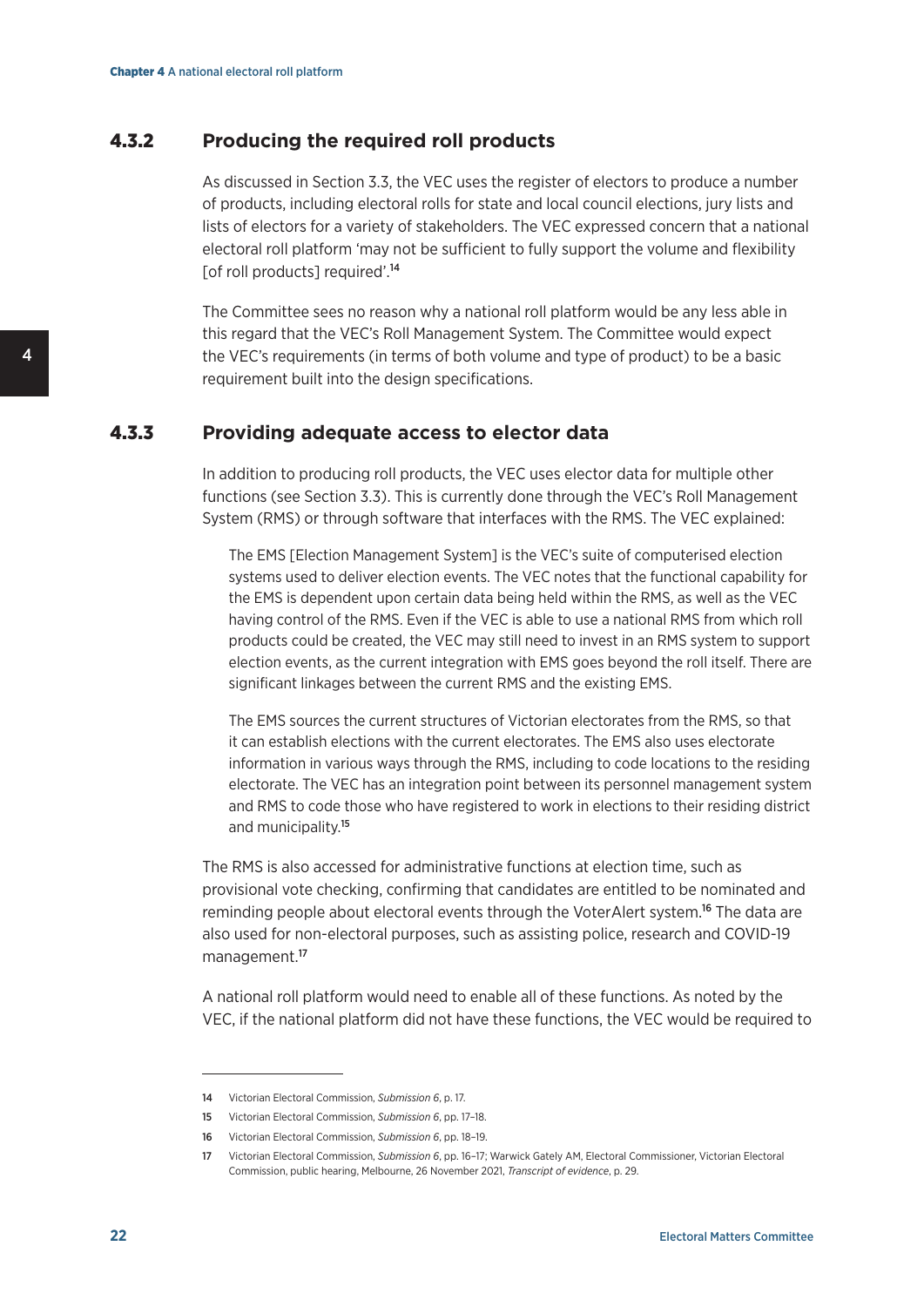<span id="page-36-0"></span>also maintain its own systems.<sup>18</sup> However, the Committee sees no reason why it should not be possible to accommodate these needs and notes that other jurisdictions have similar needs.

The VEC also noted that it would have to modify EMS to interact with a national roll platform.<sup>19</sup> This would need to be taken into account in assessing the costs and benefits of moving to a national platform.

#### 4.3.4 **Providing roll products and elector data in a timely manner**

Many functions in elections are governed by tight timelines set in legislation. A national roll platform would need to be able to meet these timeframes.<sup>20</sup>

One key area of concern is processing enrolments before an election. For state elections, early voting opens six days after the rolls close, meaning that all enrolment applications received by the close of rolls need to be processed and electoral rolls need to be finalised within that timeline. A significant number of updates to the roll can occur immediately before the close of rolls—in 2018, there were 109,555 transactions in the week before the close.<sup>21</sup>

The Committee notes that this is an area where the VEC is already dependent on another organisation. Under the current arrangements, the VEC relies on the AEC for processing the majority of enrolments and enrolment changes.

In the current arrangements, the AEC processes enrolment applications that it has received within 24 hours following the close of rolls for Victorian state or local council elections and by-elections, and within 48 hours for other electoral events (such as plebiscites).<sup>22</sup> Mr Tom Rogers, the Australian Electoral Commissioner, noted that the AEC is used to dealing with a variety of different arrangements required by other jurisdictions in terms of closing rolls and the timeframes between the close of rolls and the start of voting.<sup>23</sup>

The Committee recognises that having control over the register of electors means that the VEC has more capacity to control the timelines for extracting roll products and other data.<sup>24</sup> The VEC can allocate additional resources or modify processes whenever needed. However, this does not preclude appropriate service levels being established as part of a national roll platform, as has been achieved already with the AEC.

<sup>18</sup> Victorian Electoral Commission, *Submission 6*, p. 11.

<sup>19</sup> Victorian Electoral Commission, *Submission 6*, p. 18.

<sup>20</sup> Victorian Electoral Commission, *Submission 6*, p. 10.

<sup>21</sup> Victorian Electoral Commission, *Report to Parliament on the 2018 Victorian State election*, Melbourne, 2019, p. 21.

<sup>22</sup> Australian Electoral Commission, *Submission 3*, p. 7; Victorian Electoral Commission, *Report to Parliament on the 2018 Victorian State election*, Melbourne, 2019, p. 21.

<sup>23</sup> Tom Rogers, Electoral Commissioner, Australian Electoral Commission, public hearing, Melbourne, 26 November 2021, *Transcript of evidence*, p. 10.

<sup>24</sup> Victorian Electoral Commission, *Submission 6*, p. 11.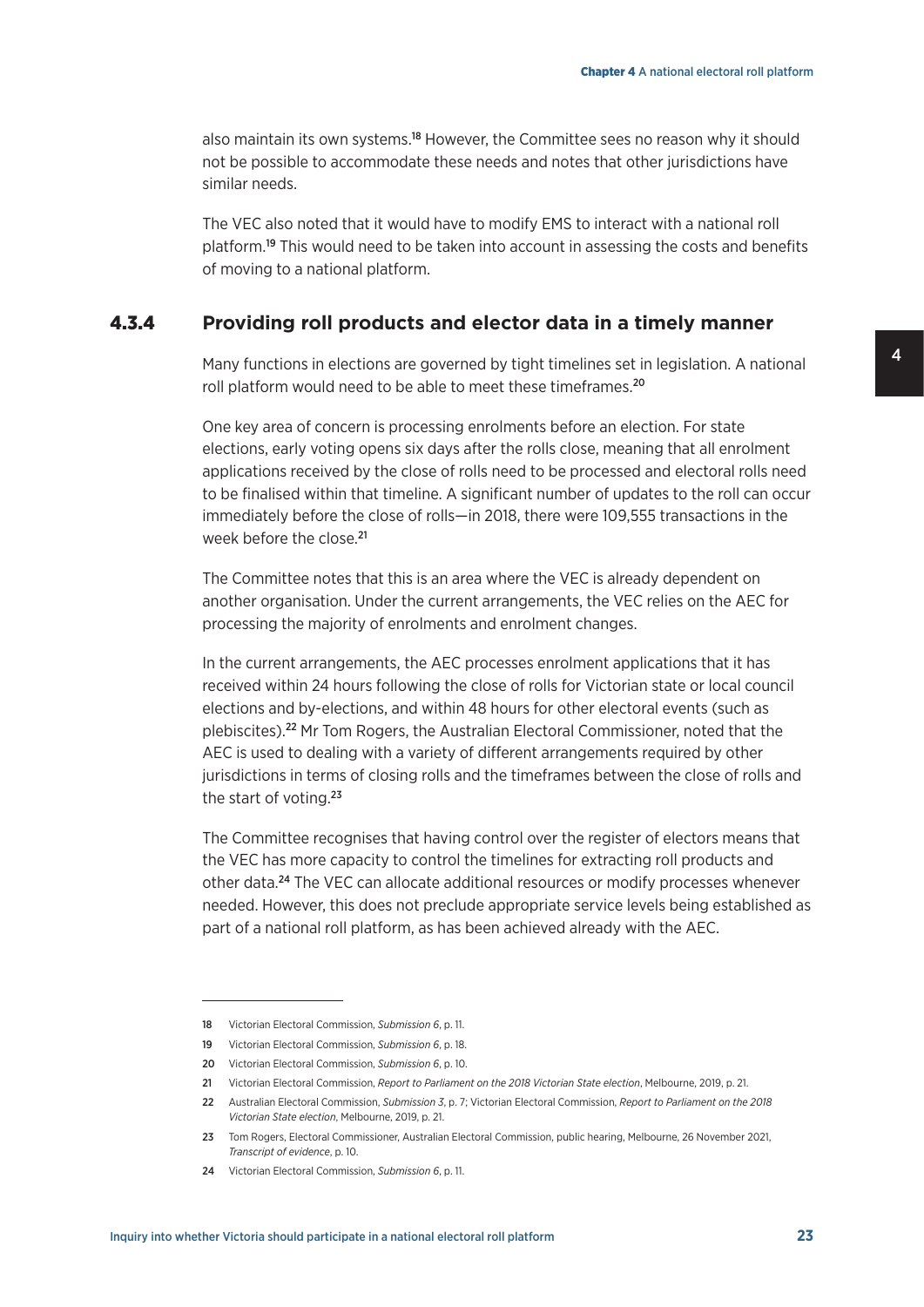### <span id="page-37-0"></span>4.3.5 **Maintaining Victoria's electoral independence by allowing for future changes to Victorian legislation and processes**

One of the key advantages of the VEC maintaining its own register of electors is that it may make it easier to respond quickly to changes in legislation or business requirements compared to a national platform.<sup>25</sup>

The VEC expressed a number of concerns about a system where Victoria does not maintain its own register of electors. The Australian Labor Party argued that maintaining a state-based platform ensured that the Victorian Parliament could 'legislate to enhance the accuracy, security and ease of enrolment of the electoral roll'.<sup>26</sup> At the Committee's public hearings, Ms Dahna Bond from the VEC noted that having its own roll management system had helped the VEC to adjust to the *Local Government Act 2020*, which was assented to only five months before the close of rolls for the 2020 local government elections.<sup>27</sup>

In contrast, the body managing a national roll platform may be less able to make changes in short timeframes.<sup>28</sup>

The Committee was told of one recent case where the South Australian Parliament was considering legislative changes to allow voters to enrol on election day. The AEC indicated that it would not be able to support such changes at South Australia's next election, in part because of the AEC's other commitments. However, the AEC indicated that it would be happy to work to introduce the changes with a longer lead time.<sup>29</sup> The South Australian Electoral Commissioner told the Committee that, if South Australia were managing its own roll, it also would have faced challenges implementing the change in the timeframe available.<sup>30</sup>

The Committee recognises that it may be more difficult to make changes to a national platform within short timeframes. This disadvantage would need to be considered when weighing up the costs and benefits of moving to a national platform.

#### 4.3.6 **Providing best practice information security**

As noted in Section 4.2, electoral commissioners' concerns about cyber security were a key driver of the push towards a national electoral platform. The Office of the Victorian Information Commissioner similarly noted that:

<sup>25</sup> Victorian Electoral Commission, response to questions on notice, received 7 December 2021, p. 2.

<sup>26</sup> Australian Labor Party—Victorian Branch, *Submission 7*, p. 1.

<sup>27</sup> Dahna Bond, Director, Enrolment, Victorian Electoral Commission, public hearing, Melbourne, 26 November 2021, *Transcript of evidence*, p. 31.

<sup>28</sup> Victorian Electoral Commission, *Submission 6*, p. 10.

<sup>29</sup> Tom Rogers, Electoral Commissioner, Australian Electoral Commission, quoted in South Australia, House of Assembly, 7 September 2021, *Parliamentary debates*, p. 6841. See also Mick Sherry, Electoral Commissioner, Electoral Commission of South Australia, public hearing, Melbourne, 26 November 2021, *Transcript of evidence*, pp. 2–4; and Tom Rogers, Electoral Commissioner, Australian Electoral Commission, public hearing, Melbourne, 26 November 2021, *Transcript of evidence*, p. 11.

<sup>30</sup> Mick Sherry, Electoral Commissioner, Electoral Commission of South Australia, public hearing, Melbourne, 26 November 2021, *Transcript of evidence*, p. 2.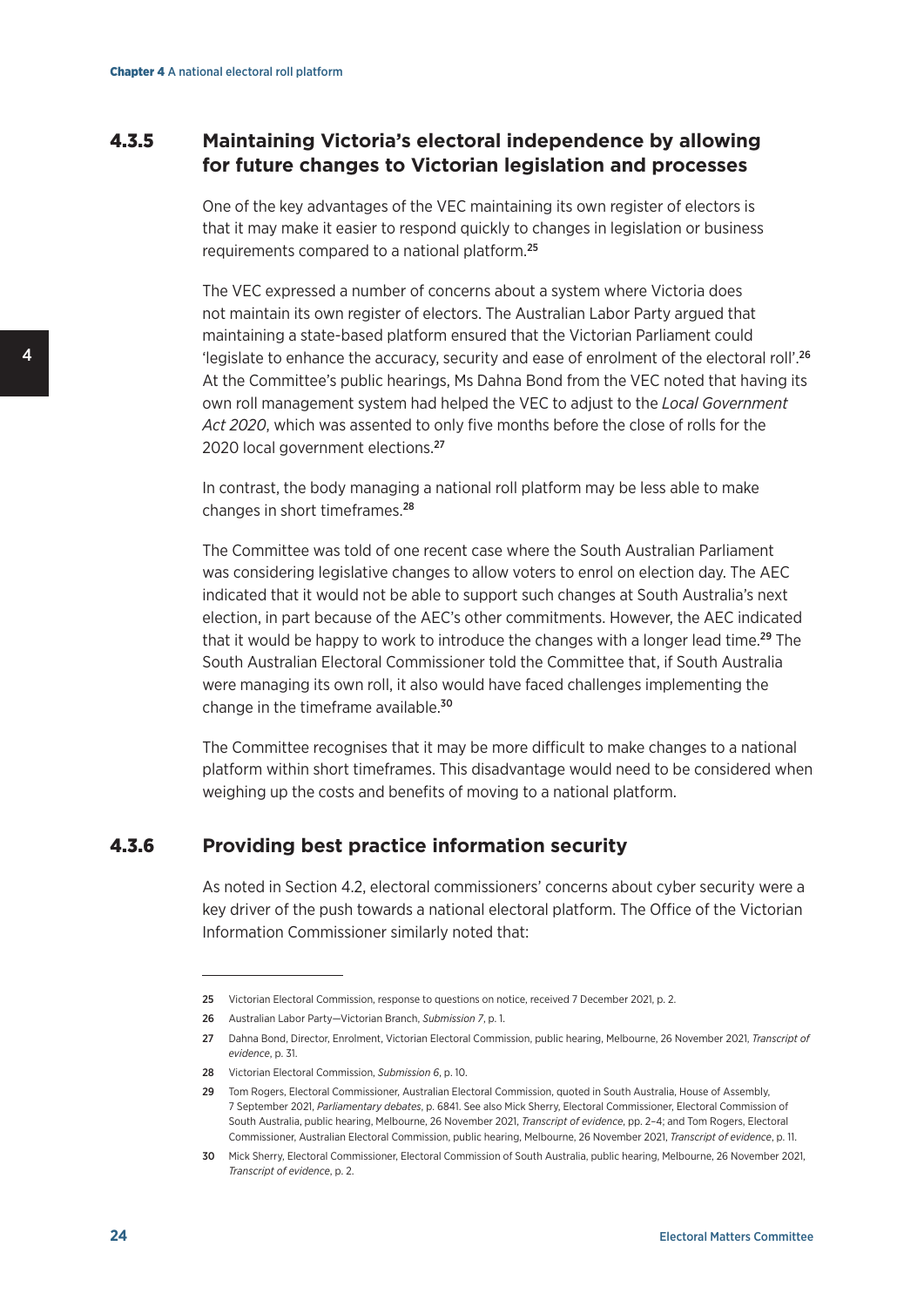The Victorian Electoral Commission (VEC) and the Australian Electoral Commission (AEC) both operate in an increasingly insecure global security environment. This insecurity represents an inherent risk to critical infrastructure that facilitates essential government service delivery.<sup>31</sup>

If a malicious actor were to gain access to electoral administration systems (including the register of electors), they could disrupt elections, reduce the public's confidence in election results and make people less willing to enrol or participate in electoral processes. Access to the register of electors would also provide access to a significant amount of personal details about Victorians, which could be used for further nefarious purposes.

From the perspective of public confidence, it is not only the VEC's systems that are of concern. If the security of any Australian jurisdiction were compromised, that may result in a loss of public confidence in elections across Australia.<sup>32</sup> Currently, as the Electoral Council of Australia and New Zealand points out, electoral administration systems vary from jurisdiction to jurisdiction:

Each of Australia's nine Electoral Commissions runs its own election systems. The age and cyber security robustness of those systems varies from jurisdiction to jurisdiction, as does the capacity (financial and technical expertise) to maintain, upgrade and replace them. It is expected that cyber security threats to Australia's electoral systems will continue to increase. Individual Australian jurisdictions (and their EMBs [election management bodies]) have limited capability and capacity to address these threats.<sup>33</sup>

A single, national platform would potentially have several security advantages compared to the current arrangements:

- it would be more likely to be a more modern system, which would be easier to update and maintain<sup>34</sup>
- $\bullet$  it may be easier to defend a single platform rather than multiple platforms<sup>35</sup>
- it would be possible for resources and protections to be accessed for a national platform that would not be practical for some jurisdictions to implement by themselves<sup>36</sup>
- it would be more efficient to manage, test, audit, maintain and upgrade one system rather than multiple systems.<sup>37</sup>

<sup>31</sup> Office of the Victorian Information Commissioner, *Submission 2*, p. 2.

<sup>32</sup> Electoral Council of Australia and New Zealand, *Submission 1*, p. 1; Mick Sherry, Electoral Commissioner, Electoral Commission of South Australia, public hearing, Melbourne, 26 November 2021, *Transcript of evidence*, p. 7; John Schmidt, Chair, Electoral Council of Australia and New Zealand, and Electoral Commissioner, NSW Electoral Commission, public hearing, Melbourne, 26 November 2021, *Transcript of evidence*, p. 19. See also Sven Bluemmel, Information Commissioner, public hearing, Melbourne, 26 November 2021, *Transcript of evidence*, p. 25.

<sup>33</sup> Electoral Council of Australia and New Zealand, *Submission 1*, p. 2.

<sup>34</sup> Warwick Gately AM, Electoral Commissioner, Victorian Electoral Commission, public hearing, Melbourne, 26 November 2021, *Transcript of evidence*, p. 30.

<sup>35</sup> Office of the Victorian Information Commissioner, *Submission 2*, p. 5.

<sup>36</sup> Mick Sherry, Electoral Commissioner, Electoral Commission of South Australia, public hearing, Melbourne, 26 November 2021, *Transcript of evidence*, pp. 7–8.

<sup>37</sup> Victorian Electoral Commission, *Submission 6*, p. 9.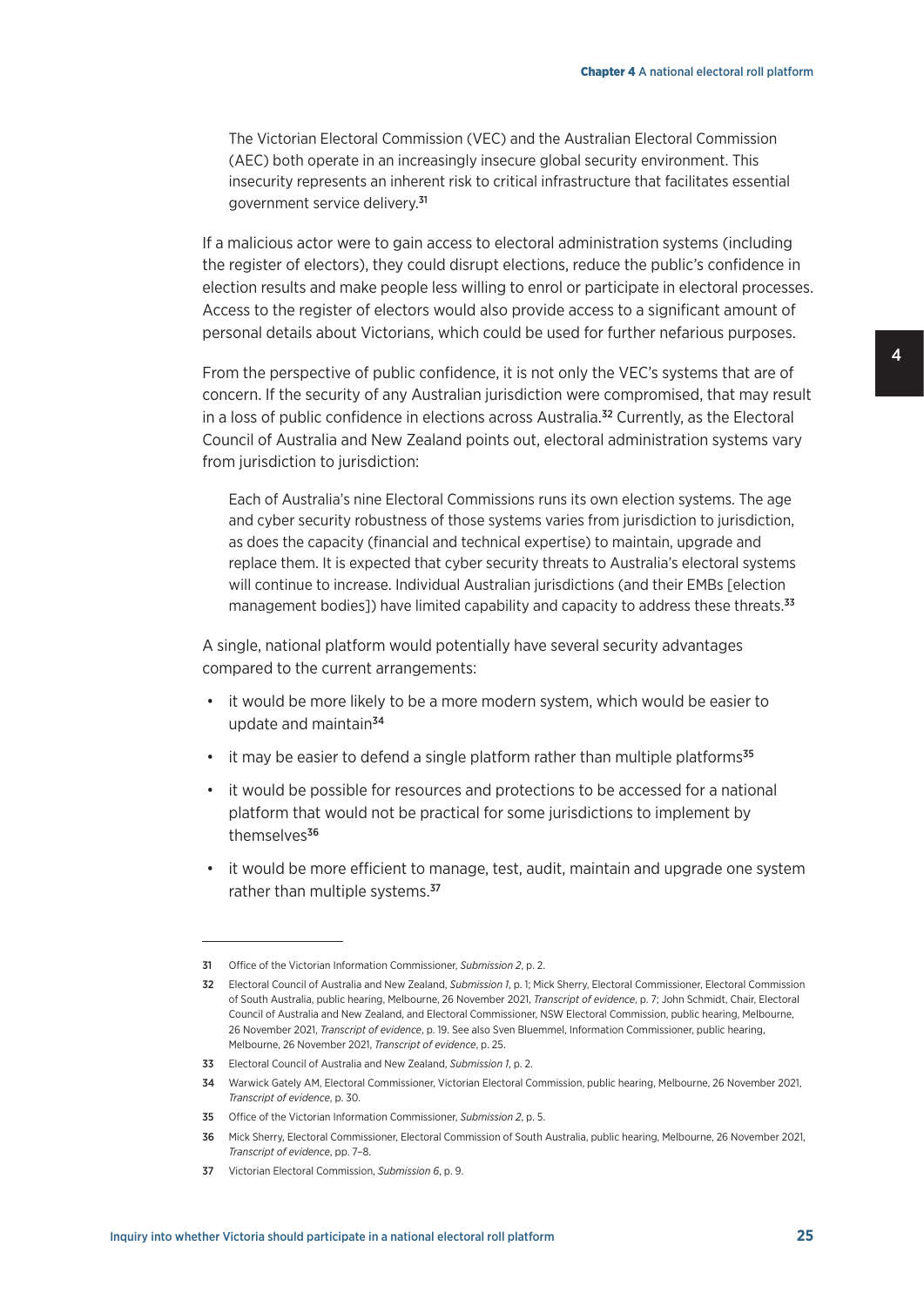Although a national platform has the potential to provide these benefits, the VEC expressed concern that whoever is running the national electoral platform may have a different risk appetite to the VEC and thus not meet the VEC's standards.<sup>38</sup> In this context, it is worth noting that Victoria is the only Australian jurisdiction with a legislated information security framework and standards (see Section 3.4.3).<sup>39</sup>

The Committee would have concerns about moving to a national platform if it meant that there were lower information security standards. However, the Committee notes Mr Gately's view that he 'would have every confidence that in a national electoral roll those matters of cybersecurity would likely be met.'<sup>40</sup> The Committee would expect the VEC to advocate during the development period for a national platform to meet the same standards as Victoria's register.

Concerns were also expressed that having all electoral functions on one platform would create a larger target or 'honeypot' for malicious actors, encouraging them to attack.<sup>41</sup> It was argued that the dispersal of components across different systems in different jurisdictions makes the 'honeypot' smaller and would mitigate the damage if a malicious actor gets access to a component.<sup>42</sup>

While the current arrangements with registers of electors may mitigate potential damage to some extent, they do not necessarily reduce the size of the 'honeypot' attracting malicious actors. In the current arrangements, enrolment data are duplicated rather than split across multiple systems. That is, the same data are stored on both the AEC's and VEC's registers. The large target with all Australian voters' details in one place already exists. The duplication of the data at the state level does not reduce the desirability of the AEC's register as a target, but provides a second target.

Providing for best practice information security should be an essential part of the development of a national electoral platform. While there are theoretical risks that such a platform might not be built with adequate security, there is nothing stopping it being built securely and the Committee would expect that the electoral commissioners would ensure that security is managed appropriately. If this requires legislative change at the Commonwealth level to ensure best practice is met, then commissioners should advocate for such change.

<sup>38</sup> Victorian Electoral Commission, *Submission 6*, p. 10.

<sup>39</sup> Office of the Victorian Information Commissioner, *Submission 2*, p. 1. See also Sven Bluemmel, Information Commissioner, public hearing, Melbourne, 26 November 2021, *Transcript of evidence*, p. 22.

<sup>40</sup> Warwick Gately AM, Electoral Commissioner, Victorian Electoral Commission, public hearing, Melbourne, 26 November 2021, *Transcript of evidence*, p. 28.

<sup>41</sup> Victorian Electoral Commission, *Submission 6*, p. 10; Electoral Integrity Project, *Submission 8*, p. 3; Sven Bluemmel, Information Commissioner, public hearing, Melbourne, 26 November 2021, *Transcript of evidence*, p. 26.

<sup>42</sup> Sven Bluemmel, Information Commissioner, public hearing, Melbourne, 26 November 2021, *Transcript of evidence*, p. 25; Victorian Electoral Commission, *Submission 6*, p. 10.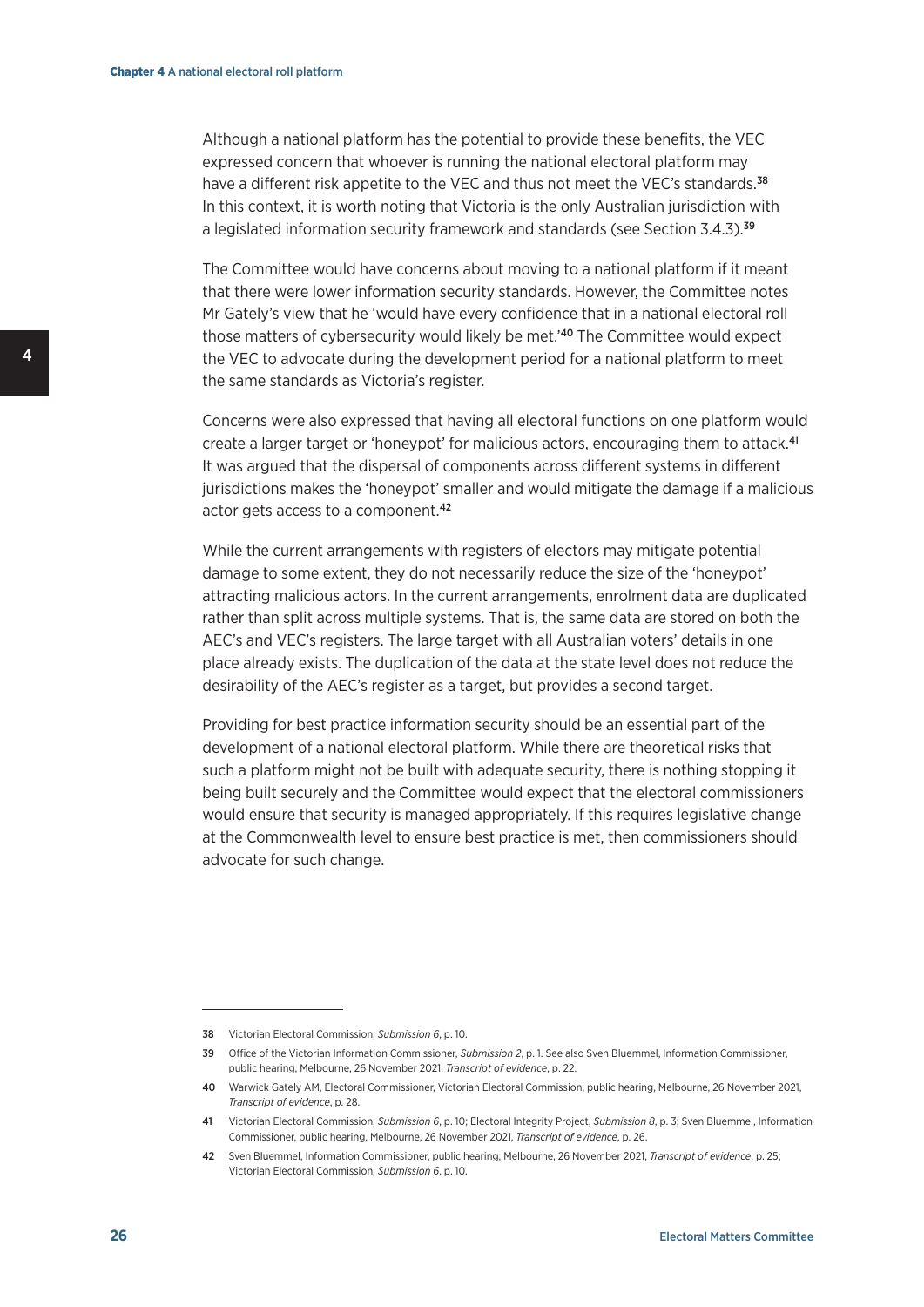#### <span id="page-40-0"></span>4.3.7 **Providing an accurate and complete register**

An essential requirement for any national roll platform is that it should be as accurate and complete as a state-based register. There are two challenges that might prevent that goal from being achieved.

Firstly, as discussed in Section 4.3.1, a national roll platform would need to be able to cater for the different rules about eligibility to enrol in different jurisdictions. If the platform were unable to cater for these differences, it would risk disenfranchising some electors.<sup>43</sup>

Secondly, the VEC is currently able to improve the accuracy and completeness of the register of electors through direct (automatic) enrolment based on data received from state-based bodies (see Section 2.3). Both the Australian Labor Party and the VEC were concerned that these bodies might not be able to supply the data to a national body administering a national roll platform.<sup>44</sup>

The Australian Electoral Commissioner noted that the AEC currently takes direct enrolment data from some state sources, including the state registers of births, deaths and marriages.<sup>45</sup> The Electoral Commissioner of New South Wales noted that data from state bodies in that state are fed to the AEC.<sup>46</sup> It may therefore be possible for the state-based bodies that currently only supply data to the VEC to pass their data to a national roll platform instead. Alternatively, it may be possible for the data to be supplied to the VEC, which can then pass it to the national roll platform. These arrangements would need to be explored as part of a transition to a national roll platform.

In addition, Ms Dahna Bond (Director, Enrolment, at the VEC) noted that the VEC gets data from state bodies sooner than the AEC in some cases, allowing the register to be more up-to-date.<sup>47</sup> Issues around the timing of data provision would also have to be explored as part of any move to a national platform, at least around election time.

Considering the issue from another perspective, Mr Tom Rogers, the Australian Electoral Commissioner, suggested that, in some cases, having registers of electors at both state and Commonwealth levels may lead to less accurate registers:

a citizen might get a letter from the AEC on one day saying 'You're not enrolled. You need to enrol for federal purposes', and the next day they get a letter from the VEC—and, Chair, I know you will understand this as well, but up until they got that letter they did not even know there were two electoral commissions—telling them that

<sup>43</sup> Victorian Electoral Commission, *Submission 6*, p. 11; Warwick Gately AM, Electoral Commissioner, Victorian Electoral Commission, public hearing, Melbourne, 26 November 2021, *Transcript of evidence*, p. 29.

<sup>44</sup> Victorian Electoral Commission, *Submission 6*, pp. 10, 15; Australian Labor Party—Victorian Branch, *Submission 7*, p. 1.

<sup>45</sup> Tom Rogers, Electoral Commissioner, Australian Electoral Commission, public hearing, Melbourne, 26 November 2021, *Transcript of evidence* p. 13.

<sup>46</sup> John Schmidt, Chair, Electoral Council of Australia and New Zealand, and Electoral Commissioner, NSW Electoral Commission, public hearing, Melbourne, 26 November 2021, *Transcript of evidence*, p. 21.

<sup>47</sup> Dahna Bond, Director, Enrolment, Victorian Electoral Commission, public hearing, Melbourne, 26 November 2021, *Transcript of evidence*, p. 30.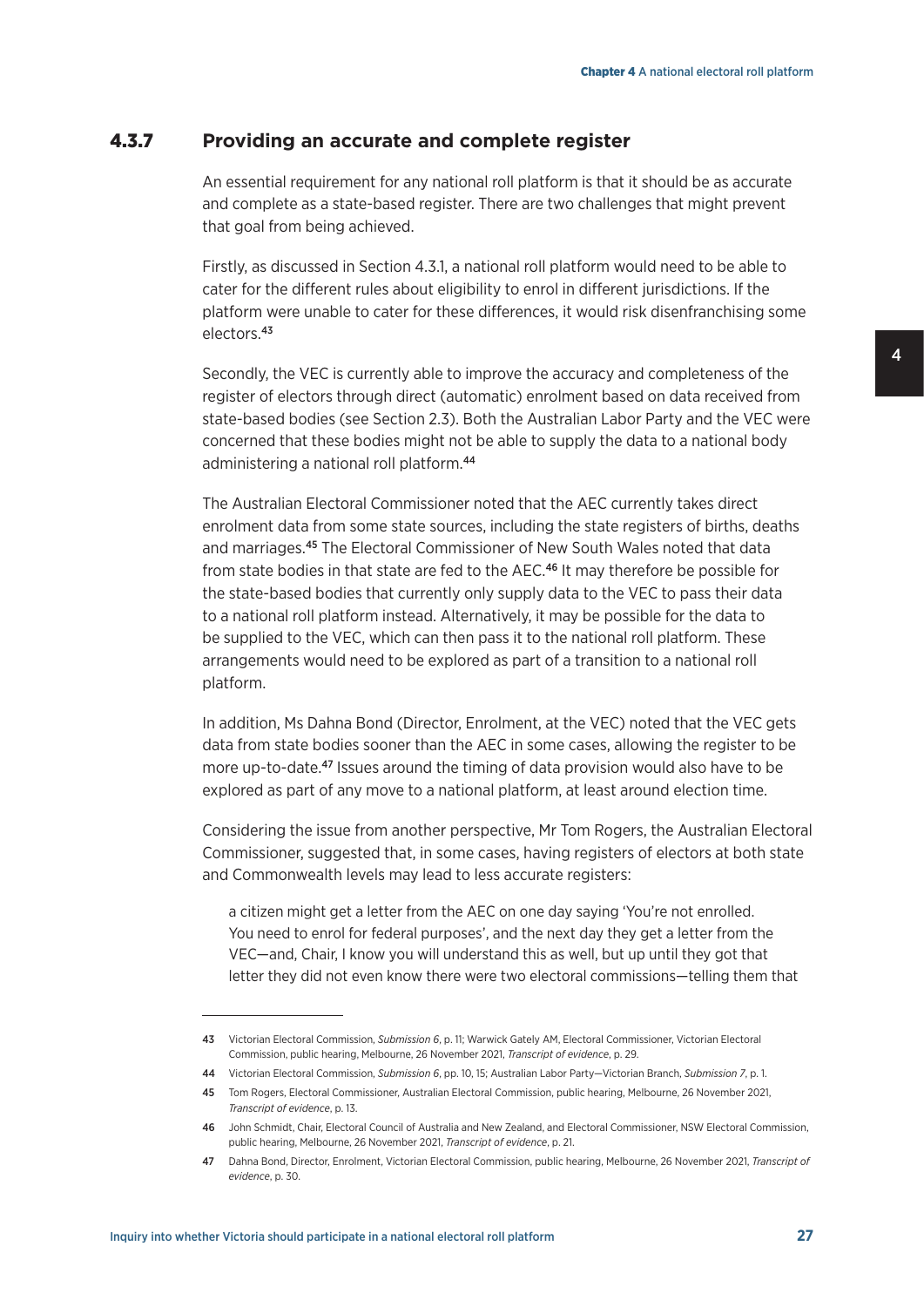<span id="page-41-0"></span>they are enrolled and they will say, 'Oh well, I don't have to enrol', or it might happen in reverse order. So what that means is they might turn up for a particular election thinking they are on the roll and not be able to vote, which is absolutely poor and a way of ruining the franchise.<sup>48</sup>

Mr John Schmidt, the NSW Electoral Commissioner, similarly expressed concern about 'potential confusion with the public if they see two different types of electoral bodies seeking information.'<sup>49</sup> In contrast, with only one register, there would be no risk of confusion and no variations between registers (see Section 2.3).

As part of setting up a national roll platform, it would be essential for electoral commissions to ensure that the new system is able to cater for differences in eligibility between jurisdictions. It would also be important to establish processes so that state/ territory bodies could provide data for direct enrolment. If those goals can be achieved, then a national roll platform has potential to reduce confusion and achieve a more accurate register.

#### 4.3.8 **Enabling an efficient use of resources**

An important potential benefit of a national roll platform is cost savings.<sup>50</sup> Maintaining registers of electors at both the state and Commonwealth levels means that there is duplication in the costs associated with developing and maintaining the software for the registers, updating the data in the registers and transferring data between the VEC and AEC.

A national platform would have the potential to save costs by reducing duplication. A national platform would also facilitate the use of more modern systems, which are easier and therefore cheaper to update and maintain.<sup>51</sup>

As a national platform has yet to be developed and funding details are yet to be determined, it is impossible to say whether or not these potential savings would be realised. Any savings would also have to be offset against the start-up costs associated with developing a national platform<sup>52</sup> and the cost of modifying the VEC's systems that rely on data from the current Roll Management System.<sup>53</sup> Nonetheless, the Committee notes that the Electoral Commissioners of both South Australia and New South Wales suggested that their current arrangements (in which the AEC manages the register on behalf of those states) provide savings compared to the costs of developing and maintaining their own registers.<sup>54</sup>

52 Electoral Council of Australia and New Zealand, *Submission 1*, p. 3.

<sup>48</sup> Tom Rogers, Electoral Commissioner, Australian Electoral Commission, public hearing, Melbourne, 26 November 2021, *Transcript of evidence*, p. 15.

<sup>49</sup> John Schmidt, Chair, Electoral Council of Australia and New Zealand, and Electoral Commissioner, NSW Electoral Commission, public hearing, Melbourne, 26 November 2021, *Transcript of evidence*, p. 17.

<sup>50</sup> Australian Electoral Commission, *Submission 3*, p. 2; Electoral Integrity Project, *Submission 8*, p. 2.

<sup>51</sup> Victorian Electoral Commission, *Submission 6*, p. 9.

<sup>53</sup> Victorian Electoral Commission, *Submission 6*, p. 11.

<sup>54</sup> Mick Sherry, Electoral Commissioner, Electoral Commission of South Australia, public hearing, Melbourne, 26 November 2021, *Transcript of evidence*, p. 2; John Schmidt, Chair, Electoral Council of Australia and New Zealand, and Electoral Commissioner, NSW Electoral Commission, public hearing, Melbourne, 26 November 2021, *Transcript of evidence*, p. 21.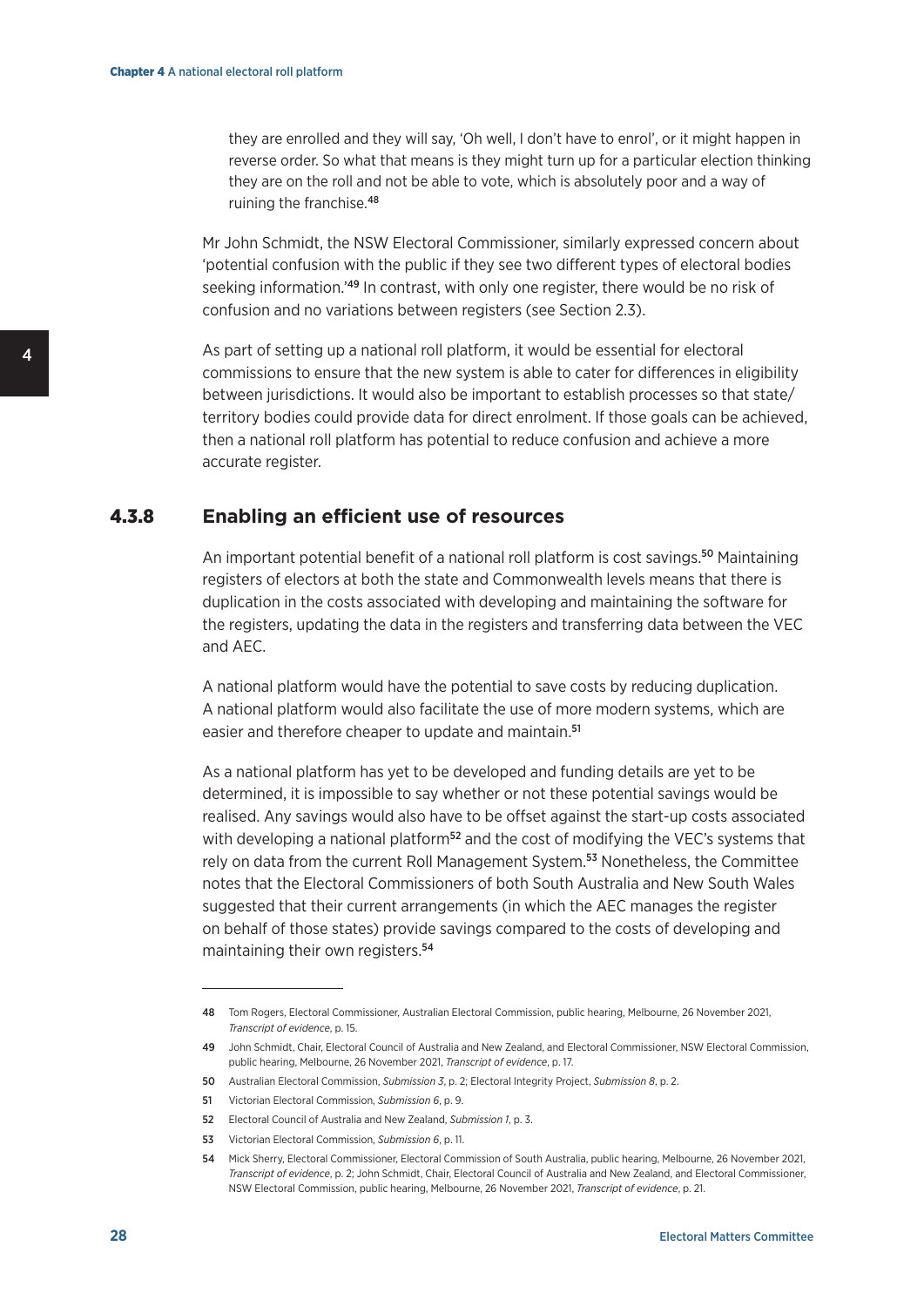<span id="page-42-0"></span>While a cost:benefit analysis would need to conducted when the details of a national roll platform are known, it seems probable that it would provide savings for Victorian taxpayers over time.

### 4.4 **Other concerns**

In addition to the criteria established in Section 3.4 and discussed in Section 4.3, the Committee notes two other major concerns raised through this Inquiry:

- that project management and governance for developing and administering the national platform may not be satisfactory
- that a move to a national roll platform might reduce the VEC's ability to deliver local council elections.

#### 4.4.1 **Project management and governance**

Many of the concerns raised by the VEC relate to what might happen if a national roll platform is not designed to meet Victoria's needs. As with any software development project, this is a serious risk which would need to be managed as part of the development process. The VEC also raised concerns that there may be inadequate resources allocated to maintaining the national roll platform's integrity, completeness, confidentiality, accessibility and security.<sup>55</sup>

Mr Tom Rogers, the Australian Electoral Commissioner, identified three important practical considerations that would have to be resolved to create a workable national roll platform:

One is the technical bit of complexity … because you have got multiple agencies, multiple governments. But I think that is okay. There will be complications with governance, and we think there are ways forward with that; I think that is very solvable using the electoral council model. The third one, which I have a feeling is going to be a little more complex, is the issue of cash—how much, how do we pay, who is going to contribute? Whatever it is, how do we get it up and running? And I know everyone has got a different view on that.<sup>56</sup>

Ultimately, though, Mr Rogers believed that these problems could be solved:

All of those things are solvable, but as we know, with the history of dealing with money and organisations and different governments, it is not necessarily just going to be smooth sailing.<sup>57</sup>

4

<sup>55</sup> Victorian Electoral Commission, *Submission 6*, p. 10.

<sup>56</sup> Tom Rogers, Electoral Commissioner, Australian Electoral Commission, public hearing, Melbourne, 26 November 2021, *Transcript of evidence*, p. 14. See also Electoral Council of Australia and New Zealand, *Submission 1*, p. 3.

<sup>57</sup> Tom Rogers, Electoral Commissioner, Australian Electoral Commission, public hearing, Melbourne, 26 November 2021, *Transcript of evidence*, p. 14.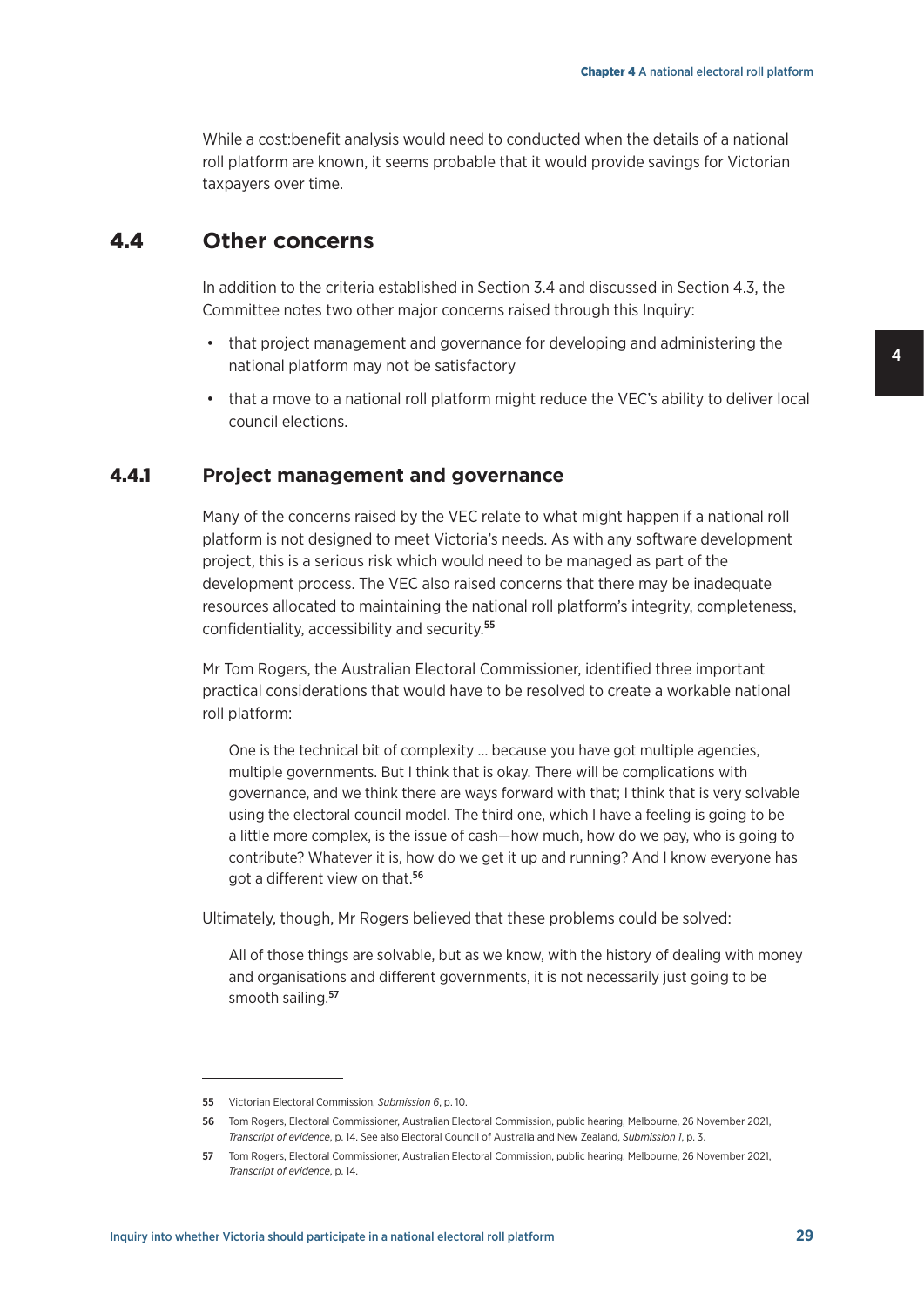<span id="page-43-0"></span>The Committee recognises that these are genuine issues that would need to be worked through. If satisfactory solutions cannot be found, it would be appropriate for Victoria to maintain its own register. However, the Committee agrees with Mr Rogers that it should ultimately be possible for these issues to be resolved to the satisfaction of the various state, territory and Commonwealth governments. The Committee believes that the collaborative approach currently being adopted by the electoral commissions with respect to this project is the best way to achieve this outcome.

#### 4.4.2 **Impact on local council elections**

The Municipal Association of Victoria (MAV) and the VEC also raised concerns about how moving to a national roll platform would affect the VEC's ability to provide support for local council elections.<sup>58</sup> The electoral rolls for local councils are created by merging data from the Victorian register of electors with information held by the council and removing duplicates. This process is currently undertaken as a joint task between the VEC and councils.

The MAV argued that there are particular advantages to having the VEC involved with roll production:

- the VEC is familiar with council systems
- the VEC has expertise in Victorian legislation and uses that to assist councils
- as the VEC is responsible for the entire election process, it has 'a line of sight to all the activities which are required to be undertaken to ensure a successful election process that withstands scrutiny and meets the legislative requirements.'<sup>59</sup>

The MAV was concerned that decoupling roll production from other responsibilities presented a risk to election processes. In addition to losing the advantages set out above, having to work with a third party that manages the register of electors may make election processes less efficient, may make it harder to respond to changing demands (such as legislative changes) and may result in less accurate electoral rolls if the third party does not have the same standards as the VEC.<sup>60</sup>

The VEC similarly told the Committee that its relationships with councils and related bodies 'are beneficial to the VEC, councils and, ultimately, Victorian electors, by ensuring high-quality voters' rolls that are compliant with legislation.'<sup>61</sup>

The Committee notes that a move to a national electoral platform does not necessarily mean that the VEC would no longer be involved with producing local council election rolls. The New South Wales Electoral Commission is still involved with finalising local

<sup>58</sup> Victorian Electoral Commission, *Submission 6*, p. 8; Warwick Gately AM, Electoral Commissioner, Victorian Electoral Commission, public hearing, Melbourne, 26 November 2021, *Transcript of evidence*, p. 31; Municipal Association of Victoria, *Submission 5*, p. 3.

<sup>59</sup> Municipal Association of Victoria, *Submission 5*, pp. 3–4.

<sup>60</sup> Municipal Association of Victoria, *Submission 5*, pp. 3–4.

<sup>61</sup> Victorian Electoral Commission, response to questions on notice, received 7 December 2021, p. 2.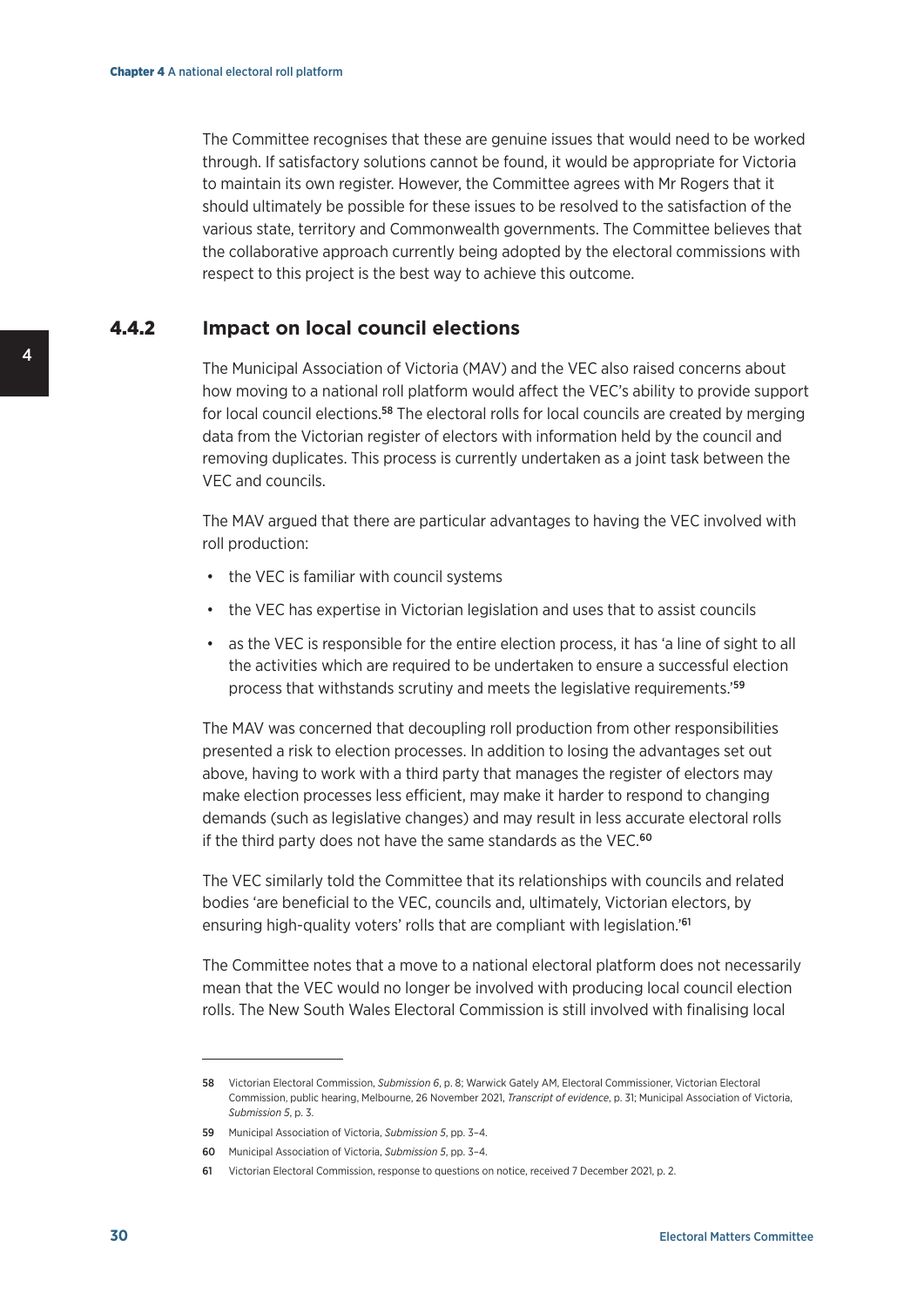<span id="page-44-0"></span>council rolls, even though it uses the Commonwealth register of electors.<sup>62</sup> Nonetheless, the Committee recognises that the impact of any changes on local councils will be an important point to consider before moving to a national roll platform.

### 4.5 **Moving to a national electoral roll platform**

The analysis in Sections 4.3 and 4.4 of this chapter identifies a number of challenges with a move towards a national roll platform. These challenges would have to be successfully met before it would be appropriate for Victoria to move to a national platform. However, the analysis suggests that it would certainly be possible for these challenges to be met if the system is designed and developed appropriately.

Ultimately, a key issue is independence. As the Victorian Electoral Commissioner told the Committee:

The issue for me, and one that this committee needs to reflect on, is what does Victoria want in the way of independence in relation to its roll system, encouraging electors in Victoria to enrol, encouraging electors therefore to vote and the independence that comes with that …

what are we seeking in relation to our roll products, to our roll management, to engaging electors, and how responsive? And I will not just comment on the AEC, but a national roll authority: how responsive would they be to our needs? That I cannot answer.<sup>63</sup>

By maintaining a separate register of electors, the VEC is able to control the register and the software it is stored on. This enables the VEC to respond quickly and appropriately to Victorian circumstances. Moving towards a national platform would mean that the VEC would be dependent on another body for some or all of these functions. Before any final decision is made about whether or not Victoria should move towards a national roll platform, careful consideration would need to be given to the design of the platform and the management structures put in place to ensure that Victoria's needs could be met.

It is worth noting in this context that different jurisdictions have different funding arrangements. The VEC is funded by special appropriation from the Consolidated Fund by virtue of the Electoral Act.<sup>64</sup> Special appropriation funding gives the VEC a degree of financial independence from the Government by distancing VEC funding from the Government's annual Appropriation Acts and budgeting priorities.<sup>65</sup> This is a

<sup>62</sup> John Schmidt, Chair, Electoral Council of Australia and New Zealand, and Electoral Commissioner, NSW Electoral Commission, public hearing, Melbourne, 26 November 2021, *Transcript of evidence*, p. 18.

<sup>63</sup> Warwick Gately AM, Electoral Commissioner, Victorian Electoral Commission, public hearing, Melbourne, 26 November 2021, *Transcript of evidence*, p. 28.

<sup>64</sup> Victorian Electoral Commission, *Annual report 2020–21*, Melbourne, 2021, p. 103. See also Department of Treasury and Finance, *Budget Paper No. 5: 2021-22 statement of finances*, Melbourne, 2021, p. 222; *Electoral Act 2002* (Vic) s 181(2).

<sup>65</sup> Department of Treasury and Finance, *The resource management framework part 1 of 2 – main document: for Victorian Government departments and certain agencies*, Melbourne, 2021, p. 15; Victorian Auditor-General, *Parliamentary control and management of appropriation*, Melbourne, 2003, pp. 11, 20 and 41.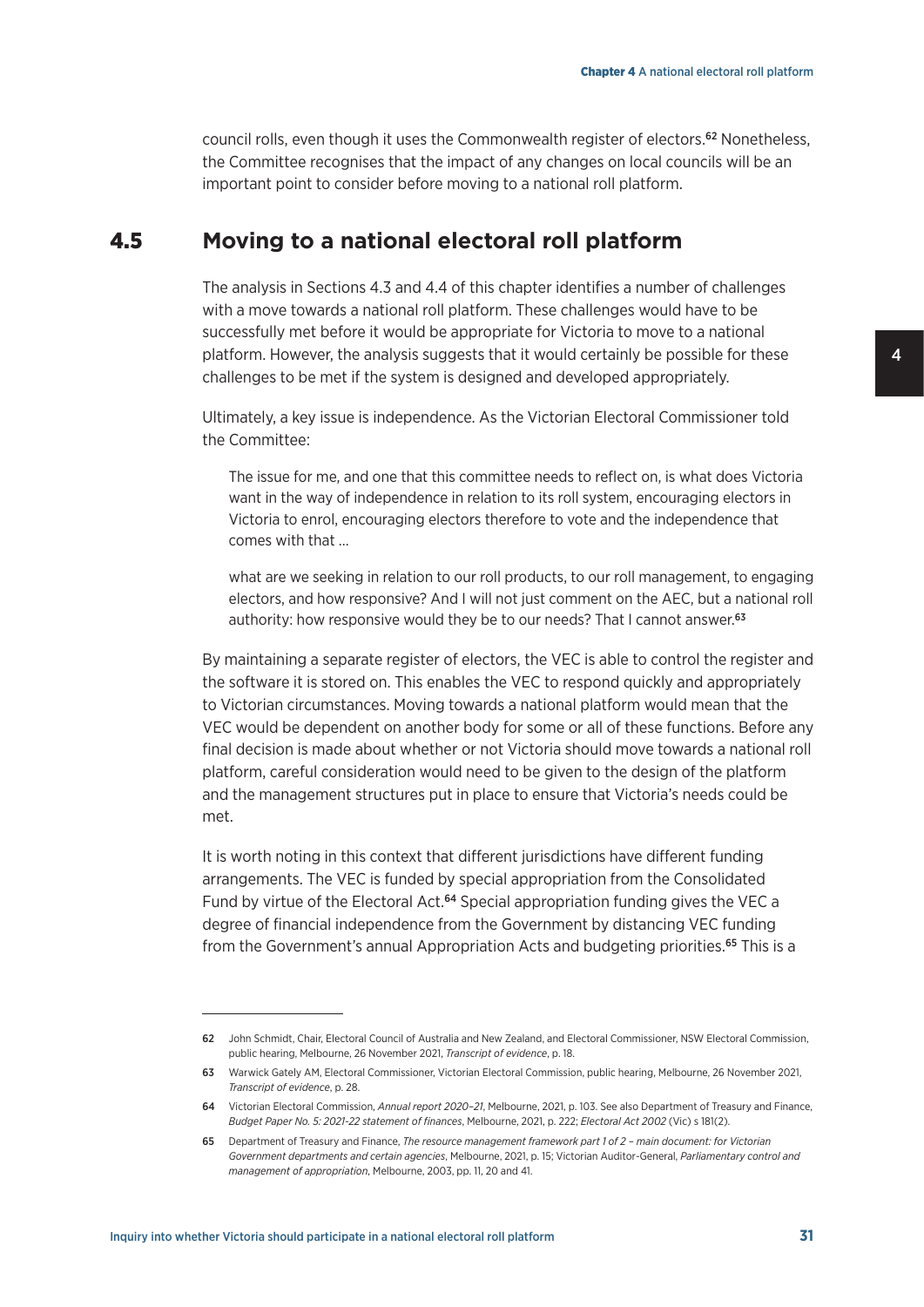<span id="page-45-0"></span>standing arrangement that can only by repealed by Parliament.<sup>66</sup> This is a strength of the Victorian system and means that the VEC can maintain software and systems to the standards that it considers to be appropriate.

Not all Australian jurisdictions fund their electoral commissions in this way, meaning that some may have less freedom to fund software development and maintenance. Before moving to any national platform, it will be important for the VEC to ensure that the platform is not limited by funding arrangements in other jurisdictions.

The criteria developed by the Committee (see Section 3.4) may provide a helpful guide as to whether or not a final product should be adopted. Particular points to note would include how quickly the platform could adapt to legislative changes (see Section 4.3.5), whether or not it could access the same state-based sources for direct enrolment (see Section 4.3.7) and the costs of adapting the VEC's systems to work with a national platform (see Section 4.3.8). As discussed in Section 4.4, it will also be important to consider the practical governance arrangements put in place and the impact on local councils.

If a national electoral roll platform can be designed which meets these criteria, it may be worth transitioning to that system. A national electoral roll platform could provide several benefits to Victoria, including improved cyber security (see Section 4.3.6), a more accurate and complete roll (see Section 4.3.7) and cost savings (see Section 4.3.8).

The Committee therefore considers that the VEC should continue working with other jurisdictions towards the development of a national electoral platform, including a national roll platform. As part of this, the VEC should advocate for the platform to be designed in a way that will meet its needs and address the concerns raised by the VEC in evidence to this Inquiry.

As one way of creating a national roll platform, Mr Gately noted the possibility of adopting the Roll Management System currently being redeveloped by the VEC as the national roll platform.<sup>67</sup> This may be an option for the Electoral Council of Australia and New Zealand to explore and would ensure that the final product met Victoria's needs.

**FINDING 5:** If it is designed appropriately, a national electoral roll platform has the potential to meet Victoria's needs, while providing better cyber security, being more accurate and complete, and enabling cost savings over time compared to the current arrangements.

<sup>66</sup> Victorian Auditor-General, *Parliamentary control and management of appropriation*, Melbourne, 2003, p. 20.

<sup>67</sup> Warwick Gately AM, Electoral Commissioner, Victorian Electoral Commission, public hearing, Melbourne, 26 November 2021, *Transcript of evidence*, p. 32.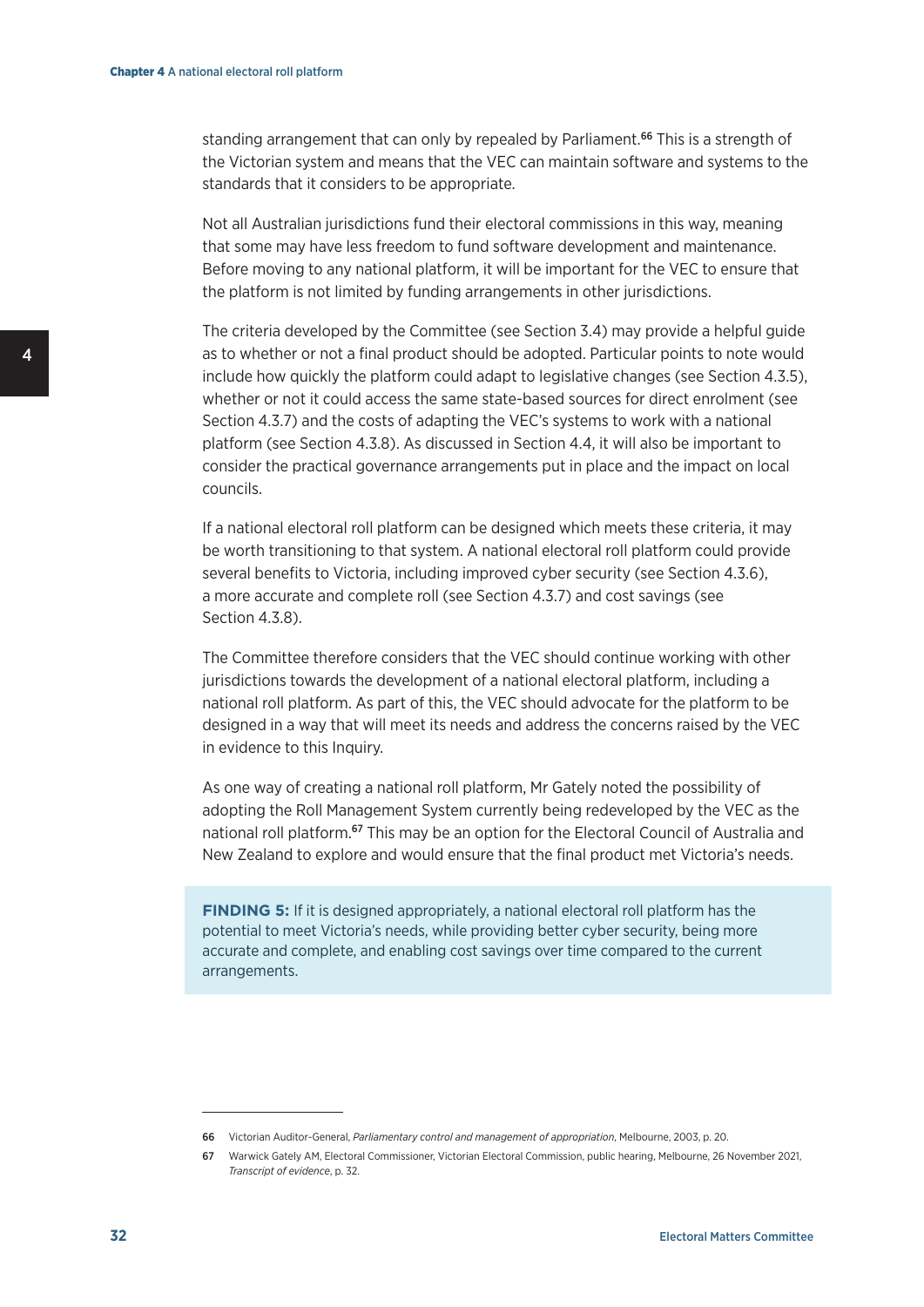<span id="page-46-0"></span>**RECOMMENDATION 3:** That the Victorian Electoral Commission continue working with other jurisdictions towards the creation of a national electoral platform, including a national electoral roll platform. As part of this, the Victorian Electoral Commission should advocate for the platform to be designed in a way that will meet Victoria's needs.

Ultimately, a final decision about Victoria actually adopting the national electoral roll platform cannot be made until a platform exists and its design and functionality can be assessed.

The VEC recommended that Victoria 'continue to contribute to the development of the concept of an NEP [national electoral platform].'<sup>68</sup> However, the Victorian Electoral Commissioner proposed that, before moving to a national electoral roll platform, the VEC could see how other components of a national electoral platform work. He proposed exploring a second-order application, such as a human resources management system or a financial system. That would 'let us see how it operates, let us look at the governance arrangements and let us look at the costings of that before we leap straight to a roll system.<sup>'69</sup> The Committee agrees that this is a prudent approach.

**RECOMMENDATION 4:** That Victoria not commit to a national electoral roll platform until details of the design and governance structure are more developed. At that time, an assessment can be made as to whether or not a national electoral roll platform would meet Victoria's needs.

In moving to a national roll platform, it may be necessary for some changes to be made to Victorian legislation. The VEC in its submission suggested that a significant amount of harmonisation would be necessary.<sup>70</sup> Based on the legislation and arrangements in other jurisdictions, the Committee does not believe that as much harmonisation would be needed as suggested by the VEC. However, some harmonisation may be necessary or desirable. This can be determined once more details about a national platform have been established.

**Adopted by the Electoral Matters Committee Parliament of Victoria, East Melbourne 14 February 2022**

<sup>68</sup> Victorian Electoral Commission, *Submission 6*, p. 13.

<sup>69</sup> Warwick Gately AM, Electoral Commissioner, Victorian Electoral Commission, public hearing, Melbourne, 26 November 2021, *Transcript of evidence*, p. 30. See also Victorian Electoral Commission, *Submission 6*, p. 12.

<sup>70</sup> Victorian Electoral Commission, *Submission 6*, pp. 14–15.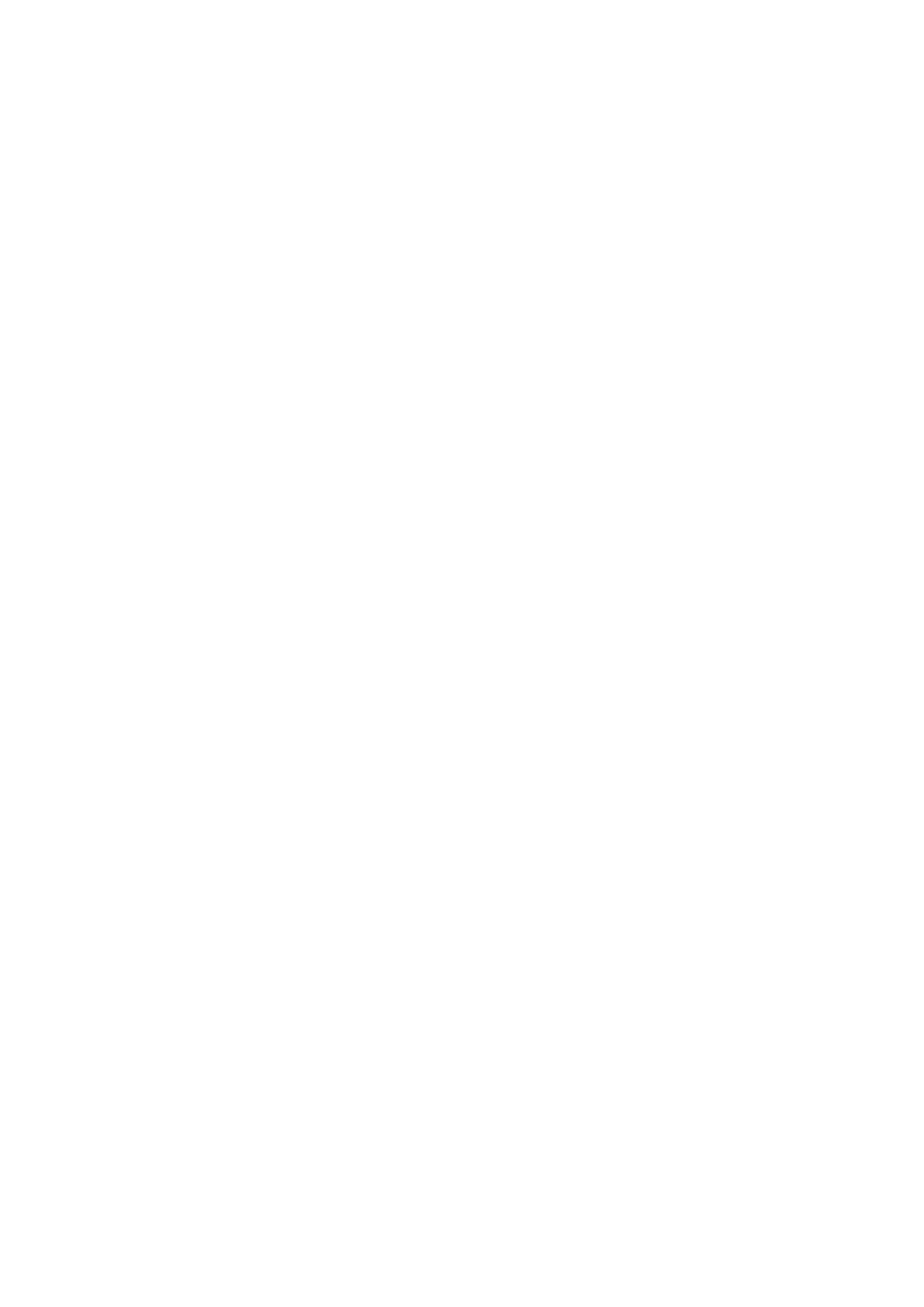## <span id="page-48-0"></span>Appendix A <sup>A</sup> **About the Inquiry**

## A.1 **Inquiry process**

On 4 August 2021 the Legislative Assembly referred an inquiry into whether Victoria should participate in a national electoral roll platform to the Committee. The Committee was required to table its report by 16 March 2022.

The Committee called for written submissions through its website, Twitter and *The Age* in August and September 2021. The Committee also wrote to a range of key stakeholders inviting submissions, including political parties, independent members of parliament, electoral commissions, public sector bodies, academics, policy institutes and others with an interest in electoral matters.

## A.2 **Submissions**

| 1 | Electoral Council of Australia and New Zealand   |
|---|--------------------------------------------------|
| 2 | Office of the Victorian Information Commissioner |
| 3 | Australian Electoral Commission                  |
| 4 | Sustainable Australia Party                      |
| 5 | Municipal Association of Victoria                |
| 6 | Victorian Electoral Commission                   |
| 7 | Australian Labor Party-Victorian Branch          |
| 8 | <b>Electoral Integrity Project</b>               |

## A.3 **Public hearings**

The Committee conducted public hearings with the following witnesses on 26 November 2021.

| <b>Name</b>      | <b>Position</b>                                                   | <b>Organisation</b>                     |
|------------------|-------------------------------------------------------------------|-----------------------------------------|
| Mr Mick Sherry   | Electoral Commissioner                                            | Electoral Commission of South Australia |
| Mr Tom Rogers    | Electoral Commissioner                                            | <b>Australian Electoral Commission</b>  |
| Mr Jeff Pope APM | Deputy Electoral Commissioner                                     | Australian Electoral Commission         |
| Dr Kath Gleeson  | First Assistant Commissioner, Service<br><b>Delivery Division</b> | Australian Electoral Commission         |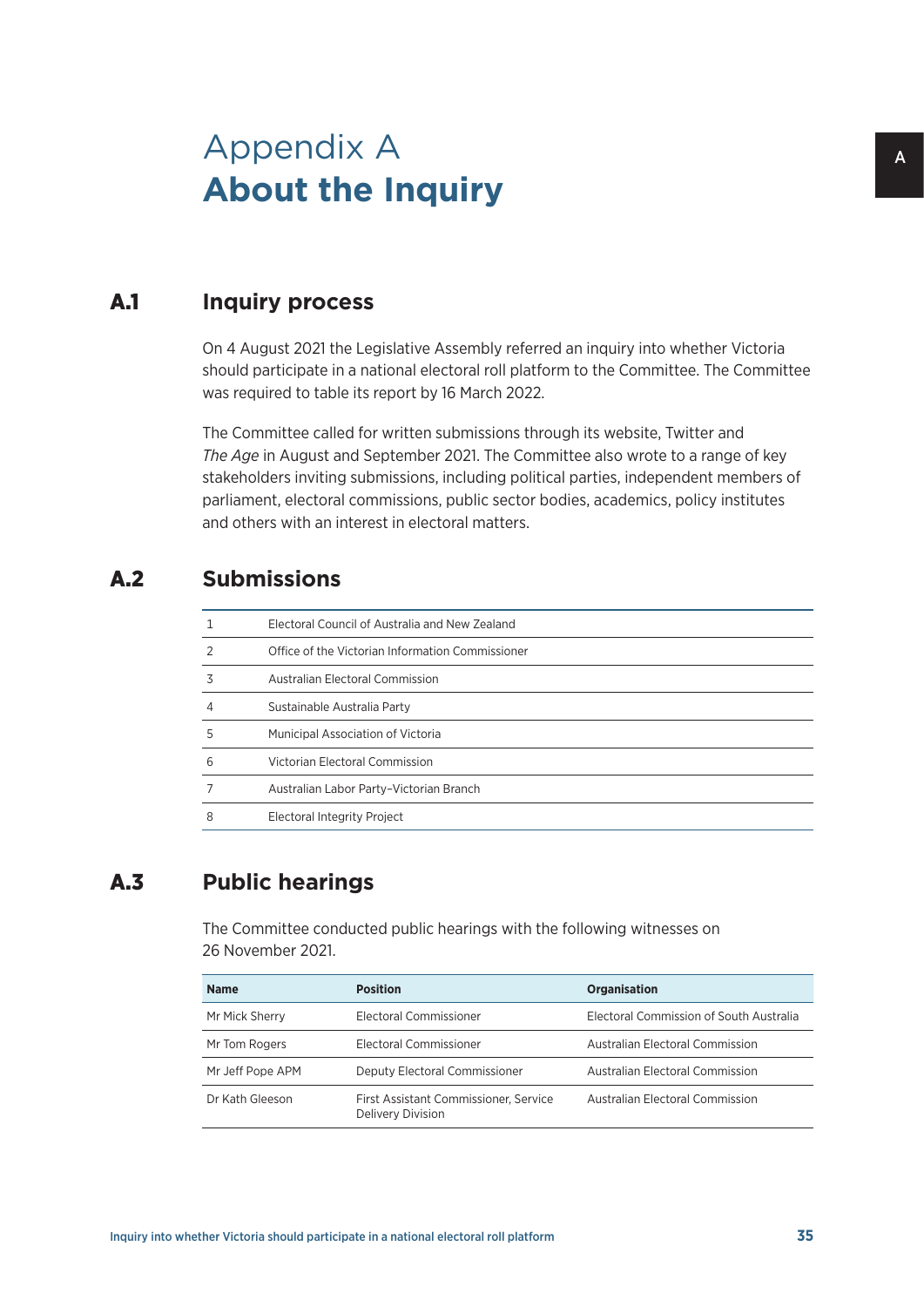| Α | <b>Name</b>          | <b>Position</b>                                    | <b>Organisation</b>                                 |
|---|----------------------|----------------------------------------------------|-----------------------------------------------------|
|   | Mr John Schmidt      | Chair                                              | Electoral Council of Australia and<br>New Zealand   |
|   |                      | Electoral Commissioner                             | New South Wales Electoral Commission                |
|   | Mr Sven Bluemmel     | Information Commissioner                           | Office of the Victorian Information<br>Commissioner |
|   | Ms Rachel Dixon      | Privacy and Data Protection Deputy<br>Commissioner | Office of the Victorian Information<br>Commissioner |
|   | Mr Warwick Gately AM | Electoral Commissioner                             | Victorian Electoral Commission                      |
|   | Ms Dana Fleming      | Deputy Electoral Commissioner                      | Victorian Electoral Commission                      |
|   | Ms Dahna Bond        | Director, Enrolment                                | Victorian Electoral Commission                      |
|   | Ms Glenda Frazer     | Director, Elections                                | Victorian Electoral Commission                      |
|   | Mr Steve Trone       | Chief Information Officer                          | Victorian Electoral Commission                      |